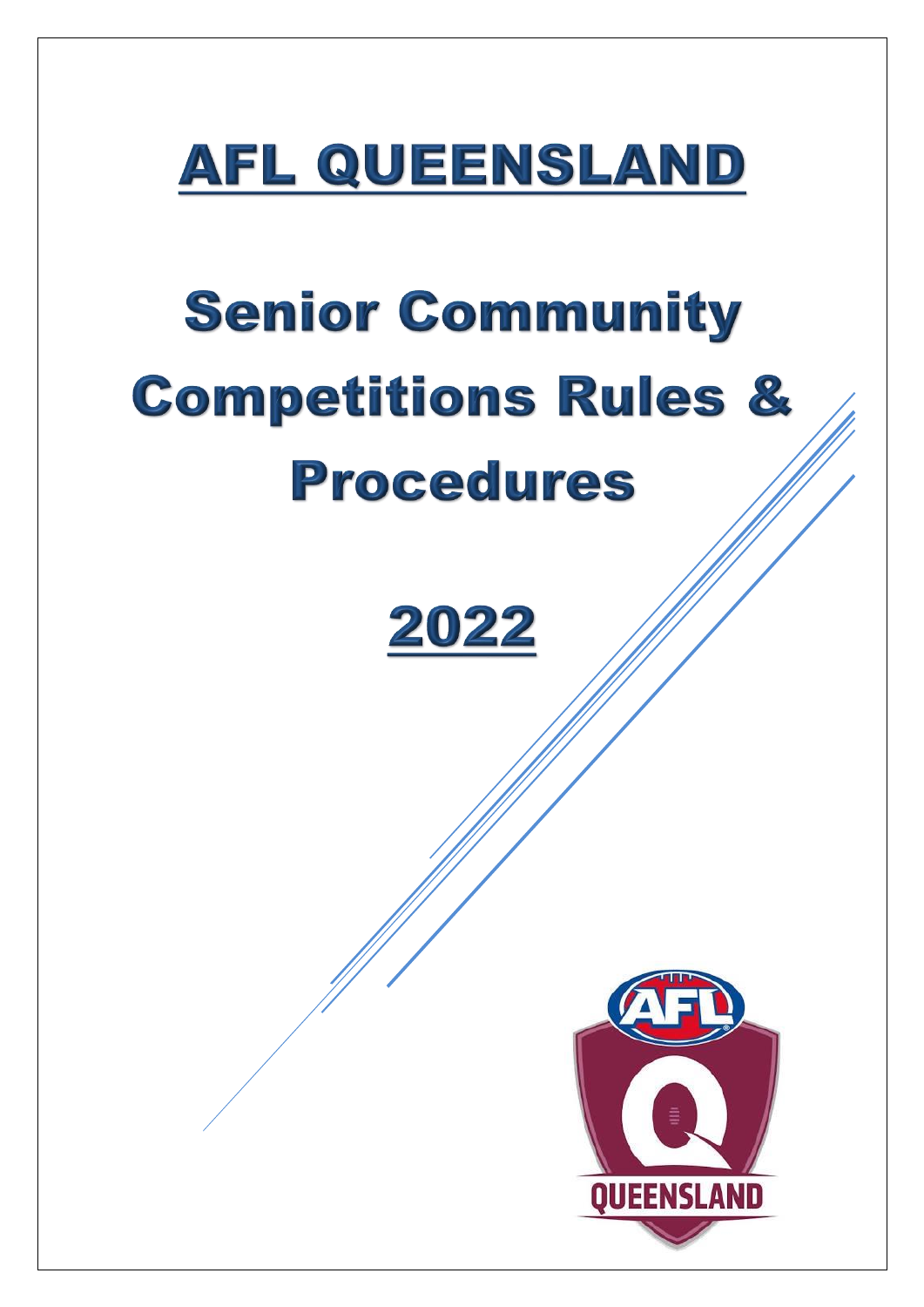### **CONTENTS**

| 1.   |                                                                                    |  |
|------|------------------------------------------------------------------------------------|--|
| 1.1  |                                                                                    |  |
| 1.2  |                                                                                    |  |
| 1.3  |                                                                                    |  |
| 1.4  |                                                                                    |  |
| 1.5  |                                                                                    |  |
| 1.6  |                                                                                    |  |
| 2.   | ELIGIBILITY TO PLAY AUSTRALIAN RULES FOOTBALL IN QUEENSLAND 6                      |  |
| 2.1  |                                                                                    |  |
| 2.2  |                                                                                    |  |
| 2.3  |                                                                                    |  |
| 2.4  |                                                                                    |  |
| 2.5  |                                                                                    |  |
| 2.6  |                                                                                    |  |
| 2.7  |                                                                                    |  |
| 2.8  |                                                                                    |  |
| 2.9  |                                                                                    |  |
| 2.10 |                                                                                    |  |
| 3.   |                                                                                    |  |
| 3.1  |                                                                                    |  |
| 3.2  |                                                                                    |  |
| 3.3  |                                                                                    |  |
| 3.4  |                                                                                    |  |
| 3.5  |                                                                                    |  |
| 3.6  |                                                                                    |  |
| 3.7  |                                                                                    |  |
| 3.8  |                                                                                    |  |
| 3.9  |                                                                                    |  |
| 3.10 |                                                                                    |  |
| 3.11 |                                                                                    |  |
| 3.12 |                                                                                    |  |
| 3.13 | Providing False or Misleading Information in relation to a Clearance or Permit  18 |  |
| 4.   |                                                                                    |  |
| 4.1  |                                                                                    |  |

AFL Queensland Senior Community Competitions Rules & Procedures 2022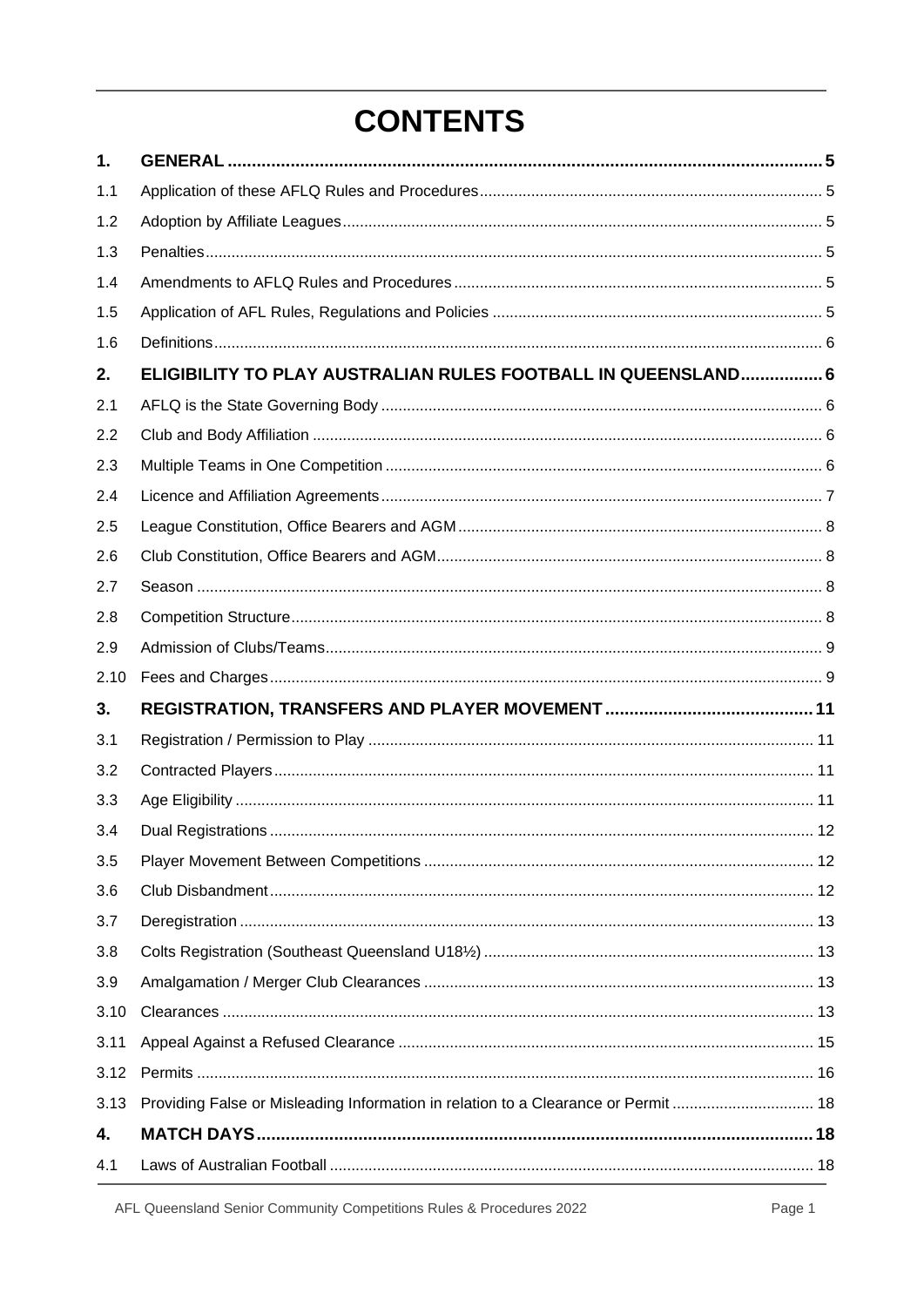| 4.2  |                                                                                 |  |
|------|---------------------------------------------------------------------------------|--|
| 4.3  |                                                                                 |  |
| 4.4  |                                                                                 |  |
| 4.5  |                                                                                 |  |
| 4.6  |                                                                                 |  |
| 4.7  |                                                                                 |  |
| 4.8  |                                                                                 |  |
| 4.9  |                                                                                 |  |
| 4.10 |                                                                                 |  |
| 4.11 |                                                                                 |  |
| 4.12 |                                                                                 |  |
| 4.13 |                                                                                 |  |
| 4.14 |                                                                                 |  |
| 4.15 |                                                                                 |  |
| 4.16 | Water Carriers and Trainers (including Medical Officers & Physiotherapists)  28 |  |
| 4.17 |                                                                                 |  |
| 4.18 |                                                                                 |  |
| 4.19 |                                                                                 |  |
| 4.20 |                                                                                 |  |
| 4.21 |                                                                                 |  |
| 4.22 |                                                                                 |  |
| 4.23 |                                                                                 |  |
| 4.24 |                                                                                 |  |
| 4.25 |                                                                                 |  |
| 4.26 |                                                                                 |  |
| 4.27 |                                                                                 |  |
| 4.28 |                                                                                 |  |
| 4.29 |                                                                                 |  |
| 4.30 |                                                                                 |  |
| 5.   |                                                                                 |  |
| 5.1  |                                                                                 |  |
| 5.2  |                                                                                 |  |
| 5.3  |                                                                                 |  |
| 5.4  |                                                                                 |  |
| 5.5  |                                                                                 |  |
| 5.6  |                                                                                 |  |

AFL Queensland Senior Community Competitions Rules & Procedures 2022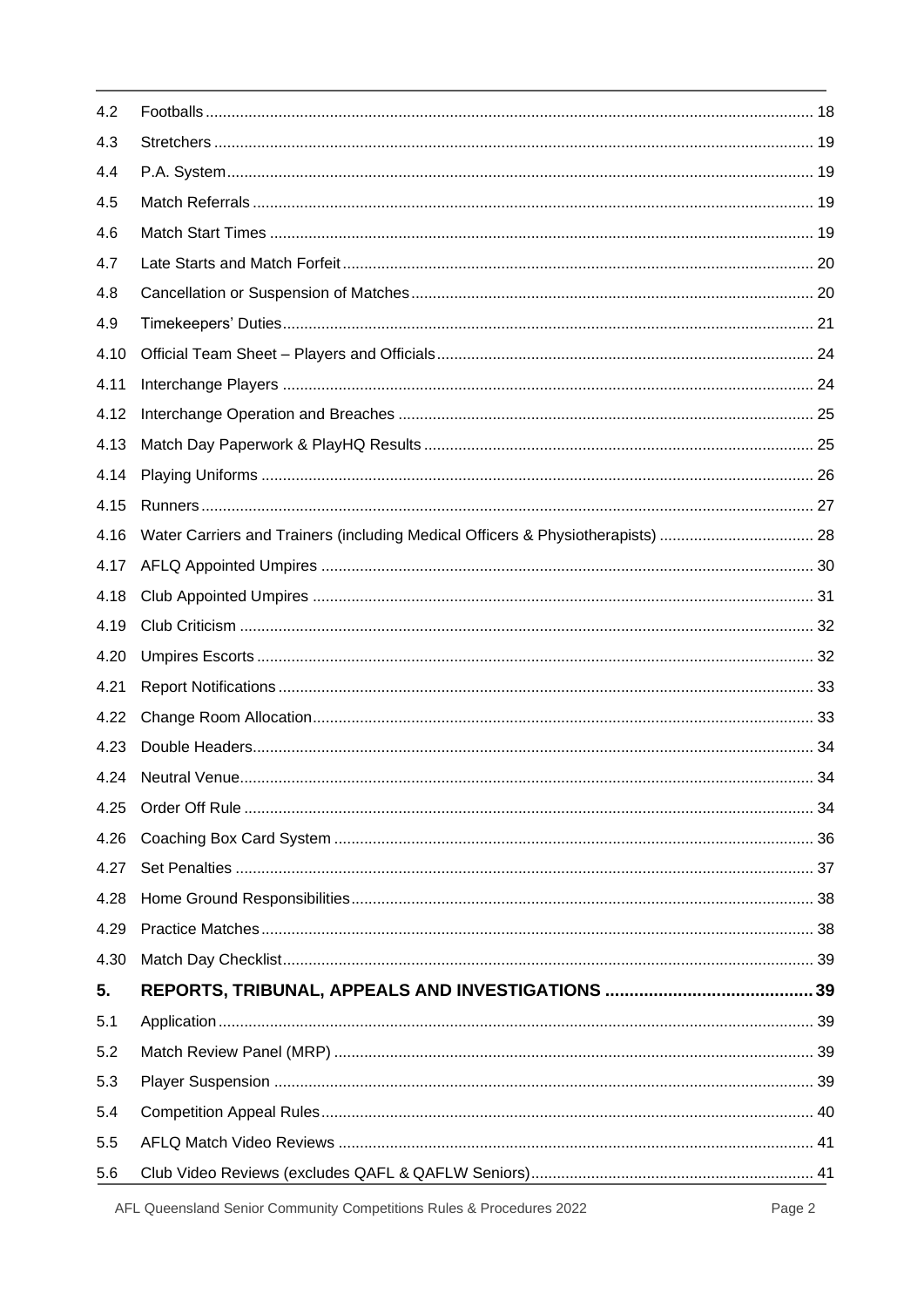| AFL Queensland Tribunal Guidelines (All senior competitions in Queensland)  48 |  |
|--------------------------------------------------------------------------------|--|
|                                                                                |  |
|                                                                                |  |
|                                                                                |  |
|                                                                                |  |
|                                                                                |  |
|                                                                                |  |
|                                                                                |  |
|                                                                                |  |
|                                                                                |  |
|                                                                                |  |
|                                                                                |  |
|                                                                                |  |
|                                                                                |  |
|                                                                                |  |
|                                                                                |  |
|                                                                                |  |
|                                                                                |  |
|                                                                                |  |
|                                                                                |  |
|                                                                                |  |
|                                                                                |  |
|                                                                                |  |
|                                                                                |  |
|                                                                                |  |
|                                                                                |  |
|                                                                                |  |
|                                                                                |  |
|                                                                                |  |
|                                                                                |  |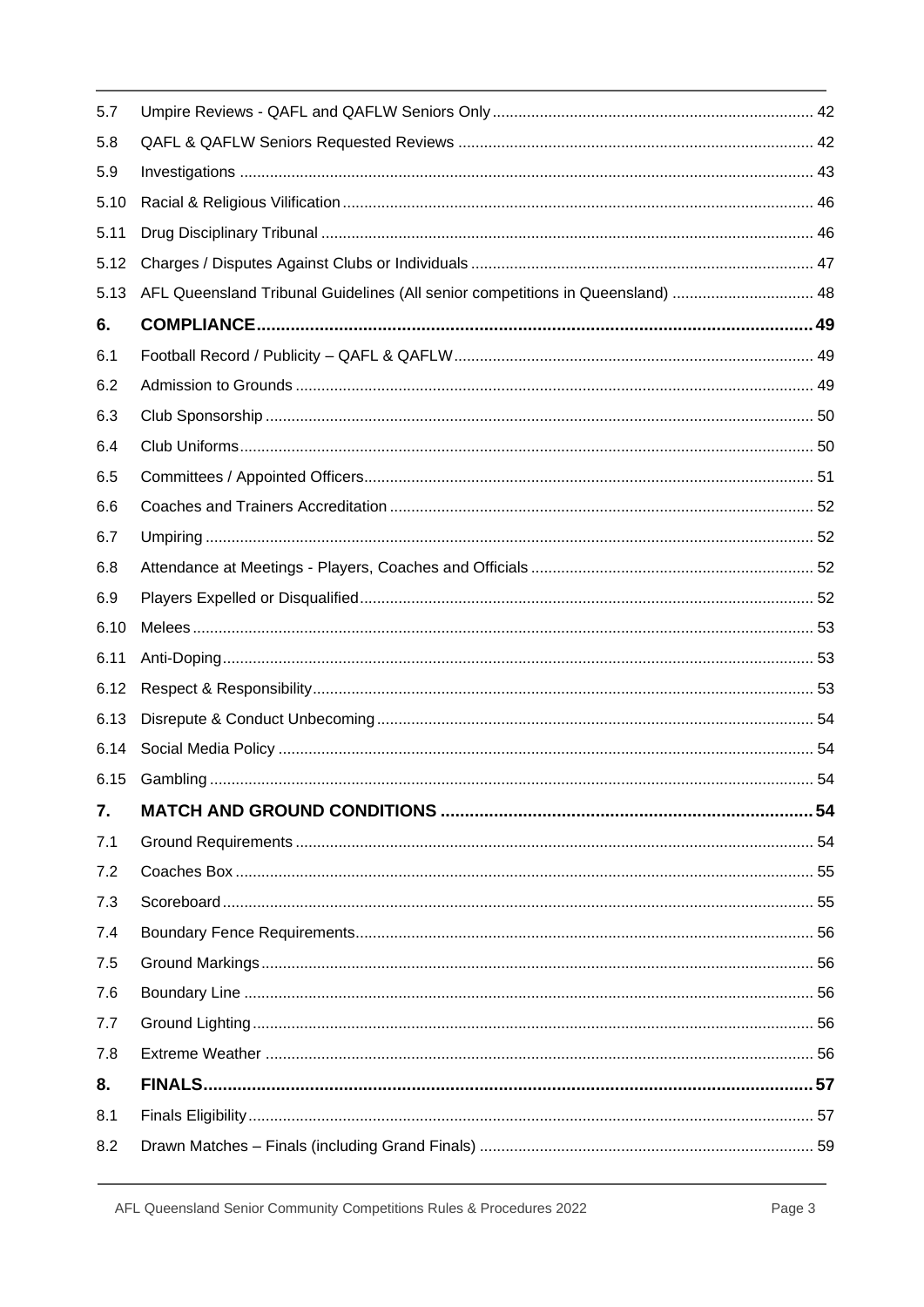| 8.3  |                                                                |    |
|------|----------------------------------------------------------------|----|
| 8.4  |                                                                |    |
| 8.5  |                                                                |    |
| 8.6  |                                                                |    |
| 8.7  |                                                                |    |
| 9.   |                                                                |    |
| 9.1  |                                                                |    |
| 9.2  |                                                                |    |
| 10.  |                                                                |    |
| 10.1 |                                                                |    |
| 10.2 |                                                                |    |
| 10.3 |                                                                |    |
| 11.  |                                                                |    |
| 12.  |                                                                |    |
| 12.1 |                                                                |    |
| (a)  |                                                                |    |
| 12.2 |                                                                |    |
| 12.3 |                                                                |    |
| 12.4 |                                                                |    |
| 12.5 |                                                                |    |
| 12.6 |                                                                |    |
| 13.  | QAFL & QFA Division's 1&2 PLAYER POINTS SYSTEM & SALARY CAP 64 |    |
| 14.  | <b>QAFLW CLUB LIST &amp; PLAYER MOVEMENT RULES.</b><br>        | 65 |
| 15.  |                                                                |    |
| 15.1 |                                                                |    |
| 15.2 |                                                                |    |
| 16.  |                                                                |    |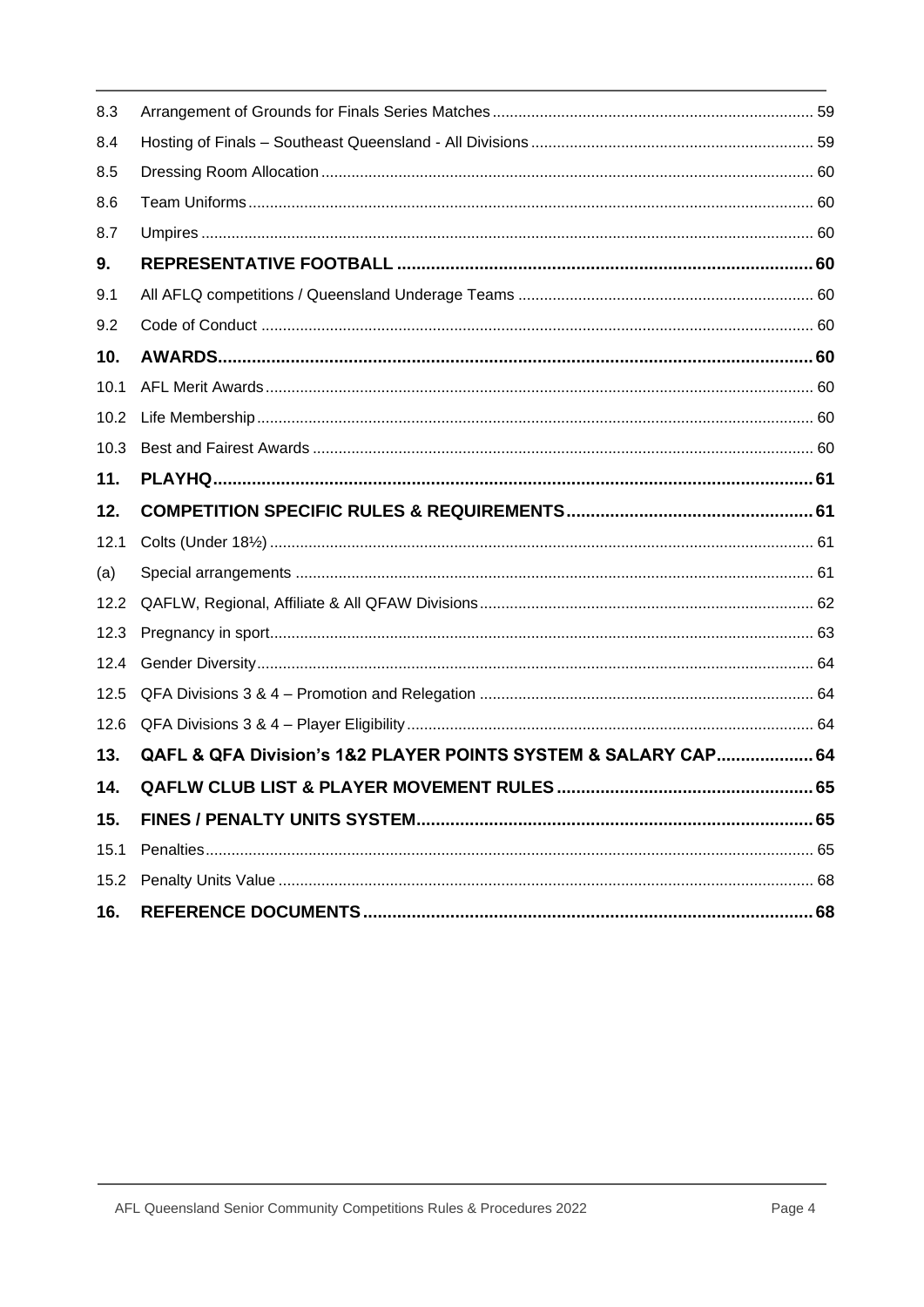#### <span id="page-5-0"></span>**1. GENERAL**

#### <span id="page-5-1"></span>**1.1 Application of these AFLQ Rules and Procedures**

- (a) These AFLQ Rules and Procedures apply to the administration of all Colts and Open Age Men's and Women's Community Competitions managed by AFL Queensland or an Affiliate League unless specifically stated otherwise.
- (b) These AFLQ Rules and Procedures are to be read in conjunction with the State and Territory Tribunal Guidelines and the National Community Football Policy Handbook.
- (c) These AFLQ Rules and Procedures are intended as a guideline for the administration of Australian rules football community competitions within Queensland and are not intended to be exhaustive. To the extent that these AFLQ Rules and Procedures are silent in relation to a particular matter, the Community Football Manager QLD or nominee may determine the matter, at their absolute discretion.

#### <span id="page-5-2"></span>**1.2 Adoption by Affiliate Leagues**

In accordance with the AFLQ Licence Agreements, these AFLQ Rules and Procedures must be formally adopted by each Affiliate League to apply to the administration of all Colts and Open Age Men's and Women's Community Competitions administered by that Affiliate League.

#### <span id="page-5-3"></span>**1.3 Penalties**

If AFLQ Rules and Procedures are not adhered to, a system of penalties will be invoked by the relevant Affiliate League or AFLQ. Infringements will incur penalty units that equate to monetary fines or Sanctions as deemed by AFLQ or the relevant Affiliate League.

#### <span id="page-5-4"></span>**1.4 Amendments to AFLQ Rules and Procedures**

- (a) For each season of competition, a Regional Competition or Affiliate League may request an amendment to these AFLQ Rules and Procedures where the amendment is necessary to suit specific local conditions.
- (b) The request must be made in writing to the Community Football Manager QLD at least six (6) weeks prior to the start of a particular season.
- (c) The Community Football Manager QLD may approve, at his or her absolute discretion, rule amendments for a particular Regional or Affiliate League for that season only. Approved amendments are not carried over into the following season.

#### <span id="page-5-5"></span>**1.5 Application of AFL Rules, Regulations and Policies**

- (a) The AFL is recognised by Sport Australia as the governing body responsible for the management and development of Australian Football.
- (b) AFLQ is affiliated to the AFL through an affiliation agreement which requires that AFLQ adhere to all relevant rules, regulations and policies of the AFL, as amended from time to time, including but not limited to the Member Protection Policy, National Community Football Policy Handbook and the Laws of Australian Football.
- (c) All clubs licenced to, or leagues affiliated with AFLQ must also adhere to all relevant rules, regulations and policies of the AFL, as amended from time to time, including but not limited to the Member Protection Policy and the Laws of Australian Football.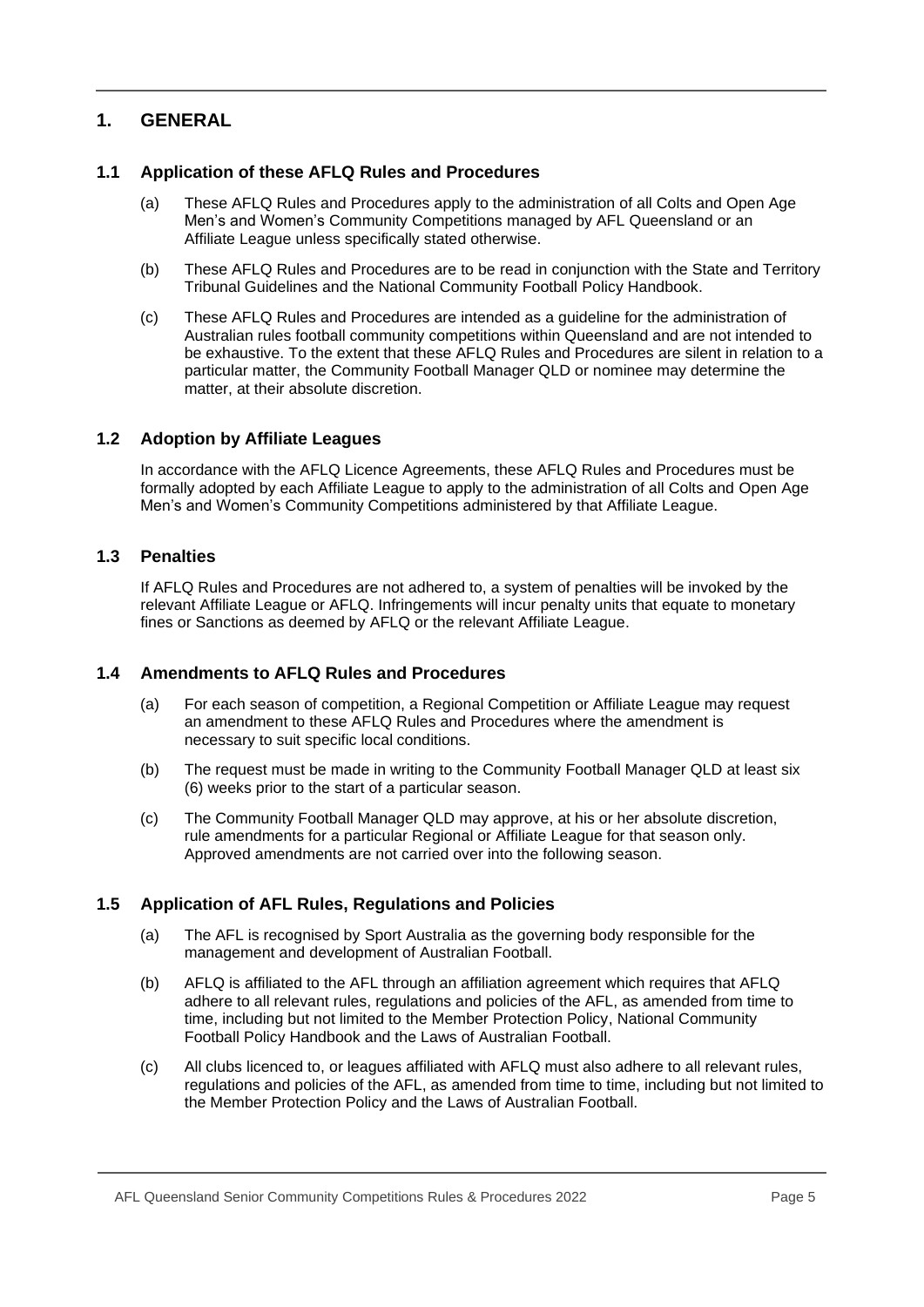#### <span id="page-6-0"></span>**1.6 Definitions**

In these AFLQ Rules and Procedures, unless otherwise stated:

**AFL** means Australian Football League ACN 004 155 211 being a Company limited by guarantee, incorporated in Victoria and previously known as Victorian Football League.

**Affiliate League** means a league licensed by AFLQ to administer Australian Football competitions.

**AFL Competitions** means any competition solely managed by AFLQ.

**AFLQ** means AFL (Queensland) Ltd ACN 090 629 342.

**Competition Manager** is the person appointed to manage the day-to-day operations of a competition or AFL Affiliate League.

**Laws of Australian Football** means the AFL's Laws of Australian Football document, which is updated annually.

**Licence Agreement** means the licence agreement as defined in paragraph 2.4.

**MRP** is the Match Review Panel as defined in paragraph 5.2.

**Regional** means all AFLQ managed competitions in Mackay, Townsville, Darling Downs, Wide Bay & Capricornia.

**Reporting Officer/s** is the person/s appointed by AFLQ or an Affiliate League to deal with all reports and referrals.

**Sanction** means a ruling or penalty handed down by an Affiliate League or AFLQ based upon their discretion.

#### <span id="page-6-1"></span>**2. ELIGIBILITY TO PLAY AUSTRALIAN RULES FOOTBALL IN QUEENSLAND**

#### <span id="page-6-2"></span>**2.1 AFLQ is the State Governing Body**

- (a) The game of Australian Rules football is governed by and patented to the AFL. AFLQ has entered into an affiliation agreement with the AFL to administer Australian rules football in the State of Queensland.
- (b) Persons or entities seeking to play the game within Queensland and benefit from the support provided by the AFL must enter into a Licence Agreement with AFLQ and comply with the relevant Rules, Regulations and Laws.

#### <span id="page-6-3"></span>**2.2 Club and Body Affiliation**

- (a) AFLQ shall affiliate with the Australian Football League. All Australian Football Leagues in Queensland conducting AFL competitions shall affiliate with AFLQ annually. All Australian Football Clubs participating in AFL competitions shall sign a licence agreement with ALFQ or their respective Affiliate League, as the case may be.
- (b) Other than clubs and leagues, all other entities (e.g., Umpires Associations & AFLQ Masters), associated with the conduct of the game in Queensland, if requested to do so by AFLQ must also affiliate annually with AFLQ.

#### <span id="page-6-5"></span><span id="page-6-4"></span>**2.3 Multiple Teams in One Competition**

(a) Subject to AFLQ approval, where a club has enough players to form two teams in any AFLQ or Affiliate League competition, these teams may participate together in the one competition as separate teams e.g., University Blue team and University Black team. In these situations,

AFL Queensland Senior Community Competitions Rules & Procedures 2022 **Page 6** Page 6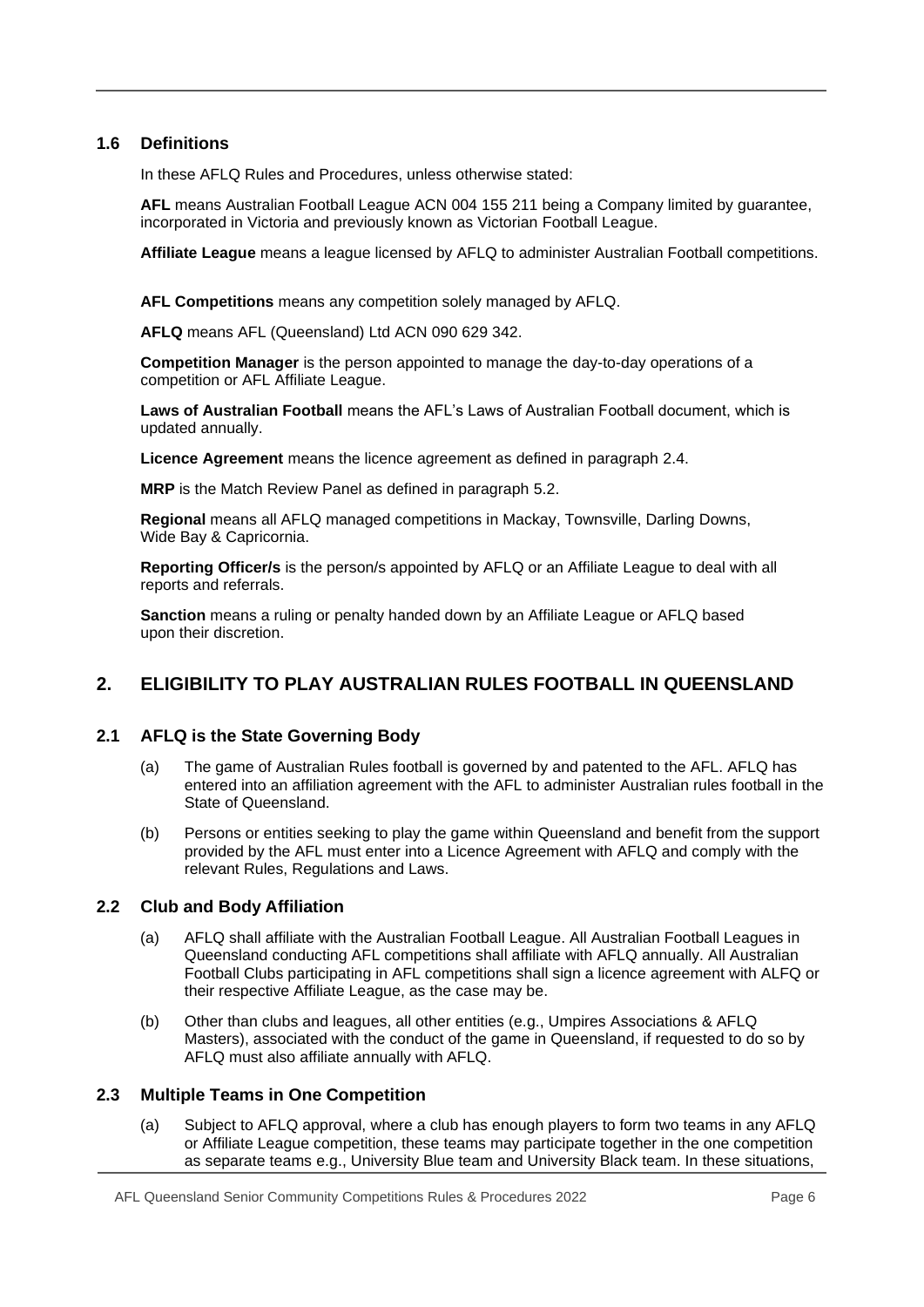separate team lists for each team must be submitted prior to the season and players cannot transfer, other than via the permit system, from one team in a club to the other team in the same club during the season. AFLQ reserves the right to deny a club seeking to enter two teams in the same competition where it considers, at its absolute discretion, that it would be detrimental to the competition and its member clubs.

- (b) AFLQ reserves the right to amend the above rule [2.3\(a\), a](#page-6-5)t its absolute discretion, where greater flexibility is required for the movement of players between two teams from the same club.
- (c) Each Affiliate League is required to pay an annual fee of one hundred dollars (\$100) per licenced senior club as a requirement to affiliate with the AFL and AFLQ.

#### <span id="page-7-0"></span>**2.4 Licence and Affiliation Agreements**

(a) Affiliation/Licence agreements (Reference Documents) must be signed by the League/club president and lodged with AFLQ upon the initial registration of that League/club and the League/ Club shall be bound by such licence terms until such time as they are amended. When amendments occur to the licence terms, the League/Club shall be required to sign a new Licence Agreement thirty (30) days prior to the commencement of the upcoming season.

#### *(Late lodgement – Penalty 20 units)*

- (b) Prior to granting a club licence, AFLQ and/or its Affiliate League, at their absolute discretion, will require submission of all the following documents:
	- (i) audited finances.
	- (ii) club constitution.
	- (iii) incorporation certificate.
	- (iv) Marsh insurance.
	- (v) office bearers.
	- (vi) current lighting audit.
	- (vii) player contracts; or
	- (viii) registered players.
- (c) At its absolute discretion AFLQ may at any time with thirty (30) days' notice, request the following documentation to be provided by a League/Club:
	- (i) Office bearers.
	- (ii) audited finances.
	- (iii) club constitution.
	- (iv) incorporation certificate.
	- (v) current lighting audit.
	- (vi) player contracts; or
	- (vii) registered players.
- (d) All clubs must adhere to and abide by the conditions set out in the licence agreement, as well as these AFLQ Rules and Procedures.

#### *(Penalty up to 300 units)*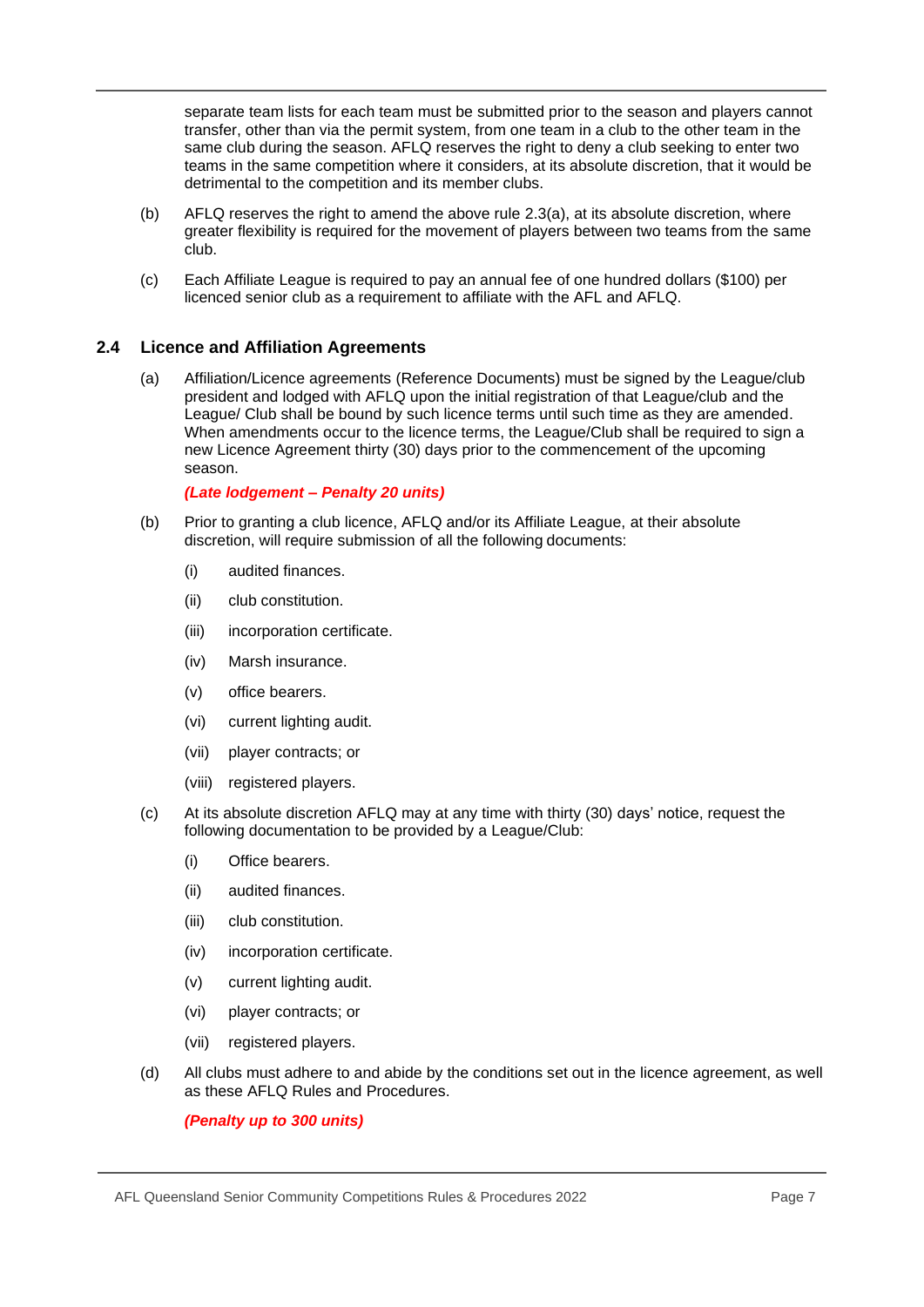- (e) No club shall be included in the fixture of home and away matches in any season unless it has a valid affiliation/licence agreement with AFLQ or its Affiliate League in a form approved by AFLQ.
- (f) Each League shall provide copies of the signed affiliation / licence agreements as follows:
	- (i) Upon the first registration of a club with a League, a copy of the League's signed affiliation agreement with AFLQ shall be provided to that club prior to the commencement of the season.

*(Late lodgement – penalty 20 units)*

(ii) Thirty (30) days prior to the commencement of each playing season a copy of any new signed club licence agreement for that year must be lodged with AFLQ.

*(Late lodgement – penalty 20 units)*

#### <span id="page-8-0"></span>**2.5 League Constitution, Office Bearers and AGM**

- (a) Constitutions provide each League and club with protection against the consequences of liability. Affiliation/License agreements provide Leagues and clubs with the support of the AFL but, in so doing, require Leagues and clubs to comply with the AFL's expectations in relation to the management and playing of the game.
- (b) Each Affiliate League shall adopt and keep in force a proper constitution to be approved by AFLQ and shall be incorporated under the laws of the Commonwealth of Australia.
- (c) Such constitutions shall contain provisions for the holding of an Annual General Meeting on a date no later than 31 December prior to the forthcoming season.
- (d) Each League shall provide to AFLQ, upon the holding of each Annual General Meeting, a copy of the new office bearers of the League and of all the clubs affiliated with its League by no later than 15 January of the forthcoming playing season.

#### <span id="page-8-1"></span>**2.6 Club Constitution, Office Bearers and AGM**

- (a) Each club shall adopt and keep in force a proper constitution to be approved by AFLQ or its Affiliate League for the regulation and control of such club and shall be incorporated under the provisions of the laws of the Commonwealth of Australia.
- (b) Club constitutions shall contain provisions for the holding of an Annual General Meeting on a date not later than fourteen (14) days before their League's Annual General Meeting of the season or 31 December whichever comes first.
- (c) Each club shall also forward to the League or AFLQ, a copy of the new office bearers of the club within fourteen (14) days after the AGM is held.

#### <span id="page-8-2"></span>**2.7 Season**

The football season shall commence and shall conclude on such dates in each year as AFLQ and the Affiliate Leagues may decide for that competition.

#### <span id="page-8-3"></span>**2.8 Competition Structure**

- (a) A season of home and away matches shall be played in accordance with the fixture and competition structure determined by and at the absolute discretion of AFLQ or its Affiliate Leagues.
- (b) Four (4) premiership points shall be awarded for a win or win by forfeit, and two (2) points shall be awarded for a draw. No points shall be awarded for a loss. Where Clubs have an equal number of byes in the fixture, no premiership points or player qualification shall apply when a Club has a bye.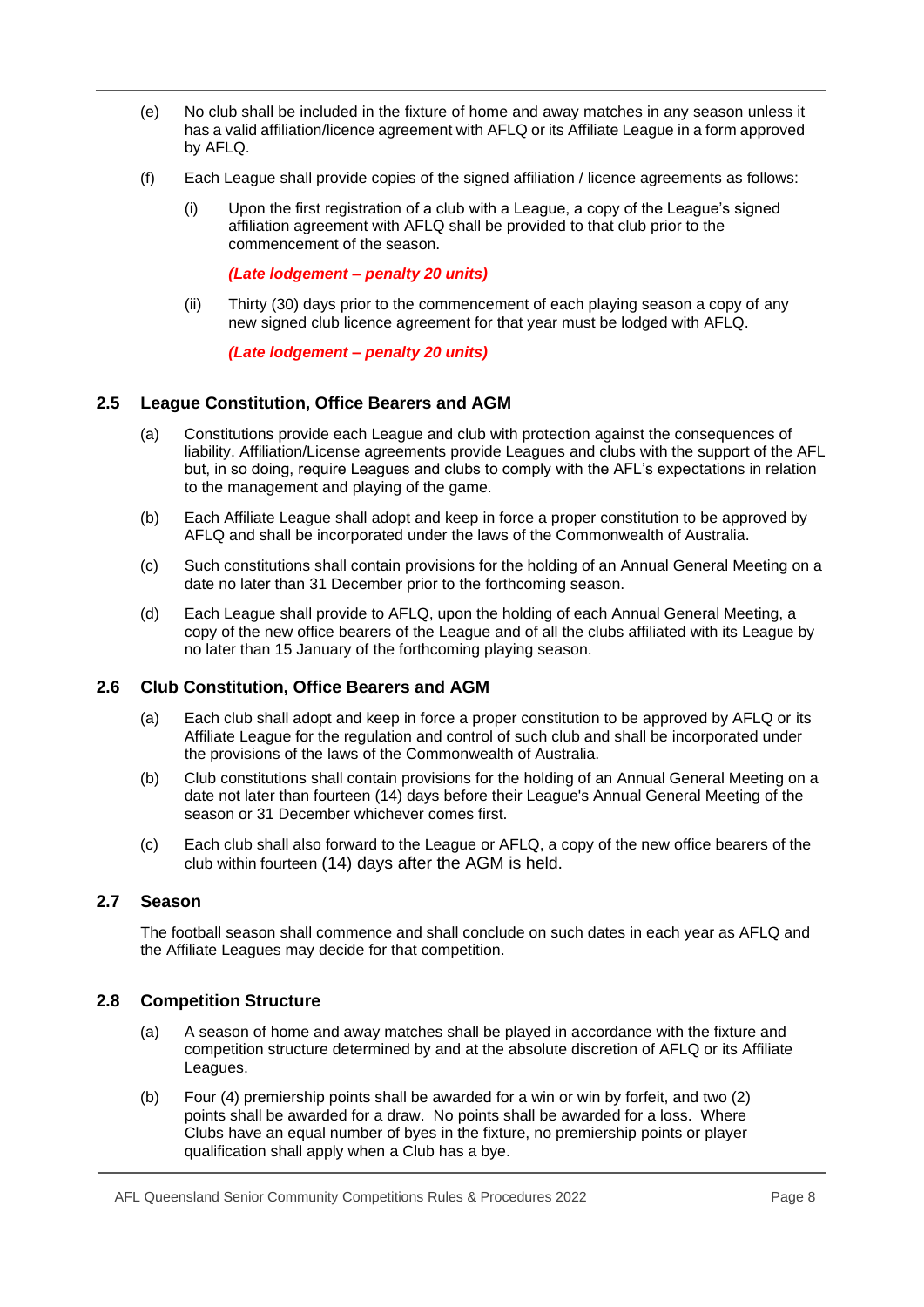(c) In the event of two (2) or more clubs finishing level on points at the end of the home and away season, the relevant rule within the Laws of Australian Football shall apply in determining which clubs advance to the finals.

#### <span id="page-9-0"></span>**2.9 Admission of Clubs/Teams**

#### *(a) AFLQ Managed Competitions*

- (i) Clubs/Teams wishing to become a member of an AFLQ Competition under these rules, shall make application in writing to AFLQ.
- (ii) The application must be accompanied by payment for the application fees as determined by AFLQ, together with a copy of the club's constitution and a list of office bearers of the club/team.
- (iii) AFLQ will review the application with regard to the Reference Document *Recommended Criteria for Approving a New Senior Club/Team* and may refuse to admit any club/team at its absolute discretion.

#### *(b) Affiliate Leagues*

Affiliate Leagues shall admit clubs/teams to its membership only on the following conditions:

- (i) Clubs/Teams wishing to become a member of an Affiliate League under these rules, shall make application in writing to AFLQ and the Affiliate League in which they are applying to participate.
- (ii) The application must be accompanied by payment for the application fees as determined by the relevant League, together with a copy of the club's constitution and a list of office bearers of the club/team.
- (iii) Such application shall be dealt with at the next general meeting of the relevant League.
- (iv) The relevant League will then seek acceptance from AFLQ for the club/team to be admitted as a member of the relevant League (Reference Document - *Recommended Criteria for Approving a New Senior Club/Team*).
- (v) Upon acceptance of a club's/team's application, the club/team and all members thereof shall immediately be, in all respects, bound by and conform to the relevant League's AFLQ Rules and Procedures/by-laws with which it is now Affiliate and where applicable with details outlined within this document.

#### <span id="page-9-1"></span>**2.10 Fees and Charges**

#### *(a) AFLQ Managed Competitions*

- (i) AFLQ shall each year have the power to levy each club for the costs to compete in a competitions/s. Clubs will be advised of all fees and charges prior to the commencement of the season. Fees will include, but are not limited to, umpire payments as determined by AFLQ, insurance, footballs, team registration, video levy and presentation night tickets (if applicable).
- (ii) In their first year of competition new clubs within a competition and / or clubs which have requested entry into a higher-grade competition must pay the half yearly fees prior to the commencement of the season. This does not apply where a club has been elevated through a promotion and relegation system or have moved to a different competition at the same or lower level.
- (iii) Any club that is not fully financial (all costs) by 31 July of the current season will play the balance of the season (or until the debt is paid) for no match points. A maximum thirty (30) day credit period applies to all outstanding debt with AFLQ.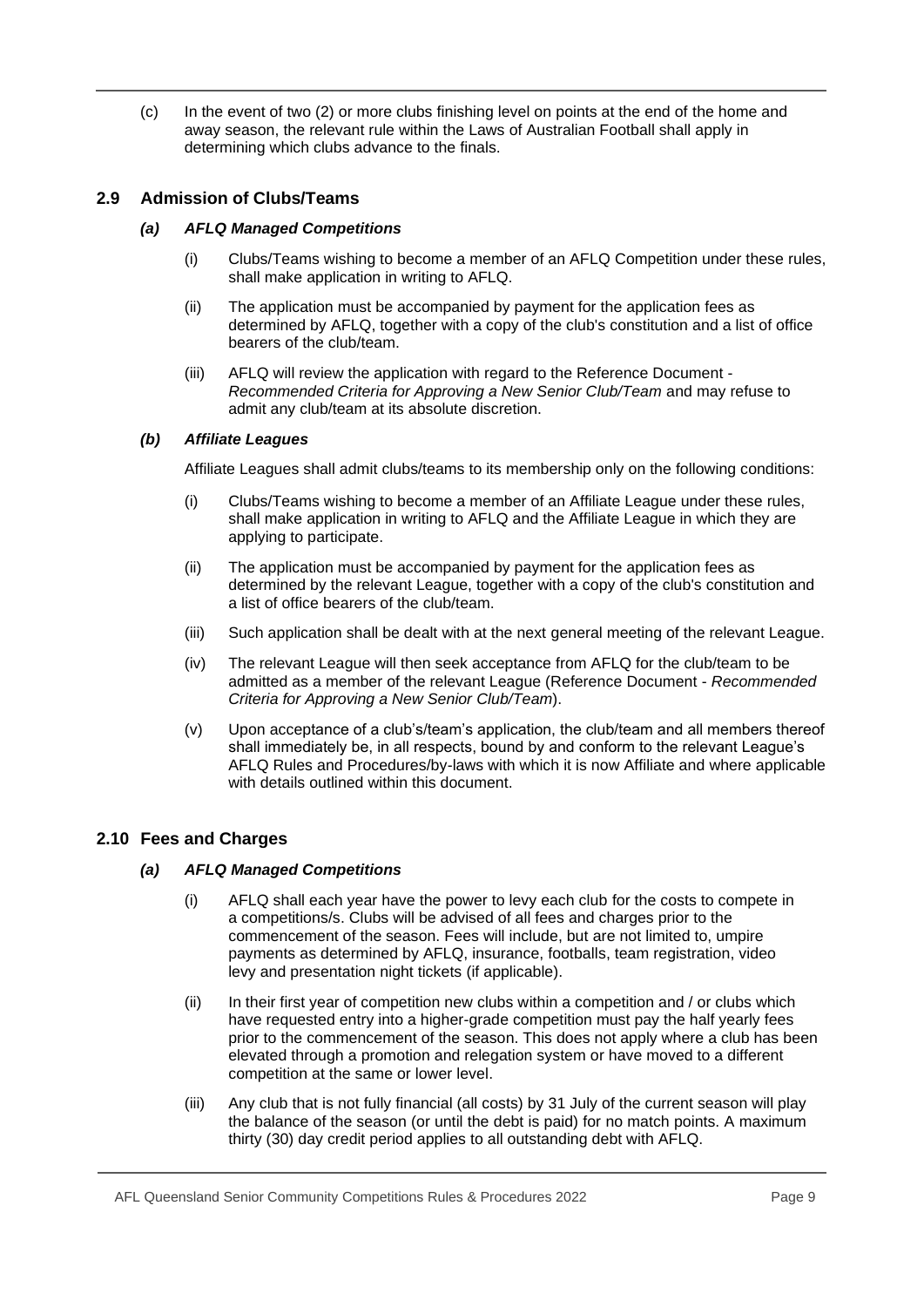- (iv) Any club which is not compliant with AFLQ's trading terms (un-financial) after the last home and away game of the season may forfeit the position of any seniors, reserves, Colts and/or women's teams in the finals. Their position in the finals will be filled by the club immediately below them on the ladder and other clubs will move up one position accordingly.
- (v) Unless approval is provided in writing by the Community Football Manager QLD, all debts must be cleared by 31 October. Should any debt carried over without approval as of 1 November, for each month the debt is not cleared four (4) points will be deducted from the following season's match points total. Such deductions will apply to all male and female teams that the club has participating in AFLQ senior competitions.
- (vi) Should the club remain un-financial at the start of the regular season, the club can seek permission from the Community Football Manager QLD to continue in the competition, however if such approval is forthcoming and provided in writing, unless determined otherwise by the Community Football Manager QLD the club will play for no premiership points until the club's financial situation is compliant with the requirements of AFLQ. Games played under these conditions will be treated as a forfeit as per the Laws of Australian Football, however, to ensure the opposing club is not disadvantaged, votes and goal kickers for the opposing team shall still count towards end of season results.
- (vii) At the discretion of the Community Football Manager QLD un-financial clubs may be permitted to enter a 'debt payment plan'. To enter a 'debt payment plan' a minimum of 50% of the debt must be paid up front. Any such arrangement must be in place prior to 30 June or the commencement of the season, depending on the circumstances as defined above, and completed by 31 October.
- (viii) AFLQ operates a compulsory 'direct debit' system for all QAFL club fees and charges. All licenced QAFL clubs are required to complete the 'Direct Debit Request' form (Reference Documents). This is not an optional condition. Any 'Amendments byYou' [item 3 'Direct Debit Request Service Agreement' (Reference Documents)] which terminate the agreement or stop/defer a debit payment will result in immediate termination of membership with AFLQ.

#### *(b) Affiliate Leagues*

- (i) Every AFLQ Affiliate League shall determine the fee structure for the upcoming season in every level of competition that it administers. Such fee structure must be passed as a motion at general meeting of the League inclusive of delegates from each competing club.
- $(i)$  In their first year of competition, new clubs within a competition and  $/$  or clubs which have requested entry into a higher-grade competition must pay the half yearly fees prior to the commencement of the season. This does not apply where a club has been elevated through a promotion and relegation system.
- (iii) Any club that is not fully financial (all costs) by 31 July of the current season will play the balance of the season (or until the debt is paid) for no match points. A maximum thirty (30) day credit period applies to all outstanding debt with the relevant Affiliate League.
- (iv) Any club which is not compliant with the Affiliate League's trading terms (un-financial) after the last home and away game of the season may forfeit the position of any seniors, reserves, Colts and/or women's teams in the finals. Their position in the finals will be filled by the club immediately below them on the ladder and other clubs will move up one position accordingly.
- (v) Unless approval is provided in writing by the League President, all debts must be cleared by 31 October. Should any debt carried over without approval as of 1 November, for each month the debt is not cleared four (4) points will be deducted from the following season's match points total. Such deductions will apply to all male and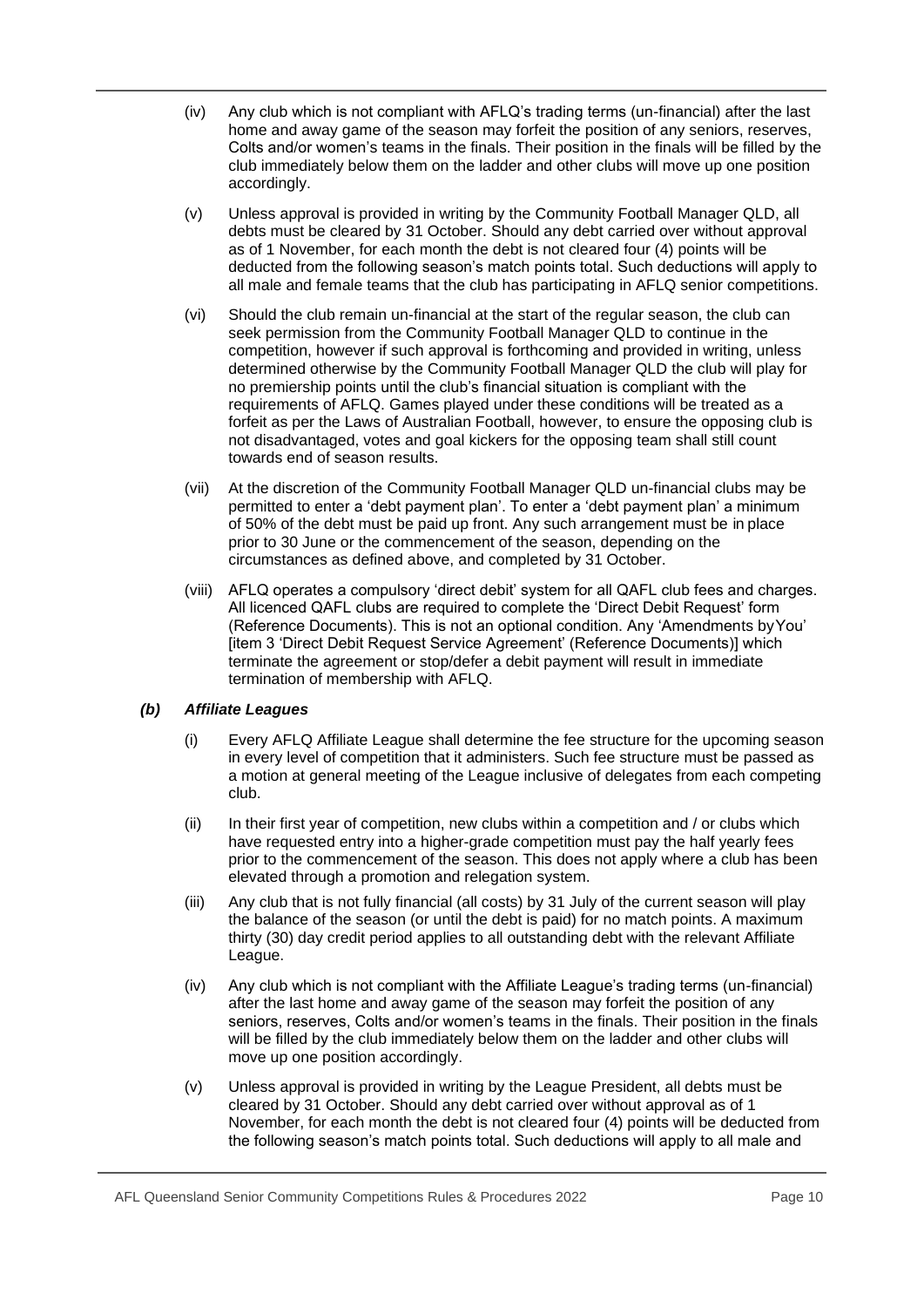female teams that the club has participating in that League's senior competitions, inclusive of Colts.

- (vi) Should the club remain un-financial at the start of the regular season, the club can seek permission from the League President to continue in the competition, however, if such approval is forthcoming and provided in writing, unless determined otherwise by the League President, the club will play for no premiership points until the club's financial situation is compliant with the requirements of the Affiliate League. Games played under these conditions will be treated as a forfeit as per the Laws of Australian Football, however, to ensure the opposing club is not disadvantaged, votes and goal kickers for the opposing team shall still count towards end of season results.
- (vii) Un-financial clubs may be permitted to enter a 'debt payment plan' with the Affiliate League. To enter a 'debt payment plan' a minimum of 50% of the debt must be paid up front. Any such arrangement must be in place prior to 30 June or the commencement of the season, depending on the circumstances as defined above, and completed by 31 October.

#### <span id="page-11-0"></span>**3. REGISTRATION, TRANSFERS AND PLAYER MOVEMENT**

#### <span id="page-11-1"></span>**3.1 Registration / Permission to Play**

- (a) This section must be read in conjunction with the AFL National Player Registration Transfer Regulations, and the Australian Football Player and Official National Deregistration Policy, (posted on the AFLQ website, Policy, AFLQ Rules and Procedures section).
- (b) Any person, desiring to play with an AFLQ licensed club for any season of competition, must be registered on-line via the PlayHQ platform each year. If the application is granted, the registration to play shall remain in force until such time the player has been granted a clearance by the club with which they were registered with, to any other club, League or association, or until such time as a period of twenty-four (24) calendar months shall have elapsed from the date on which the player last played competition football for the club with which they had been registered to play. Playing an unregistered and/or suspended player will result in a severe penalty, as determined by AFLQ or Affiliate League, which may include the loss of premiership points for the game in which the unregistered/suspended player participated.

#### *(Penalty 100 units and Sanction)*

- (c) The competition manager shall record each registration in a proper manner. A registration shall not be valid if a player is under the age of 18, unless the registration has been endorsed by a parent or legal guardian of the player, signifying consent to play.
- (d) Every club is responsible for citing a player's birth certificate to ensure their age eligibility for any player participating in a competition that has a minimum or maximum age requirement.

#### <span id="page-11-2"></span>**3.2 Contracted Players**

At every level of competition throughout the state, a copy of Player Declarations of all players receiving a payment or a benefit in lieu of a payment, must be provided to AFLQ no later than seven (7) days prior to the club's first game of the season.

#### *(Penalty 30 Units)*

#### <span id="page-11-3"></span>**3.3 Age Eligibility**

(a) No male player can play in an AFLQ or Affiliate League senior competition unless they have turned 15 years of age. The Community Football Manager QLD may, at their discretion, provide an exemption in special circumstances. Such exemption must be provided for in writing to the club. Playing an underage player will result in a severe penalty as determined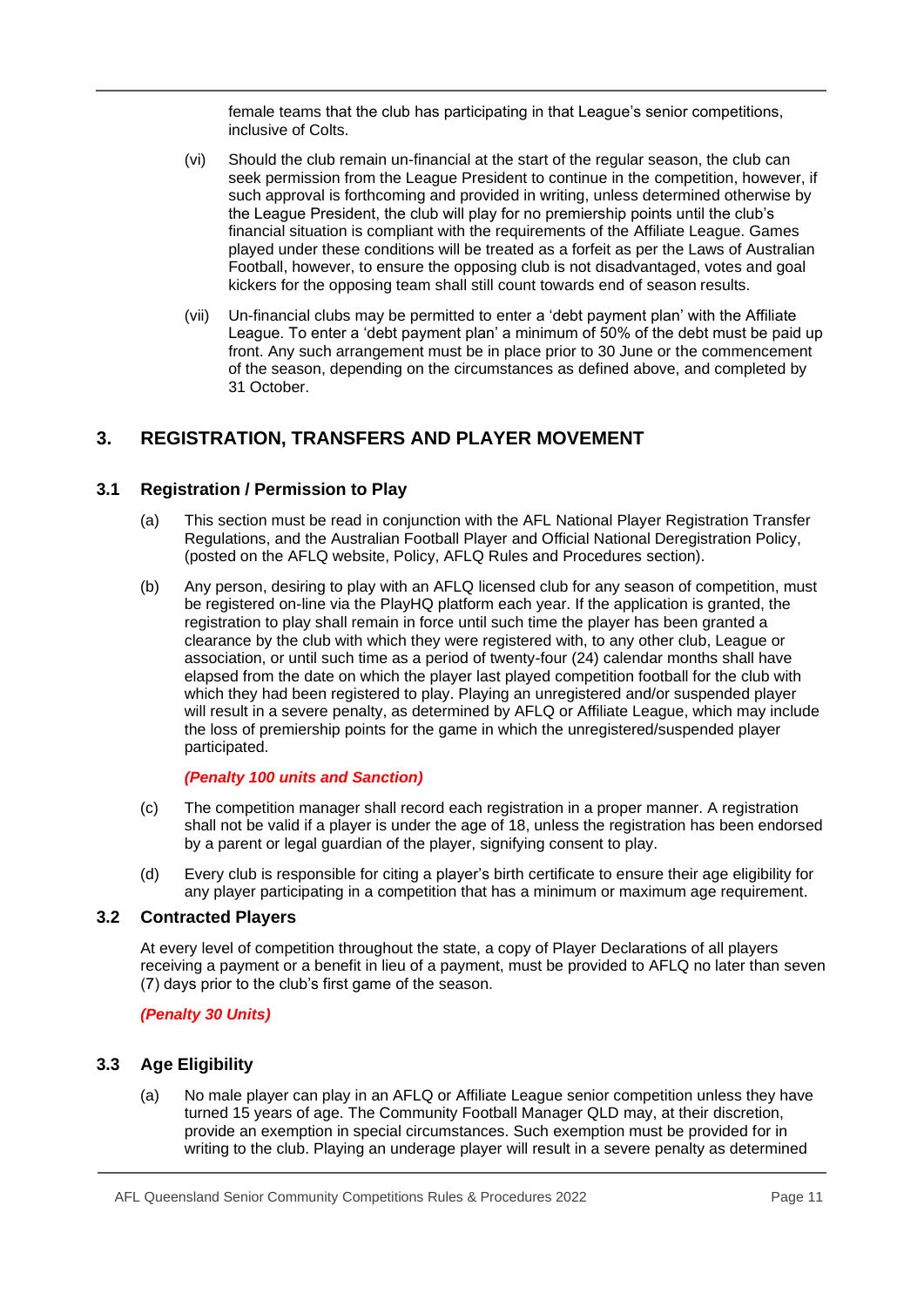by AFLQ or Affiliate League, which may include the loss of premiership points for the game in which the underage player participated.

#### (*Penalty 100 units and Sanction)*

(b) The minimum age that a female player can play in an AFLQ or Affiliate League senior women's competition is they must be turning 17 years of age in the year of competition. However, there are competition specific limitations to the number of minimum age players a QFAW Division 1 & 2 team can play each week. Refer to paragraph [12.2 \(b\) o](#page-62-1)f this document. The Community Football Manager QLD may, at their discretion, provide an exemption in exceptional circumstances. Such exemption must be provided for in writing to the club. Playing an underage player will result in a severe penalty, as determined by AFLQ or Affiliate League, which may include the loss of premiership points for the game in which the underage player participated.

#### *(Penalty 100 units and Sanction)*

- (c) In the absence of a Youth Girls' competition, Regional and Affiliate Leagues may, for each year of the competition, seek permission from AFLQ's Community Football Manager QLD to lower the eligible age. Such request should be made in writing and any approval must be in writing.
- (d) It is the sole responsibility of competing Clubs to ensure all players are of-age prior to taking the field.
- *Note: In the event a club loses its premiership points for playing an underage, unregistered or suspended player, the four points will be awarded to the opposing team who competed in the game in which the breach occurred. The score line will be treated as a forfeit as per the Laws of Australian Football, however goal kicking and best and fairest votes for the opposing team shall remain as recorded in the game.*

#### <span id="page-12-0"></span>**3.4 Dual Registrations**

Dual registrations are not permitted in Queensland.

#### <span id="page-12-1"></span>**3.5 Player Movement Between Competitions**

- (a) Subject to the QAFLW List Management Rules (see Reference Documents), any player eligible to move between QAFLW and QFAW Division 1 for the duration of the season, may do so through an approved Season Permit. However, the relevant finals eligibility requirements will always prevail.
- (b) For the movement of players between VFL and QAFL clubs, refer to the VFL & QAFL Free Agency and Player Interchange Agreement posted in the AFLQ Rules and Procedures section of the AFLQ website.
- (c) Age eligible Youth players can play Senior football for the entire season under a Season permit. However, players and clubs are advised to review and satisfy the respective AFLQ Youth Football eligibility requirements for which they are participating in. A Season permit will not be required where a Youth age player is playing for a Senior Team in the same club that shares a common PlayHQ database. Please refer to the QAFLW List Management Rules for specific QAFLW considerations.

#### <span id="page-12-2"></span>**3.6 Club Disbandment**

Any player registered with an AFLQ Affiliate club that disbands, fails to affiliate with, or has its membership terminated by AFLQ shall be free to register with any other Affiliate club without first having to obtain a clearance from their original club. However, it will be necessary to submit a clearance application after the club ceases to be a member of the League. This will enable the League to keep track of the players from the non-member club.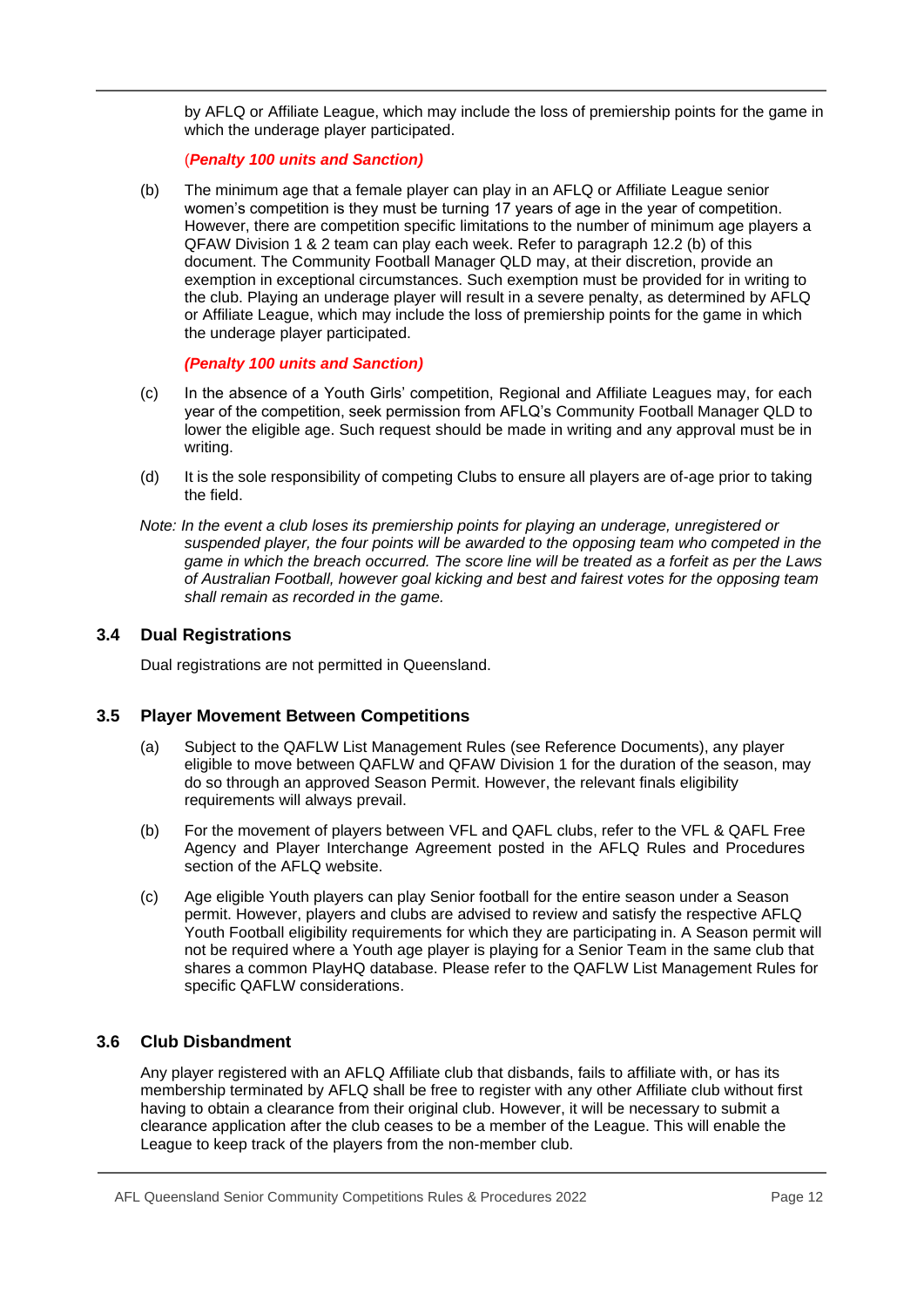#### <span id="page-13-0"></span>**3.7 Deregistration**

Players and officials may be deregistered in accordance with the conditions for deregistration contained in the Australian Football Player and Official National Deregistration Policy, located on the AFLQ website (www.aflq.com.au). The sixteen (16) matches, in total, suspension criteria for deregistration only applies to suspensions resulting from reportable offences as per the Laws of Australian Football. Any suspensions received prior to turning the age of sixteen (16) will not count toward the suspension criteria for deregistration in senior competitions.

#### <span id="page-13-1"></span>**3.8 Colts Registration (Southeast Queensland U18½)**

#### *(a) Eligibility*

- (i) Players must be under eighteen (18) years and six (6) months of age prior to 30 June of the competition year.
- (ii) Players registered in Southeast Queensland Colts will be classified as being senior registered.
- (iii) Applications can be submitted to the relevant Colts Competition Manager for consideration to play over age players in Colts if the applications meet the requirements under the AFL National Age Dispensation Policy. The Final determination will be made by the Community Football Manager QLD.

#### *(Penalty up to 100 units per match and Sanction)*

#### *(b) Youth Players Playing Senior Football*

- (i) Players are required to pay only one AFLQ registration fee per year. This fee should be the registration fee for the lowest grade of competition in which the player plays. In the one season, should an U16.5 registered player also register and play with a Colts team, then the U16.5 registration fee is the only fee payable to AFLQ by the player in that season of football. In the one season, should a Colts registered player also register and play with a senior team, then the Colts registration fee is the only fee payable to AFLQ by the player in that season of football.
- (ii) If an U16.5 or Colts player is cleared to another club during the season the transferee club should not require the player to pay any AFLQ registration fee unless the transferor club has not required a registration fee from the player in the first instance.
- (iii) *Birth Certificates*  Clubs must take the responsibility of citing birth certificates and/or school ID before permitting a player to participate in a Colts competition Clubs should ensure players participating in a Senior competition are age eligible.

#### <span id="page-13-2"></span>**3.9 Amalgamation / Merger Club Clearances**

In respect of AFLQ approved amalgamations or mergers, or the merger of AFLQ clubs with a club of another League, players registered with amalgamating or merging clubs shall be deemed automatically to be players of the amalgamated/merged club.

#### <span id="page-13-3"></span>**3.10 Clearances**

#### *(a) Clearance Procedure*

- (i) Player transfer periods are between 1 November and 30 November and 1 February and 30 June of each year.
- (ii) The procedure for clearances and permits should be in accordance with the AFL National Player Registration Transfer Regulations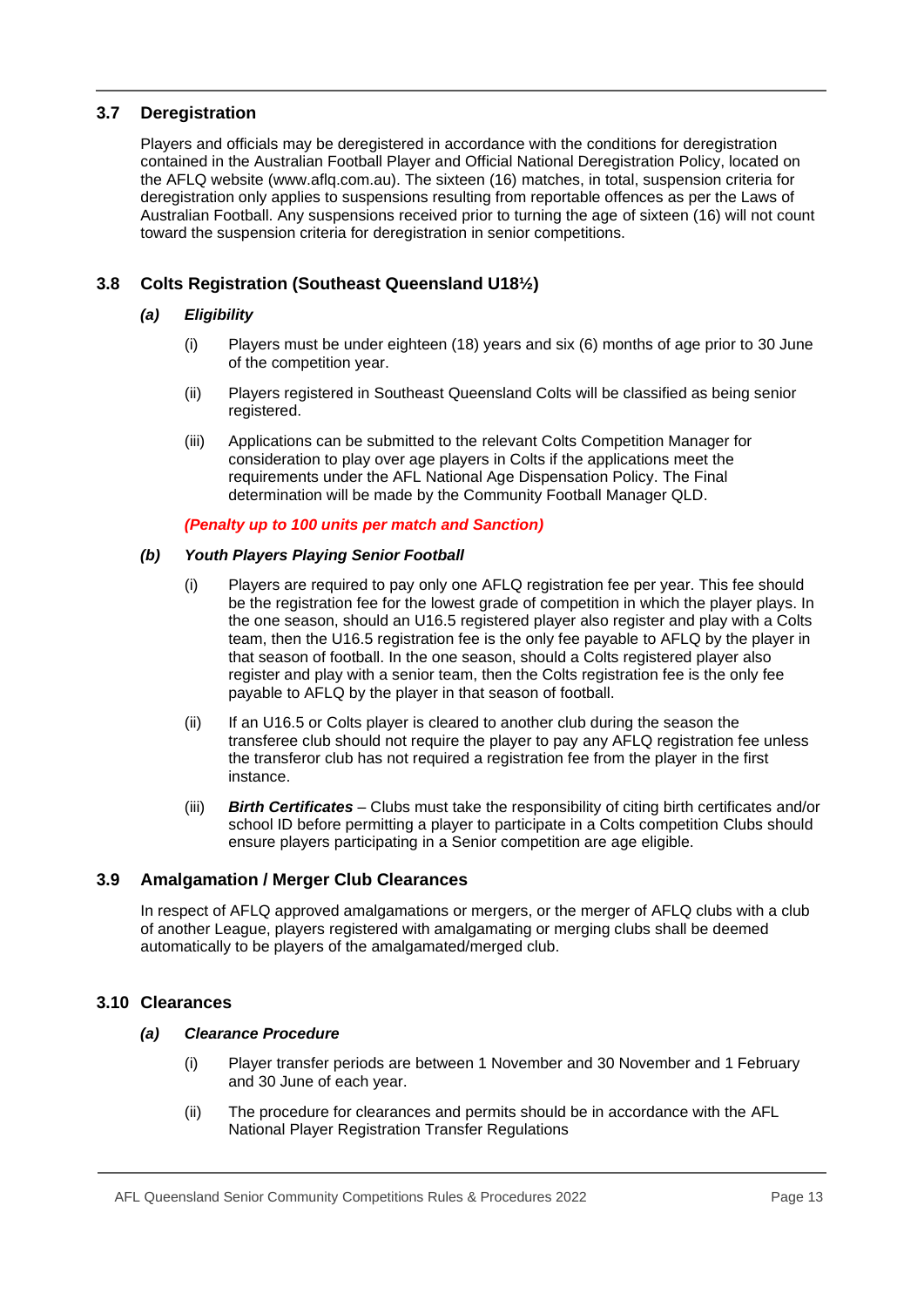- (iii) Any player who has played football with an Affiliate club at any time must obtain a clearance/transfer from the club and League with which he/she last played before playing with their new club. Any player not having played during the previous twentyfour (24) calendar months shall receive an automatic clearance provided they are not under disqualification or bound by contract to their former club and this clearance may be granted at any time during the season. Whilst the clearance is automatic the normal 'Online Request' must be completed and presented.
- (iv) AFLQ or its Affiliate League shall not refuse to endorse an application for transfer which has been approved by the transferor club except if the player making the application is:
	- (A) under suspension.
	- (B) financially encumbered to AFLQ or its Affiliate League; and/or
	- (C) under eighteen (18) years of age and does not have the supporting signature of their parent/guardian.
- (v) Once a player or their destination club has lodged an 'application for transfer' with the transferee League, the League shall record such application and endorse the dates of application and forward it to the transferor League by the first available means of communication (PlayHQ) for immediate action and reply. If such application remains unanswered within six (6) calendar days of despatch for an interstate or intrastate clearance, it shall be deemed to have been answered in the affirmative and AFLQ or its Affiliate League shall advise the transferor body that a clearance to play has been granted.
- (vi) Clubs cannot refuse a player transfer because the player is a 'required player'. A transfer may only be refused by providing clear written evidence under one of the following four (4) criteria, the player:
	- (A) is currently under contract to the club.
	- (B) is indebted to the club when registering with the club.
	- (C) is in possession of club property; or
	- (D) wishes to withdraw their transfer application (Reference Documents Player Transfer/Withdrawal Form).
- (vii) An internal club suspension is not grounds for a club to refuse a player's clearance application, unless it is directly related to one of the above four (4) criteria. However, the nature of an internal club sanction will be taken into consideration by any 'CARD' or 'Appeal' committee appointed to preside over a clearance dispute.
- (viii) Should negotiations break down between clubs within fourteen (14) days of the first clearance refusal based on the above four criteria and the matter is still not resolved, it will then be directed to the CARD (Clearances and Registrations Disputes) Committee.

#### *(Fees are applicable – see rule [3.11,](#page-15-0) 'Appealing Against a Refused Clearance')*

- (ix) A player may appeal to a Clearance and Registrations Dispute (CARD) committee appointed by AFLQ or its Affiliate body to have their application reviewed and a determination made. Where it is a local matter, i.e., between clubs within an individual League, such appeals shall be heard initially by that League's CARD committee (the CARD committee may be the Tribunal in the case of Affiliate Leagues). In the event of a dispute concerning the transfer of players between Community Football Leagues in Queensland, AFLQ will convene an independent committee to make a determination.
- (x) A Club refusing to Transfer a player must provide evidence (written documentation acknowledged by both parties) in order to substantiate the refusal upon request by its affiliate Football Body within three (3) business days of the request. Failure to provide such evidence may result in the Football Body re-opening and approving the Transfer.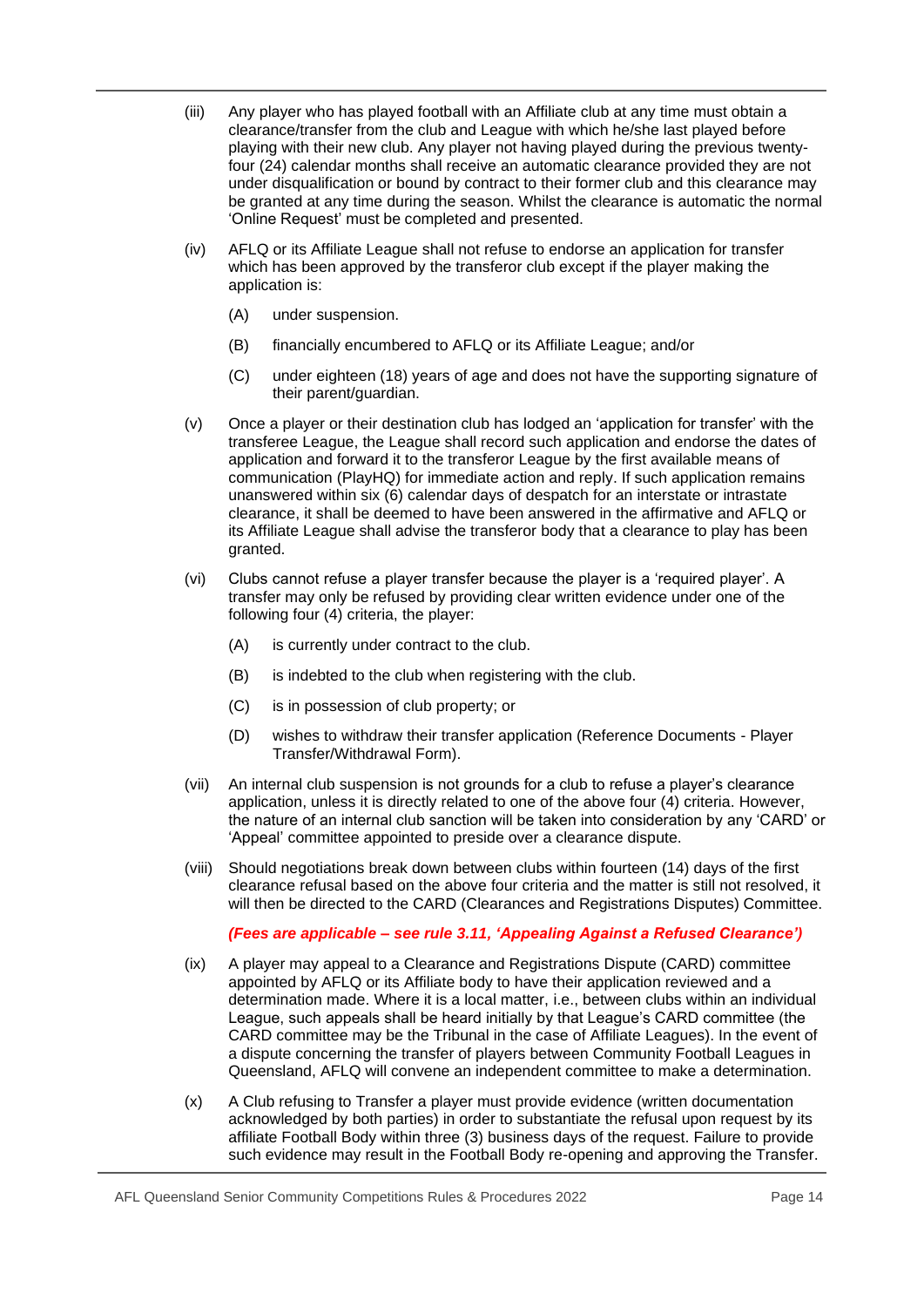Failure to do so may be taken into consideration by the CARD committee in any relevant subsequent appeal.

(xi) A player who wishes to apply for a transfer from one club to another shall have the destination club lodge an application for such transfer no earlier than 1 November and no later than 30 November or no earlier than 1 February and no later than 30 June. For any "application for transfer" lodged on or before 30 June and subsequently refused after 30 June, the player has the right of appeal.

#### *(b) Clearances Post June 30*

- (i) Where a player or their partner has genuinely transferred in their full-time employment or full-time study after 30 June, the player can make an "application for transfer" if there is still enough home and away games remaining that would allow the player to become eligible to play finals. The clearance application would be subject to a written statement from the relevant employer or education institution, verifying that the player or player's partner has been legitimately transferred in their employment or relocated to commence or continue full time study.
- (ii) This provision shall apply equally to students whose parent/guardian has been genuinely transferred in their employment. The parent/guardian must provide confirmation of their employment transfer.
- (iii) For the purpose of these rules, the Affiliate League shall maintain the Play HQ database for:
	- (A) all registrations issued; and
	- (B) all "applications for transfer" either inward or outward handled, including the date which they were received, the date on which they were answered and whether they were granted or refused, together with any relevant details.

#### <span id="page-15-0"></span>**3.11 Appeal Against a Refused Clearance**

- (a) A player who has been refused a transfer application may appeal, to the relevant State body independent panel against such refusal, by notice in writing lodged with the State body within ten (10) days of such refused transfer being received by the 'Destination Club' Affiliate body.
- (b) A player may, if so desired, submit more than one transfer application during the current season and each application shall be dealt with separately although a player may submit one (1) appeal only in any season.
- (c) The clubs and players concerned shall each be entitled to representation at the hearing, the number of persons having representation to be limited to the player and their advocate who shall also be the club's representative and the defendant club's representative and its advocate.
- (d) Such representation may be by a person who is legally qualified.
- (e) No notice of appeal shall be acted upon if lodged after 31 July in any year.
- (f) Such appeal shall be heard within a period as determined by State body. The State body shall inform each affected Affiliate body of the appeal as soon as practical after lodgement by the player of the notice of appeal.
- (g) The appellant player/club must lodge a bond of \$550 (inc. GST) made payable to the State body and such bond may be forfeited should the appeal be considered frivolous. A \$275 (inc. GST) administrative fee will be retained from the appeal bond.
- (h) The appellant player/club must also lodge an intention to appeal in writing on club letterhead, together with the appeal bond and any other documentation required under the AFL National Player Transfer Regulations.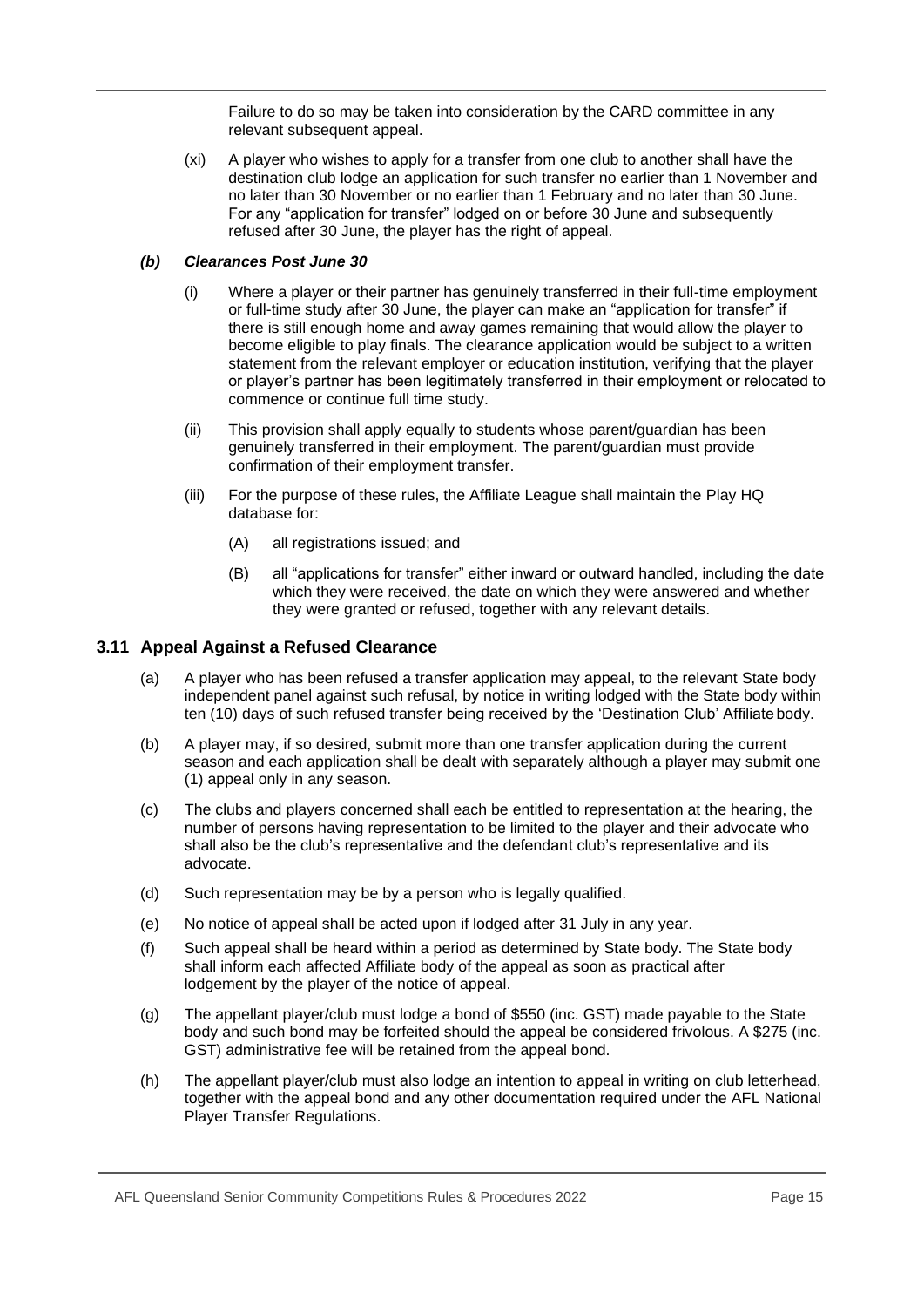- (i) The defendant club must also lodge a bond of \$550 (inc. GST) and such bond may be forfeited should the defence be considered frivolous. A \$275 (inc. GST) administrative fee will be retained from the appeal bond.
- (j) Should the defendant club fail to lodge its:
	- (i) intention to appeal in writing and on club letterhead with the State body within four (4) days of being notified of the appeal details from the State body; and
	- (ii) bond of \$550 (inc. GST) with State body within six (6) days of being notified of the appeal details from State body,

it shall be deemed to have granted the transfer.

- (k) In all cases, in reference to the applicable timelines, the State body shall determine the date and time for lodgement of the form/request and/or bond, as the case may be.
- (l) The independent panel may regulate the proceedings before it as it deems fit, and the decision of the independent panel shall be final and binding on all parties.

#### <span id="page-16-0"></span>**3.12 Permits**

#### *(a) Permit Eligibility*

- (i) A player permit system will operate only for Leagues Affiliated with AFLQ (using the Play HQ system). Except for NTFL permits, the permit system does not apply between AFLQ and any other State League or their Affiliates. AFLQ Affiliate players seeking to transfer from or to another League in another State must obtain a clearance as per paragraph 3.1 of these AFLQ Rules and Procedures and/or in accordance with the requirements of the AFL National Player Transfer Regulations using the online PlayHQ transfer system.
- (ii) The permit system will allow for a player to transfer between clubs without obtaining a clearance from the commencement of the home and away season until the end of the home and away season in the year which the permit was signed. Permitting is not allowed in finals apart from AFLQ approved Season permits.

#### *(b) Permit Types*

There are two (2) types of permits: Game permit, and Season permit.

#### *(i) Game permit*

The Game permit is used for a player to play with their direct opposition on a match day only to assist with team size imbalance. All clubs are currently able to apply for these and they are configured nationally for automatic approval. The club requesting the match day permit must seek written permission from the club (not the player) to which the player is registered before submitting this request. Written permission may be in the way of email, text message or other written form.

#### *(ii) Season permit*

The Season permit is used for a player to play with another club/team (other than the direct opponent on match day) for a period of time. This is commonly used for youth players to play in senior competitions. Outside of youth players using the Season permit to play in a senior competition, all Season permits require both clubs to approve and League approval in PlayHQ.

#### *(c) Permit Conditions*

Note that unless otherwise stated these conditions only apply to Community Football Competitions.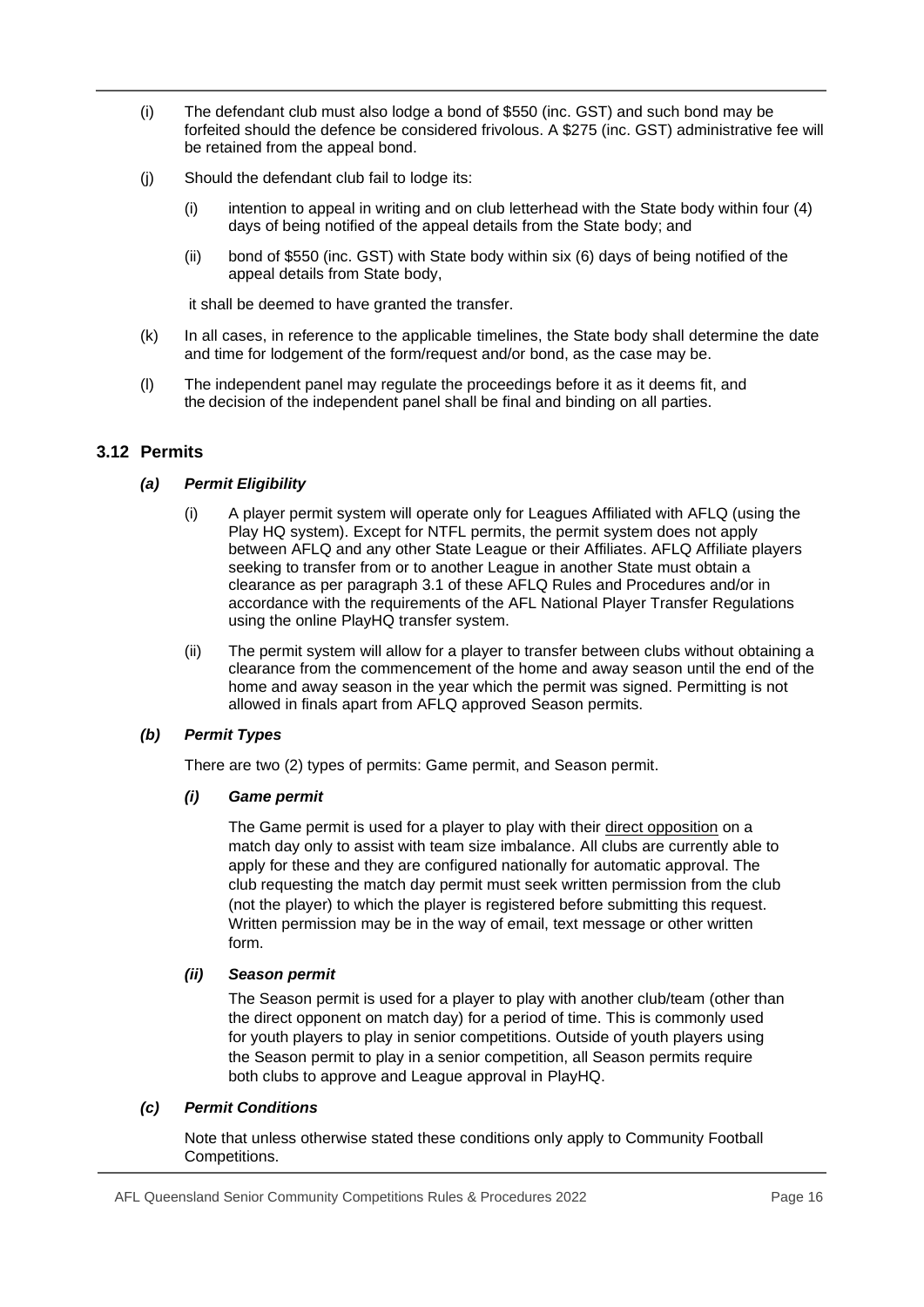- (i) For VFL players playing in the QAFL please refer to the VFL & QAFL Free Agency and Player Interchange Agreement.
- (ii) Season and Game permits between AFLQ clubs can be used as needed, however permission for a player to play in a competition that is more than one level below where they are primary registered requires Competition Manager approval (as per the below table).
- (iii) No player can play finals on a Game or Season permit unless approved in writing by the Competition Manager. Approval would only occur for Youth players playing up into senior football with their approved aligned club on a Season permit; Masters to senior football on a Season permit and an approved merged team on a Season permit.
- (iv) A player whose primary registered club is that week on a club or competition bye weekend, will not (if the last game they played for their primary registered club prior to the bye weekend was in a more senior grade as per the table below) be permitted to play in a competition that is more than one (1) level lower on a permit on the bye weekend.

| Level:<br><b>Primary Registered Club's Competition</b> |                                                                                                                                                                          |  |
|--------------------------------------------------------|--------------------------------------------------------------------------------------------------------------------------------------------------------------------------|--|
|                                                        | <b>QAFL Seniors/Reserves</b>                                                                                                                                             |  |
| 2                                                      | <b>QFA Division 1 Seniors/Reserves</b><br><b>AFL Cairns</b>                                                                                                              |  |
| 3                                                      | <b>QFA Division 2 Seniors/Reserves</b><br><b>AFL Darling Downs</b><br><b>AFL Capricornia</b><br><b>AFL Townsville</b><br>AFL Mt Isa<br>AFL Mackay<br><b>AFL Wide Bay</b> |  |
| 4                                                      | <b>QFA Division 3</b>                                                                                                                                                    |  |
| 5                                                      | <b>QFA Division 4</b>                                                                                                                                                    |  |

*Example: A player registered to a club in a Level 2 competition (QFA Division 1) cannot, without prior approval of their respective Competition Manager, play in a Level 4 (QFA Division 3) or Level 5 (QFA Division 4) competition.* 

- (v) A player who transfers to another club to attend an educational institution on a fulltime and continuous basis or is subject to a 'fly-in, fly-out' work situation may, during official semester vacations/school holidays or when 'at home', receive a Season permit to play with their immediate former club ('interchange club'), subject to written endorsement from the 'current club', the former club and their respective Leagues.
- (vi) For a Season permit the 'interchange club' requires approval via PlayHQ from the 'current club' and League for each match that the player participates with the 'interchange club'.
- (vii) Under the Season permit, the League to which the 'current club' is a member, issues the permit.
- (viii) The Season permit period lasts until the player ceases their commitments at the educational institution or 'fly-in, fly-out' commitments and is subject to any relevant regulations of any of the parties, including participation in finals. A player on a Season permit who has qualified to play finals with two different competitions, cannot play in different competition finals series on the same weekend.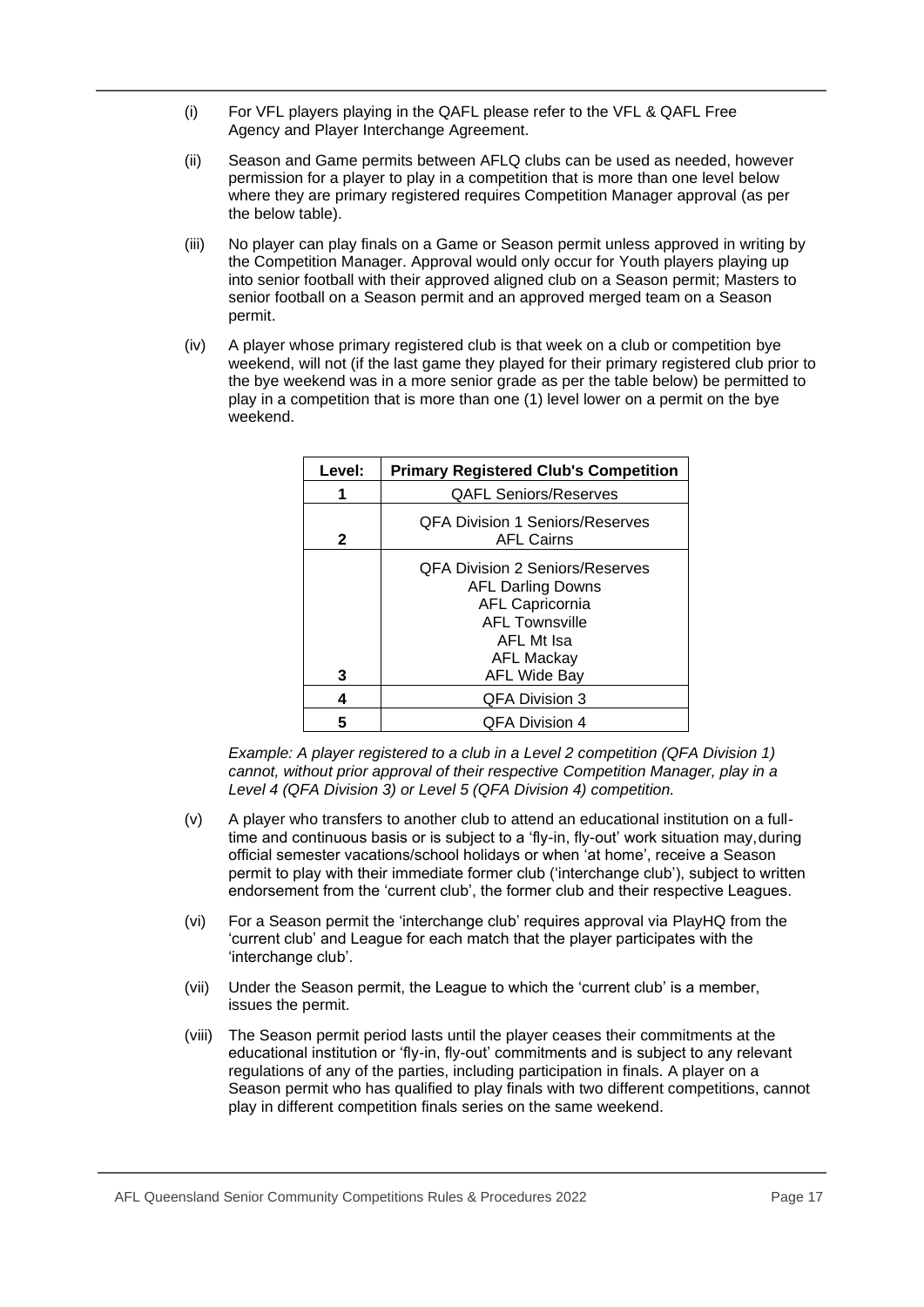(ix) Game permits are to be applied in accordance with the respective AFLQ or Affiliate League by-laws and it is the responsibility of each League to monitor the application of Match Day Permits/Transfers/Online Requests.

#### *(d) Application*

These permit regulations also apply for player movement between Affiliate Leagues and for player movement from junior to senior clubs.

#### *(e) Penalties*

Any club found guilty of breaching the permit regulations will be subject to the procedures and penalties contained in paragraph 3.13 below.

#### <span id="page-18-0"></span>**3.13 Providing False or Misleading Information in relation to a Clearance or Permit**

- (a) A player who gives false or misleading information when applying for a transfer and/or on completing a registration, either online or in hardcopy, may be subject to suspension and/or disqualification as determined by AFLQ or the relevant Affiliate League, depending to whom such application was made.
- (b) Any application granted as a result of providing false or misleading information shall be void.
- (c) If a player obtains a permit through providing false or misleading information or plays in any way contrary to the permit regulations, a charge may be laid against them by the relevant competition administration.
- (d) It's the permitting club's responsibility to ensure that a permitted player is registered in the current season. Playing an unregistered and/or suspended player may result in a severe penalty.
- (e) Where a club plays a player, who is in breach of these rules such club may be liable to lose premiership points gained and such further penalties as AFLQ or its Affiliate League shall determine.
- (f) If a club who knowingly plays a player when the appropriate permit and eligibility approvals have not been met, such club may be liable to lose premiership points gained and such further penalties as AFLQ or its Affiliate League shall determine.
- (g) If a club who knowingly falsifies a team sheet or plays a player under a false or different name, such club may be liable to lose premiership points gained and such further penalties as AFLQ or its Affiliate League shall determine.

*(Penalty 50 to 300 units and Sanction)*

#### <span id="page-18-1"></span>**4. MATCH DAYS**

#### <span id="page-18-2"></span>**4.1 Laws of Australian Football**

Unless stated otherwise within these Rules and Procedures, all matches shall be played in accordance with the current Laws of Australian Football as determined by the Australian Football League.

#### <span id="page-18-3"></span>**4.2 Footballs**

#### *(a) General*

As a minimum, unless specified by the respective Competition Manager at the start of the season, clubs have an obligation to provide two (2) Sherrin footballs and one (1) spare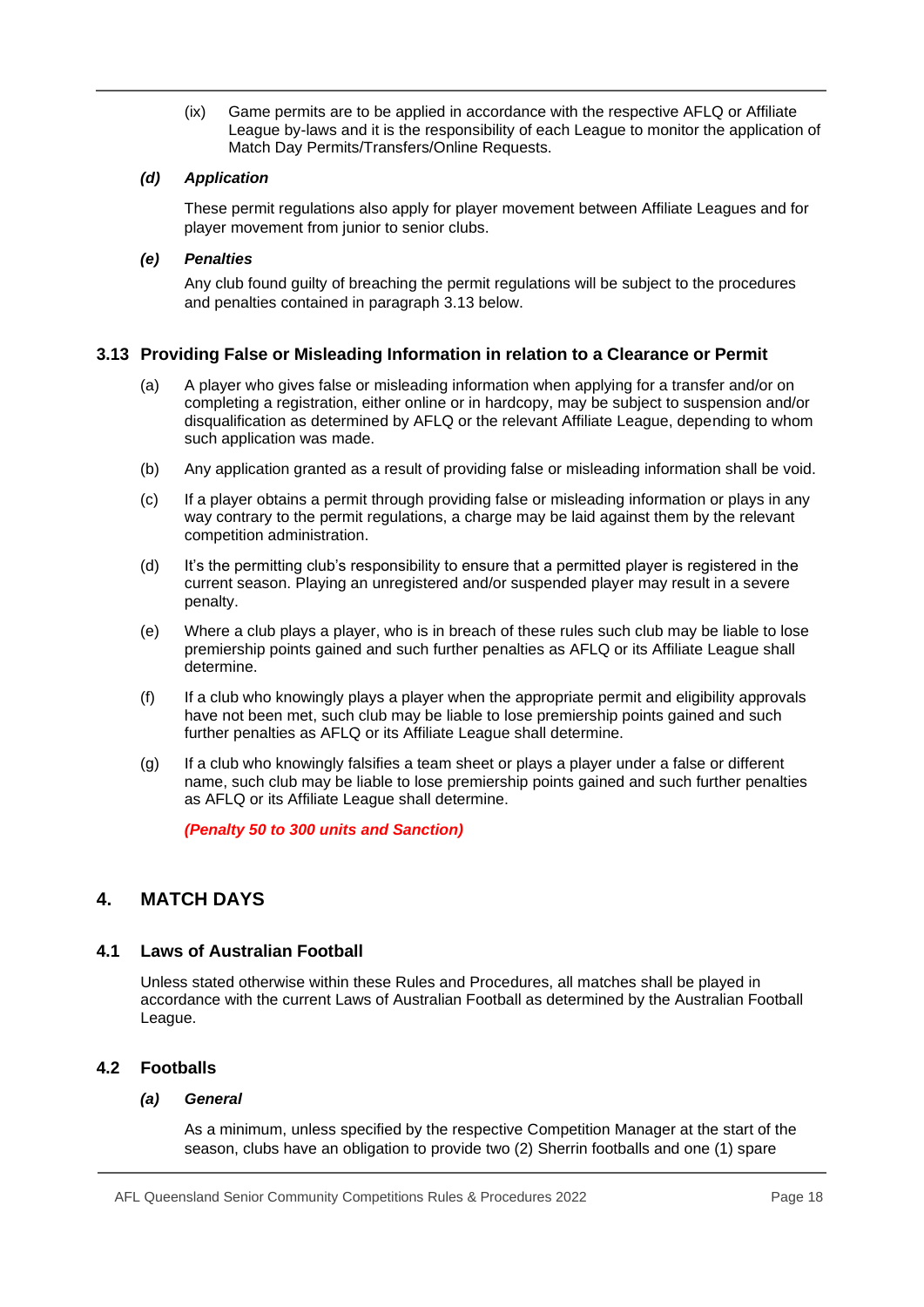Sherrin football for all matches in accordance with competition or League specific rules. Each season the Competition Manager or Affiliate League will advise of any specific rules relating to football requirements (e.g., Where new and/or old footballs are required / the use of red and yellow footballs).

#### *(b) Women's Football*

Size 4 leather Sherrin footballs shall be used in all open age Women's competitions throughout Queensland.

#### *(c) Finals*

During the finals' series, the respective AFLQ Competition or Affiliate League will provide footballs for each match.

#### *(d) Branded Footballs*

Clubs must seek the approval of their respective Competition Manager prior to using a football that is not supplied by AFLQ; is a different colour to the competition standard; or has sponsor branding applied.

#### <span id="page-19-0"></span>**4.3 Stretchers**

#### *(a) Application of the Laws of Australian Football*

The Laws of Australian Football apply to all AFLQ Competitions and Affiliate Leagues, unless specifically stated otherwise.

#### *(Penalty 20 units)*

#### *(b) Exclusion to AFL Laws of Australian Football*

- (i) Paragraph 7.3(e) of the AFL Laws of Australian Football does not apply to AFLQ Competitions and Affiliate Leagues.
- (ii) A player, for whom a stretcher is called, regardless of whether they leave the field on the stretcher or not, shall not resume playing for a period of twenty (20) minutes of elapsed time (excluding intervals between quarters), from the time when the player left the playing surface.

#### *(Penalty up to 100 Penalty Units and Sanction)*

#### <span id="page-19-1"></span>**4.4 P.A. System**

Unless agreed otherwise in writing with AFLQ or the relevant Affiliate League, clubs which secure finals games at their home ground must provide a suitable P.A. system for ground announcements.

#### <span id="page-19-2"></span>**4.5 Match Referrals**

Any AFLQ or Affiliate League official or employee attending a game may advise the relevant Competition Manager of any matters occurring during the game which they reasonably believe requires further investigation or follow up.

#### <span id="page-19-3"></span>**4.6 Match Start Times**

- (a) Any club not ready to commence a match within twenty (20) minutes of the time set down for such commencement, shall forfeit the match unless an alternative agreement is reached between the competing clubs and AFLQ or its Affiliate League.
- (b) If the commencement of the match is delayed by reason of one or both teams failing to enter the arena by the prescribed starting time, in addition to any other penalties contained in these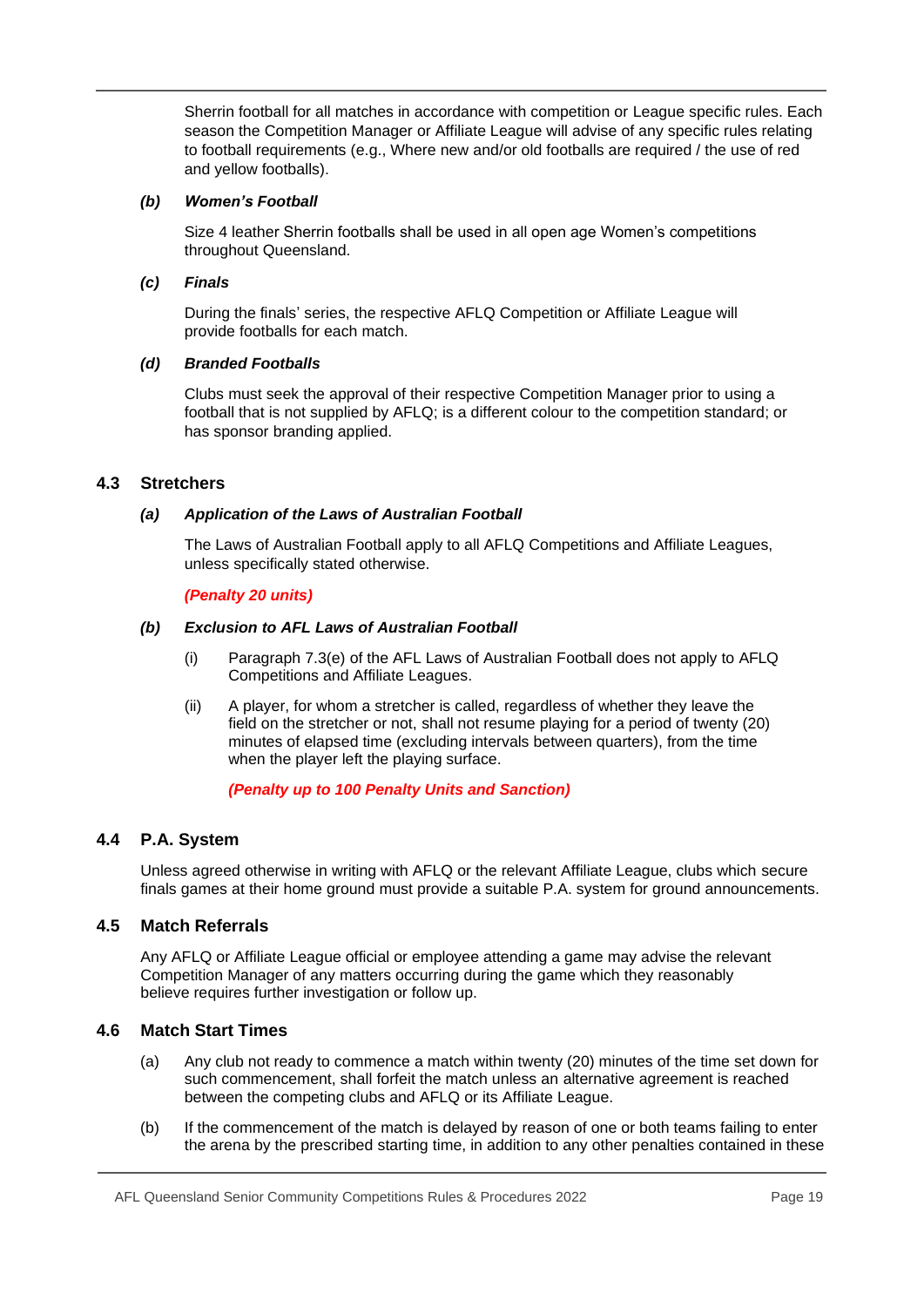regulations, such club(s) which fails to enter the arena by the prescribed starting time shall pay to AFLQ or its affiliate the following amount:

- (i) If the delay exceeds 5 minutes but is less than 10 minutes **penalty of up to 5 units**.
- **(ii)** If the delay is more than 10 minutes, but less than 15 minutes **penalty of up to 10 units; or**
- **(iii)** If the delay is more than 15 minutes, but less than 20 minutes **penalty of up to 30 units.**

#### <span id="page-20-0"></span>**4.7 Late Starts and Match Forfeit**

- (a) Any club, during the season, forfeiting a combined total of three (3) games in the same competition (seniors and reserves constitutes the same competition), may at the absolute discretion of AFLQ be excluded immediately from that competition for the remainder of the current season. If any club forfeits two (2) competition games in any grade, seniors, reserves or colts, AFLQ will review the club's licence to play in all competitions.
- (b) The forfeiting team, for a forfeited game, receives no match points, cannot submit a team sheet and cannot count the game as time served for a player currently under suspension.
- (c) If a team receives a forfeit, that team will be awarded the points for the match and shall submit a team sheet for the purpose of finals qualifications prior to the scheduled start time of the game or as per rule  $4.10(a)(ii)$ . Percentages will be calculated at the end of the home and away season as per the Laws of Australian Football.
- (d) Should a club advise AFLQ, or an Affiliate League, of a forfeit prior to 9:00am of the Friday preceding the match the point's penalty shall be halved.
- (e) Should a club forfeit a game during the finals' series, that club will forfeit their position in the remainder of the finals' series.

#### *Forfeit Penalties:*

- *Men's Senior Match - 200 units.*
- *Men's, QAFLW & QFAW D1 Reserve Grade - 100 units.*
- *QAFLW - 200 units.*
- *Colts, QFAW & Affiliate League Women - 100 units or the cost of the umpires, whichever is greatest value.*

#### <span id="page-20-1"></span>**4.8 Cancellation or Suspension of Matches**

- (a) Cancellation, postponement or suspension of any match must be done in consultation with the relevant Competition Manager. AFLQ and or the Affiliate League reserve the right to re-schedule cancelled, postponed or suspended matches in consultation with the competing clubs.
- (b) Games must be rescheduled within two (2) weeks of the cancelled game and by agreement between AFLQ and the two (2) competing clubs. In the event that the competing clubs cannot reach agreement, AFLQ or the relevant Affiliate League will re-schedule the game. For clarity, the game is not required to played within two (2) weeks but must be rescheduled in that period.
- (c) For the rules governing incomplete matches refer to the Laws of Australian Football.
- (d) If AFLQ or the Affiliate League determines that it is not possible to re-schedule the match, due to circumstances beyond the control of all parties involved, the result will be a draw with two match points being awarded to each team. Clubs will be permitted to enter a team sheet for matches that cannot be re-scheduled under the direction of the relevant Competition Manager.

AFL Queensland Senior Community Competitions Rules & Procedures 2022 **Page 20** Page 20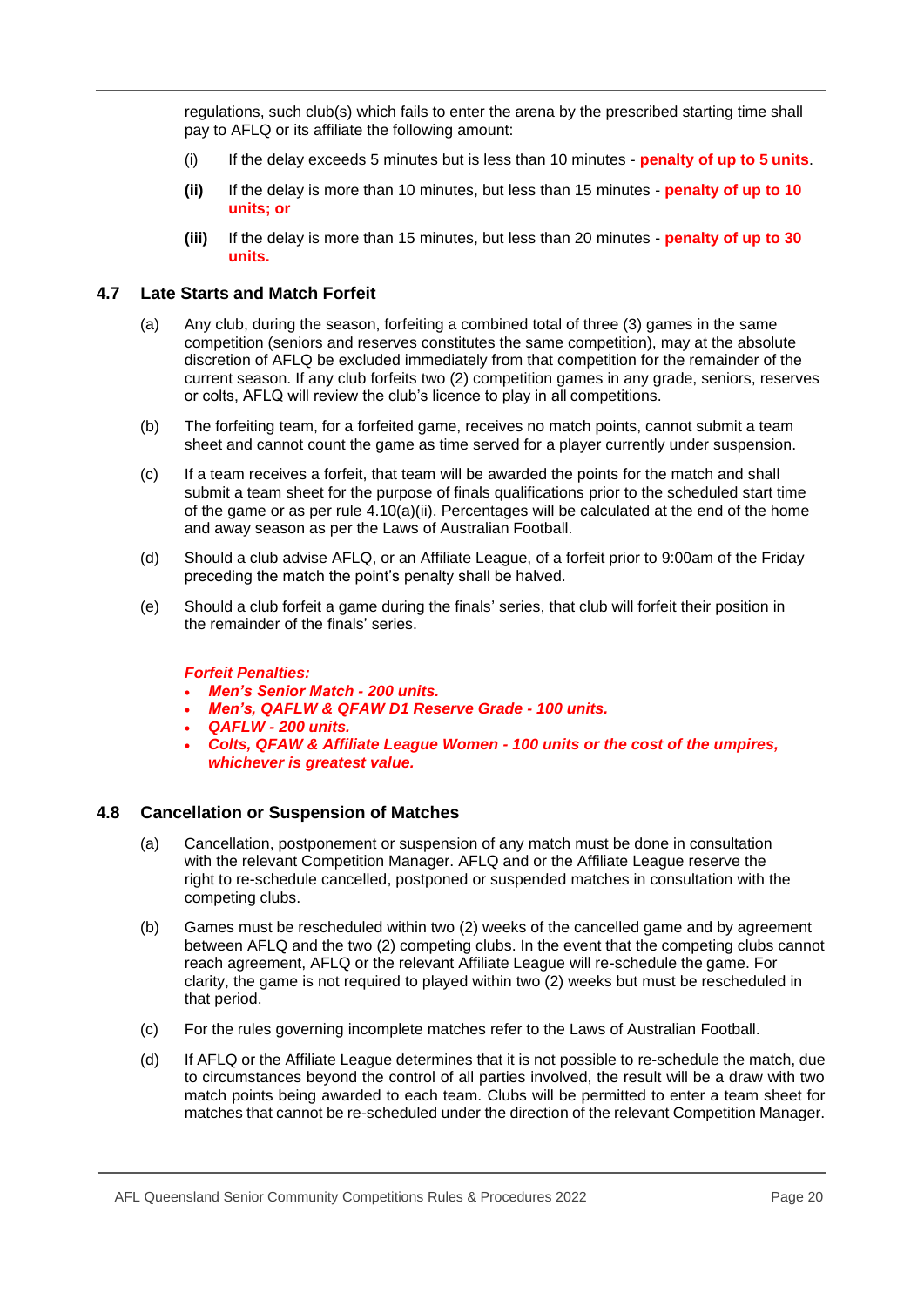(e) Where a game or games are affected by COVID, the *AFLQ COVID Guidelines* (Reference Documents) shall prevail in determining whether the game is replayed or not and how match points are awarded.

#### <span id="page-21-0"></span>**4.9 Timekeepers' Duties**

#### *(a) Timekeeping Boxes*

- (i) Timekeepers' boxes are to be suitably situated to ensure that timekeepers have an unimpeded view of the entire playing area.
- (ii) Duties and powers of timekeepers refer to the Laws of Australian Football.
- (iii) Home clubs must provide a timekeeper for all matches in which its teams participate. If the home club cannot provide a timekeeper and the away club agrees to provide a timekeeper no penalty will be applied to the home club.

#### *(Penalty 20 units)*

- (iv) Some Affiliate Leagues may appoint the home timekeeper only or appoint their own League timekeeper.
- (v) Away teams are strongly encouraged to provide a timekeeper, to avoid any doubts regarding the timing/operations of a game.

#### *(b) Equipment*

- (i) Each club shall supply a clock or stopwatch, for the use of its timekeeper.
- (ii) Each ground upon which AFLQ or Affiliate League matches are played shall have a siren of a type approved by AFLQ or its Affiliate League. The operation of such a siren shall be under the control of the timekeepers appointed for the game. A bell or alternate sounding device shall also be available at each ground for use in the event of failure by the primary siren.
- (c) *Procedure for Sounding Siren*  start/end of match and quarters, per the Laws of Australian Football
	- (i) It is the responsibility of each club to ensure that its captain is at the centre circle prior to the two-minute warning siren.

#### *(Penalty 5 units)*

(ii) Clubs shall be permitted to warm up until the two-minute warning sirens are sounded. Players must move into their field positions immediately following the toss.

#### *(Penalty 5 units)*

#### *(d) Half -Time Senior Game*

- (i) Except for QAFL seniors, unless stipulated otherwise in competition specific rules, the official allowance of fifteen (15) minutes shall apply for the half time break. Timekeepers shall sound the warning siren twice at twelve (12) minutes.
- (ii) Any half-time entertainment must cease at the warning siren three (3) minutes prior to the beginning of the second half. Any instances of exceeding this time shall be reported to AFLQ.

#### *(Penalty 5 units)*

(iii) The timekeepers shall sound the siren at the official recommencement time. Clubs not ready to start after any interval shall receive a penalty.

*(Penalty 5 units)*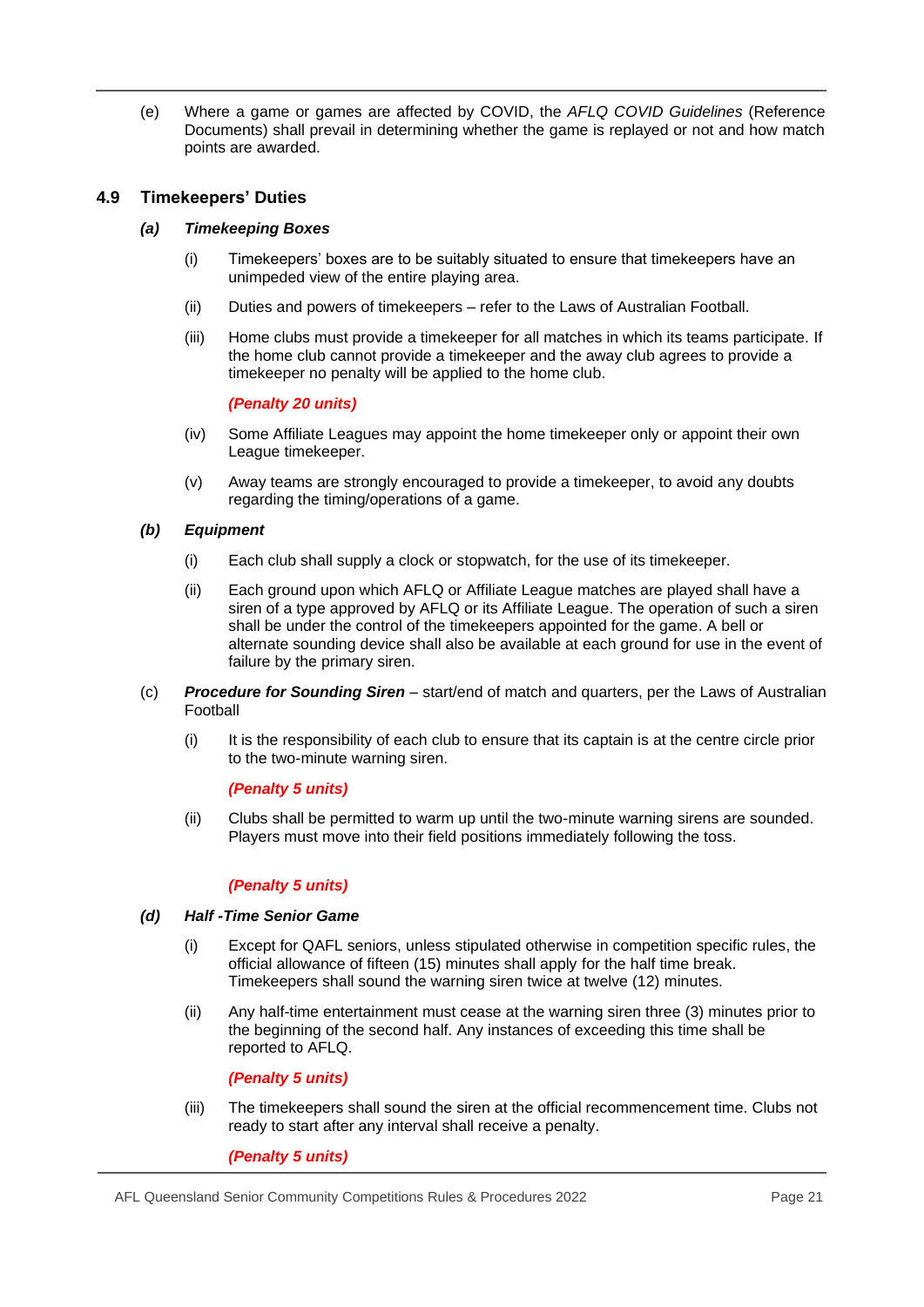#### *(e) Noting Times*

The timekeepers shall record on an AFLQ timekeeper's card the following times:

- (i) The time when the umpires enter the field before the match and at half time. The time to be recorded shall be the time an umpire holds up the ball to the timekeepers and shall be recorded to the nearest second.
- (ii) The time when the home team and the visiting team enter the field before the match and at half time. The time to be recorded shall be the time the first player of the team crosses the boundary line, provided there is a continuous stream of players entering the field, and shall be recorded to the nearest second.
- (iii) The time at the start of each quarter the quarter shall start at the bounce of the ball. If the umpire awards a free kick before bouncing the ball at the start of the quarter, the quarter shall start when a player kicks or plays the ball or when the umpire signals to the timekeepers to cease adding time-on whichever shall first occur. The time at the start of the quarter shall be recorded to the nearest second.
- (iv) The time at the end of each quarter at the completion of each quarter the timekeepers shall sound the siren or bell and shall keep it sounding until a field umpire signals, he or she has heard it by blowing their whistle and holding both arms above their head. The time to be recorded as the finish of each quarter shall be the time which a field umpire signals to the timekeepers that he or she has heard the siren or bell. The time at the end of the quarter shall be recorded to the nearest second. If immediately before hearing the siren, a field umpire is of the opinion that a player should be awarded a free kick or a mark, the field umpire shall signal that play has come to an end and then award the free kick or mark to the player. A free kick will not be awarded where the football has been kicked and, after the field umpire has heard the siren, lands out of bounds on the full.
- (v) The time and quarter of any White or Red cards issued to a team's coaching box.

#### *(f) Sounding the Siren or Bell*

- (i) The home timekeeper shall have control of the siren or bell, and they shall sound the siren or bell at the appropriate times with the approval of both timekeepers. Before the start of each quarter, the umpire shall consult the timekeepers as to their readiness by holding up the ball. As soon as the timekeepers are ready with their clock, they shall signal to the umpire by sounding a long blast on the siren or bell. The field umpire shall then blow his or her whistle and commence the game.
- (ii) Play in each quarter shall come to an end when any one of the field umpires or emergency umpire hear the siren.
- (iii) At the completion of each quarter the timekeepers shall sound the siren or bell and shall keep sounding it until a field umpire signals, he or she has heard it by blowing his or her whistle and holding both arms above their head.
- (iv) Note carefully that timekeepers shall not sound the siren to end the quarter while adding time-on.

#### *(g) Adding Time-on*

- (i) Unless stipulated otherwise for specific competitions, time on shall be added as per the Laws of Australian Football.
- (ii) Regional competitions, by approval from the Community Football Manager QLD, may adopt the following time on procedures.

Time on will **only** be applied in the following circumstances.

- (A) After a goal is scored
	- (I) Time is stopped once the Goal Umpire begins to wave their flags.
	- (II) Time is restarted once the ball is bounced/thrown up to recommence the game.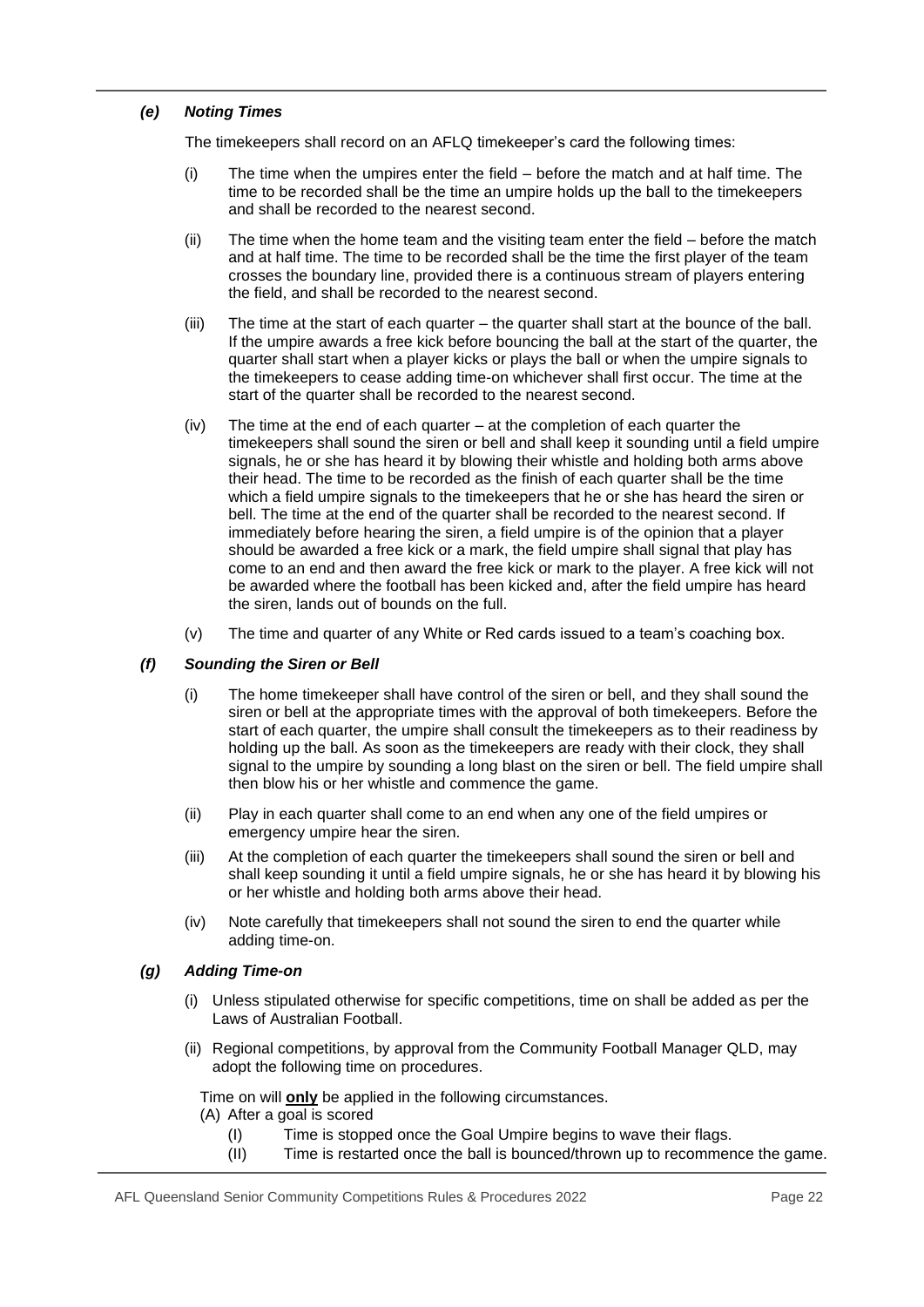- (B) When signalled by the Field Umpire.
	- (I) Time is stopped when signalled by the controlling Central Umpire by raising their hand and blowing their whistle.
	- (II) Time is restarted when the ball is thrown in by Boundary Umpire, bounced/thrown up by Field Umpire or indicated by Controlling umpire by again raising arm and blowing their whistle to resume play.

#### (C) Field Umpire

Time on shall be signalled when the controlling Umpire deems a significant delay in the match. A significant delay may include:

- (I) The ball leaves the field of play over the boundary line that would cause a delay of more than 30 seconds.
- (II) An injured player is being attended to by a trainer and is in the vicinity of play
- (III) An injured player requires a stretcher.
- (IV) Umpires are issuing a White, Red or Yellow Card.
- (V) A player is deemed to be deliberately slowing the play, e.g., returning the ball to kick out from behind.

#### *(h) Match Duration (Time of Quarters)*

(i) Time of Quarters:

| <b>Competition</b>                           | <b>Time of Quarters</b>                                                       | Time of Breaks (quarter time /<br>half time / three quarter time) |
|----------------------------------------------|-------------------------------------------------------------------------------|-------------------------------------------------------------------|
| QAFL                                         | 20 minutes plus time on                                                       | 6/20/6                                                            |
| <b>QAFL Reserves</b>                         | 25 minutes no time on                                                         | 5/15/5                                                            |
|                                              | Finals 17 minutes plus time on                                                |                                                                   |
| <b>QFA Division 1 Seniors</b>                | 20 minutes plus time on                                                       | 5/15/5                                                            |
| <b>QFA Division 2 Seniors</b>                | 17 plus time on                                                               | 5/15/5                                                            |
| QFA Division 1 & 2                           | 20 minutes no time on                                                         | 5/15/5                                                            |
| <b>Reserves</b>                              | Finals 15 minutes plus time on                                                |                                                                   |
| QFA Division 3 & 4                           | 20 minutes no time on (clock stops for yellow<br>/ red cards and stretchers). | 5/15/5                                                            |
|                                              | Finals 15 minutes plus time on                                                |                                                                   |
| Colts - All Competitions                     | 20 Minutes no time on                                                         | 5/15/5                                                            |
|                                              | Finals 15 minutes plus time on                                                |                                                                   |
| QAFLW                                        | 20 Minutes no time on                                                         | 5/15/5                                                            |
|                                              | Finals 15 minutes plus time on                                                |                                                                   |
| <b>QFAW D1 Reserves &amp;</b><br>QFAW D2     | 15 minutes no time on<br>Finals 13 minutes plus time on                       | 5/10/5                                                            |
| <b>QFAW D1 Seniors &amp;</b><br><b>QAFLW</b> | 17 minutes no time on                                                         | 5/10/5                                                            |
| Reserves                                     | Finals 15 minutes plus time on                                                |                                                                   |
|                                              | Regional & Affiliate Leagues - Recommended only                               |                                                                   |
| Senior Men                                   | 17 minutes plus time on                                                       | 5/15/5                                                            |
| Reserves Men                                 | 17 minutes no time on                                                         | 5/15/5                                                            |

AFL Queensland Senior Community Competitions Rules & Procedures 2022 **Page 23** Page 23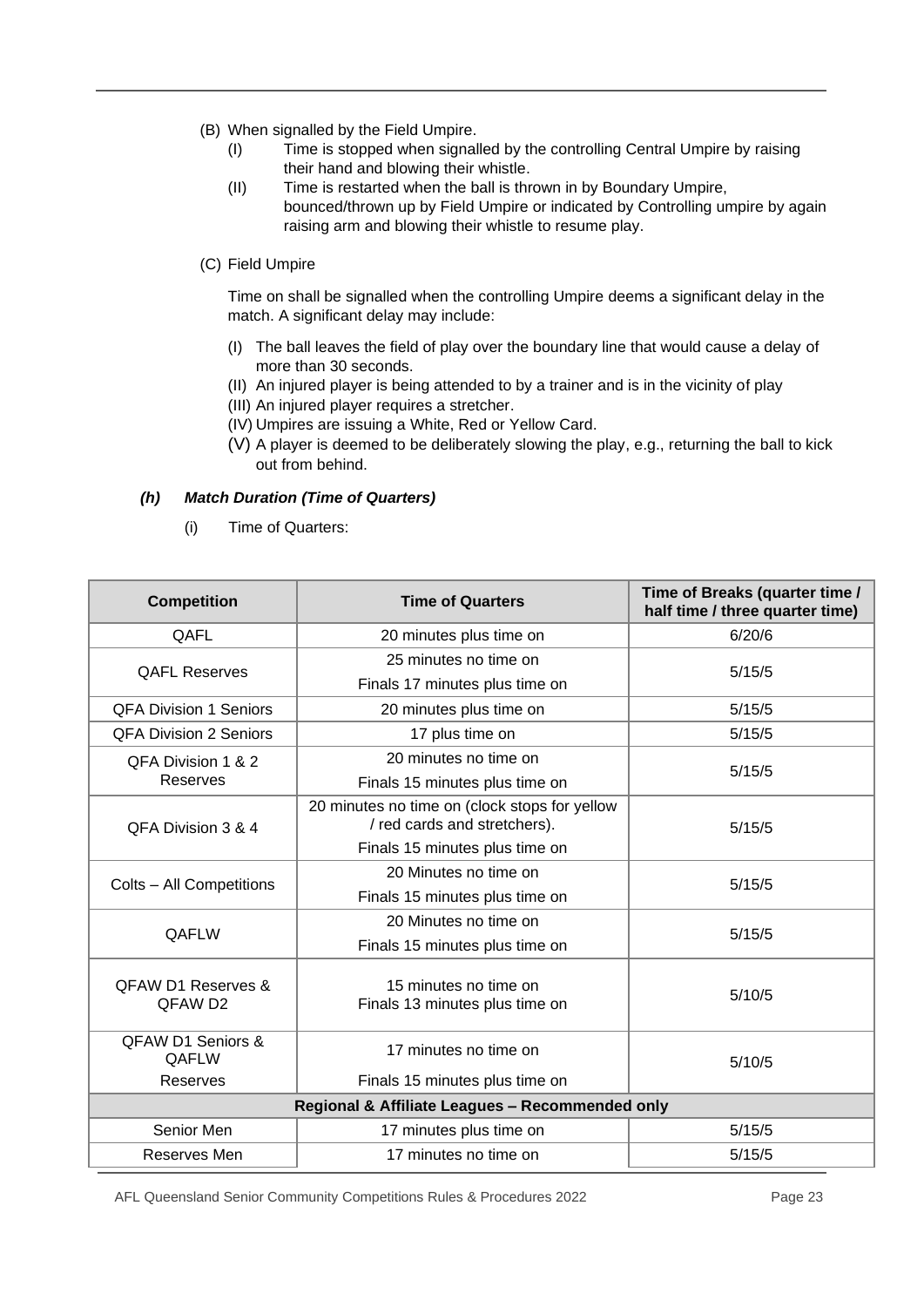|       | Finals 15 minutes plus time on |        |
|-------|--------------------------------|--------|
| Women | 15 minutes no time on          | 5/10/5 |
|       | Finals 13 minutes plus time on |        |

- (i) When there are circumstances that result in prolonged delays in matches preceding another match, time greater than 5 minutes should not be added as senior matches may be following. Timekeepers should consult with team managers and umpires. They should also consult with the team managers and umpires if there are prolonged delays in stand-alone matches.
- (ii) In situations where teams travelling long distances to games are delayed due to traffic conditions or other exceptional circumstances then the Competition Manager should be contacted and, if needed, the game re-scheduled.

#### <span id="page-24-0"></span>**4.10 Official Team Sheet – Players and Officials**

#### *(a) Official Team Sheet – Players and Officials Listing*

- (i) Each club or team shall:
	- (A) complete an official team sheet on the PlayHQ system for each and every match in which the club or team participates; and
	- (B) hand the completed official team sheet to the field umpires in the umpire's room no later than 30 minutes prior to the scheduled commencement of a match.
- <span id="page-24-2"></span>(ii) In the case of the QAFL Seniors (maximum of 26 players) & QAFLW (maximum of 25 players) competitions, submit team sheets via PlayHQ by no later than 10.00 am on the Friday immediately prior to a match round. For QAFL Seniors/QAFLW mid-week games the team sheets must be submitted via PlayHQ no later than 24 hours prior to the scheduled match time (in-line with rule [6.1\(b\)\(i\)](#page-49-3) & [6.1\(b\)\(i\).](#page-49-3)
- (iii) The official team sheet from each club/team, once received by the field umpires, shall be distributed to the team manager/ football manager and timekeepers steward of the opposition club or team.
- (iv) Unless specified otherwise by AFLQ or Affiliate League, the official team sheets for all clubs can have up to twenty-two (22) players, (except for QAFLW and QAFLW Reserves) on the list and must have the full name of all players participating in the match and the names of all other participants in the match for that team, including coaches, trainers, runners, doctors, physiotherapists, water carriers etc. The official team sheet must also indicate the team captain.
- (v) Teams operating under the AFLQ Player Points Value Policy must submit a team sheet that contains a minimum of 22 players that have a sum total on or below the stipulated competition points cap. Teams are prohibited from fielding less than 22 players to play under the points cap.
- (vi) The Competition Manager and/or match Umpires can remove a player's name from a team sheet if they believe the player did not take the field at all during the match.
- *(b) Finals*

In the case of the finals, every team in all competitions must submit team sheets (listing the standard number of players required for that competition plus 4 emergencies) via PlayHQ by no later than 10.00 am on the Friday immediately prior to a match round.

*(Penalty for any breaches of this paragraph 4.10 - 20 units)*

#### <span id="page-24-1"></span>**4.11 Interchange Players**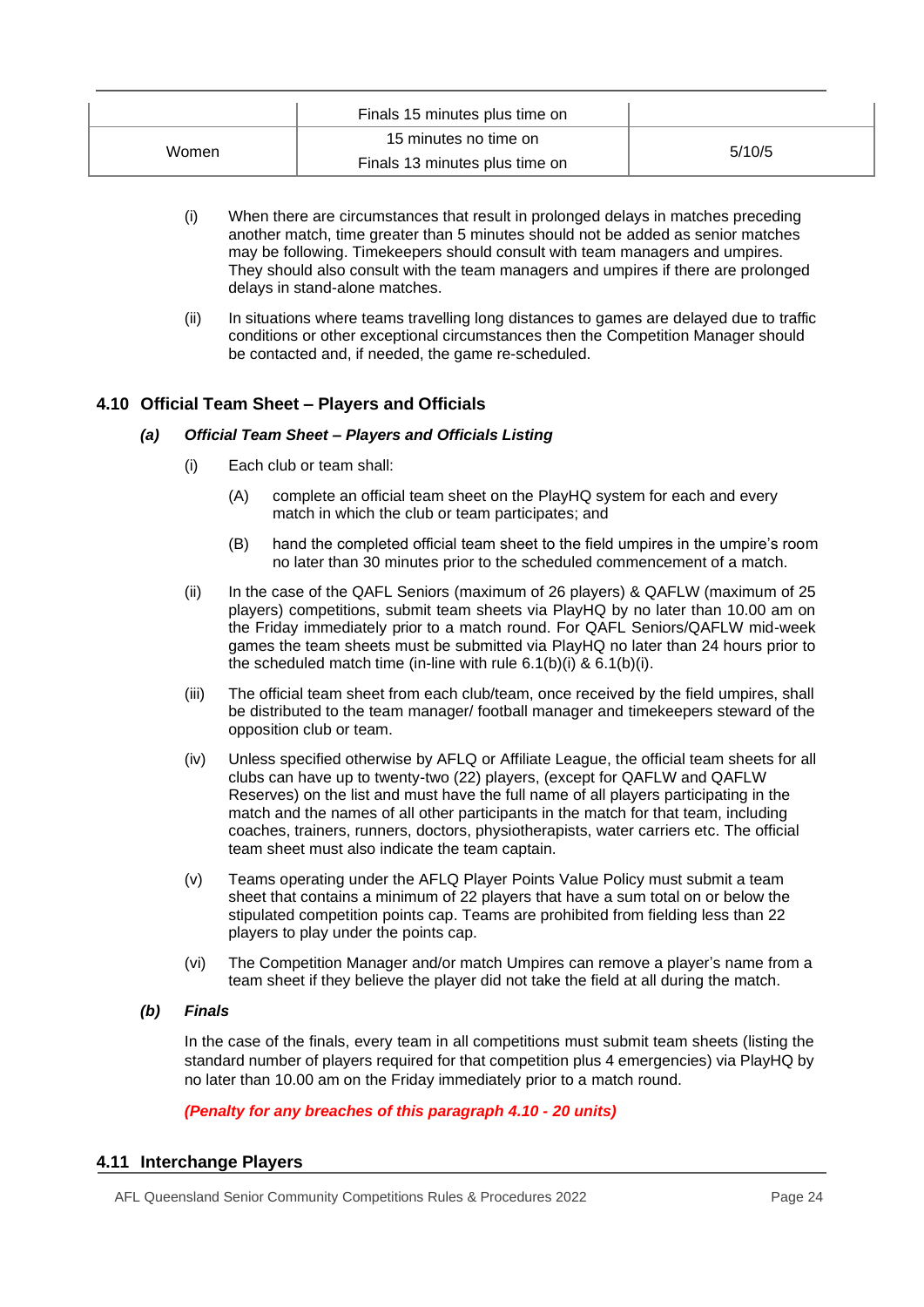(a) The interchange players may enter the arena prior to the match but must leave the playing arena at the sound of the first series of three sirens which occurs two minutes prior to the commencement of the match.

#### *(Penalty 5 Units)*

- (b) A club or team may amend the official team sheet up to two (2) minutes prior to the scheduled start of the match, provided the listed player to be replaced is injured or medically unfit to play. The Umpires and opposition team must be informed immediately of the change.
- (c) Where an emergency player replaces a player initially listed on the official team sheet, the amendment to the official team sheet shall be made through the AFLQ or Affiliate League field umpires. The opposition team manager shall also be informed of any change, as well as timekeepers and ground announcers.

#### <span id="page-25-0"></span>**4.12 Interchange Operation and Breaches**

#### *(a) Interchange Procedure*

- (i) The interchanging of players shall be in accordance with Rule 7.2 and 7.3 of the Laws of Australian Football and as outlined below.
- (ii) The interchange area shall be clearly marked in white or yellow paint as illustrated in the Reference Documents – Interchange Gates.
- (iii) The respective Team Managers are responsible for advising the Timekeeper/s (to record) of the following:
	- (A) any jumper changes during a match.
	- (B) players sent off under the white, yellow or red card system.
	- (C) players leaving the ground under the blood rule; and
	- (D) players leaving ground on a stretcher or as a result of a stretcher being called in accordance with Rule 7.3 of the Laws of Australian Football.
- (iv) Where a player does not enter the playing surface as per the Laws of Australian Football, the field umpire shall report the circumstances to AFLQ or its Affiliate League. Time and scores at the time of the breach are to be recorded. The League may determine the matter by way of fine, reversal of match result or other sanction as it deems appropriate. A player who does not exit the playing surface through the interchange area is unable to re-enter the playing surface for the remainder of the match, unless the player left the field on a stretcher (per rule 7.3 'Use of Stretcher' of the Laws of Australian Football).

*(Penalty 20 units)*

#### <span id="page-25-1"></span>**4.13 Match Day Paperwork & PlayHQ Results**

- (a) At the end of a match, it is the home club's responsibility to update PlayHQ with all the relevant match results, which must include the following:
	- (i) the final quarter by quarter scores; and
	- (ii) both clubs' goal kickers and best players.
- *(b)* Away teams must provide all required results information to the home club team manager prior to leaving the venue. Away teams must still ensure all data entered online is true and accurate following the match. Any discrepancies should be followed up with the relevant Competition Manager.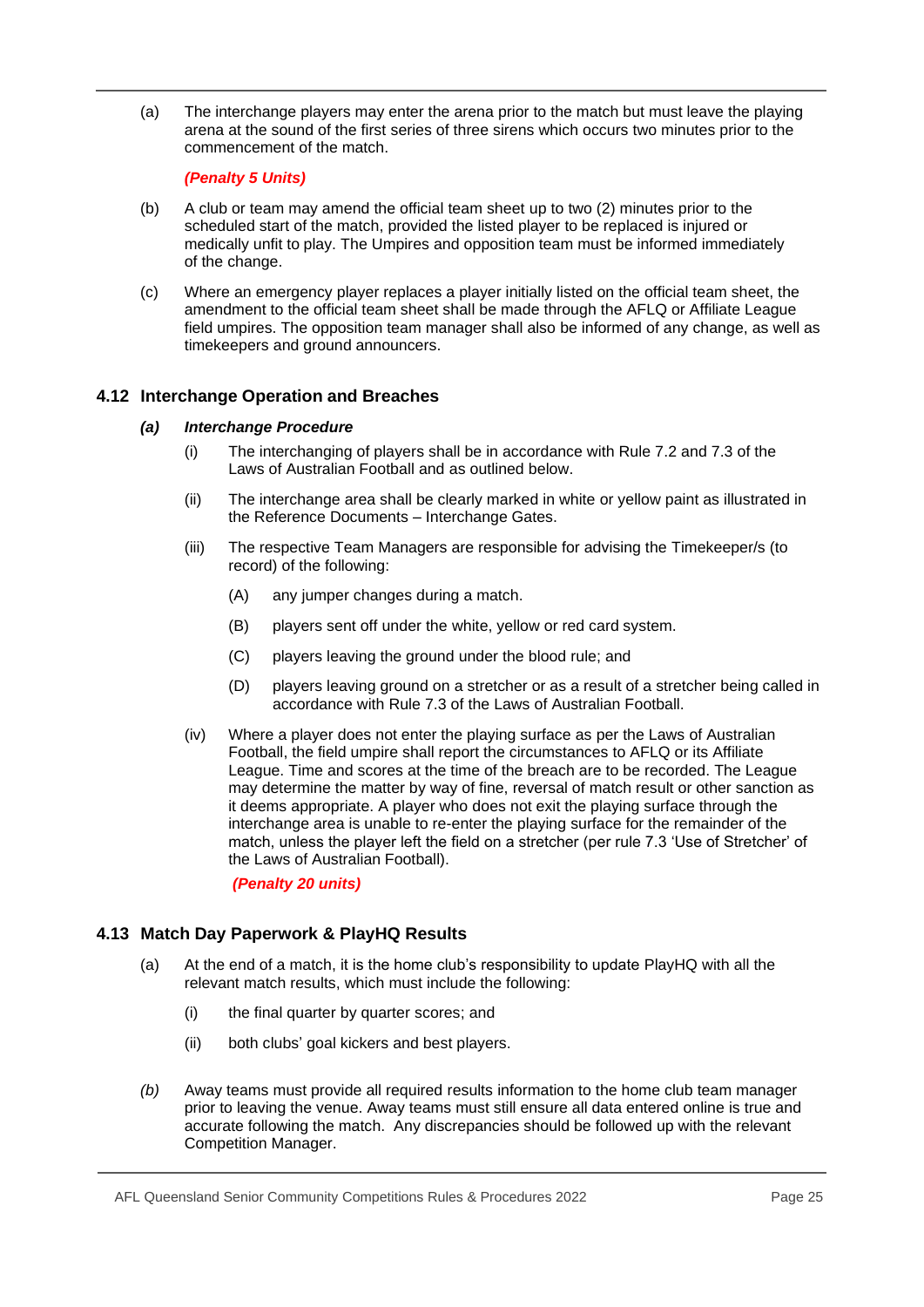- (c) These results should be entered as early as possible after the completion of the match into PlayHQ via the PlayHQ platform and by no later than 10.00am the following day. If there are extenuating circumstances that don't allow these timelines to occur, the home team must immediately notify their respective Competition Manager. Clubs will not be followed up by the Competition Manager when results have not been entered, as it is solely the club's responsibility to do this and when this is not completed the relevant sanction shall be applied.
- (d) Match Day Paperwork for matches officiated by Club Umpires must be submitted online via the Cognito platform within 90 minutes of the completion of the match by the Home Club Field Umpire.

*(Penalty 20 Units)*

#### <span id="page-26-0"></span>**4.14 Playing Uniforms**

#### *(a) Purchase of Uniforms*

(i) All player uniforms are to be purchased from officially approved AFLQ licensed suppliers (Reference Documents - Club Official Uniform Order Form). The AFLQ logo is the intellectual property of the AFL and cannot be reproduced by any unlicensed supplier. Any club breaching these regulations by purchasing any AFLQ or Affiliate League branded apparel though unlicensed suppliers will be penalised and not permitted to wear this apparel.

#### *(Penalty up to 300 units)*

(ii) Any club desiring to alter or vary its colours, uniform, or design and club emblem must obtain the permission of AFLQ and its Affiliate League before making any variation or alteration. Affiliate Leagues must advise AFLQ of any logo, emblem, or colour change by any affiliated club.

#### *(b) Branding*

In accordance with AFLQ's Licenced Supplier Guidelines, AFLQ has the right to a space on all football shorts throughout Queensland for a League sponsor.

#### *(c) Colour of Shorts*

- (i) The colour of shorts to be worn by each competing team in AFLQ competition matches will be determined by AFLQ and/or its Affiliate League.
- (ii) White shorts are to be worn by the away team in all competitions unless approved by the Competition Manager or Affiliate League prior to the commencement of the season. If a club wishes to wear a particular colour of shorts all season, they must make application to the relevant League prior to the commencement of the season.

#### *(d) Uniform Clashes*

In the event of a uniform clash, the away team is responsible for arranging an alternative strip. Determination of a clash between teams is at the discretion of the Competition Manager. Clubs are encouraged to contact AFLQ or Affiliate League when this situation arises and seek the use of alternative jumpers.

#### *(e) Uniform Breach*

(i) It is imperative for the professional presentation of the sport that players are uniformed in AFLQ or Affiliate League apparel in the correct colours.

#### *(Penalty 5 units per player in breach)*

(ii) All players participating in a match as a registered player of AFLQ or its Affiliate League shall wear the number nominated to AFLQ or its Affiliate League for the purpose of the football record. Such number shall be of a minimum size of 240mm and to be of a type and attached as directed by AFLQ.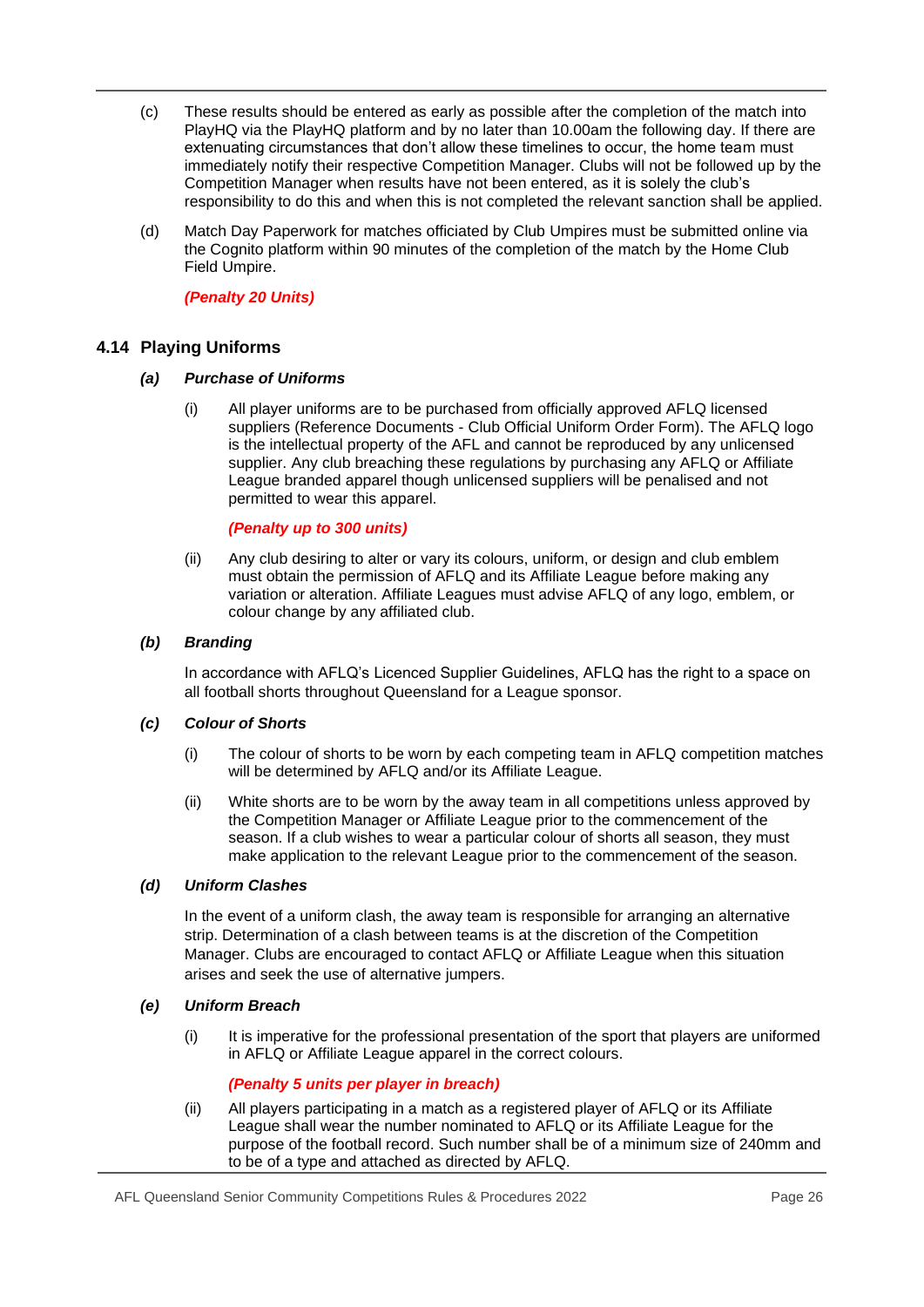#### *(Penalty 10 units per player in breach)*

#### *(f) Undergarments, Strapping and Protective Equipment*

(i) All visible under garments, bandages, taping and thermal supports must be beige or skin tone of the wearer in colour.

#### *(Penalty 10 units per player in breach)*

(ii) Refer to section 9.0 'Player's Boots, Jewellery and Protective Equipment' of the Laws of Australian Football. The use of any protective equipment including gloves must gain the approval of AFLQ prior to being worn in a match.

#### <span id="page-27-0"></span>**4.15 Runners**

- *(a) Eligibility*
	- (i) The minimum age for a runner in senior men's and senior women's competitions is 14 years of age (must have turned 14).
	- (ii) Any player, coach or club official that is suspended by an AFLQ or Affiliate League tribunal or through the AFLQ Set Penalty System, cannot act in the capacity as an official club runner, trainer, doctor, physio or water carrier or any other role that requires their name to be on the official team sheet.

#### *(Penalty 100 units and Sanction)*

- <span id="page-27-8"></span><span id="page-27-7"></span>*(b) Attire*
	- (i) Runners must be attired as per apparel advised or supplied by AFLQ or its Affiliate League (Reference Documents – Club Official Uniform Order Form).
	- (ii) The runner must wear appropriate footwear and socks (football socks are prohibited).
	- (iii) Runners may only wear AFLQ approved hats. These must be either a white cap with club or AFLQ logo or the club hat in club colours with club logo.
	- (iv) Runner's shirts must have the name of the club clearly visible

#### *(Penalty 20 units)*

#### *(c) Number of Runners*

- (i) Clubs shall be entitled to use one (1) runner for each grade in AFLQ competitions.
- (ii) The name of the runner must be shown on the team sheet in the appropriate place.
- (iii) Access to and from the playing arena for each team's runner is directly from their respective coaches' box area, they do not have to use the interchange area.

#### *(Penalty 20 units)*

#### <span id="page-27-4"></span><span id="page-27-1"></span>*(d) Duties*

- (i) The runner's sole role is to deliver messages from the coaching staff to players on the ground. The runner must immediately vacate the playing arena once the message has been delivered.
- <span id="page-27-5"></span>(ii) The runner is not permitted to stay on the field to coach or barrack.
- <span id="page-27-2"></span>(iii) The runner must not interfere with the course of play, which includes standing in and filling a space at set plays.
- <span id="page-27-6"></span><span id="page-27-3"></span>(iv) The runner must not impede a player in any way.
- (v) As per the AFL Laws of the Australian Football, runners are not allowed inside the 50 metre arc at full back kick-ins or in the centre square at centre bounces.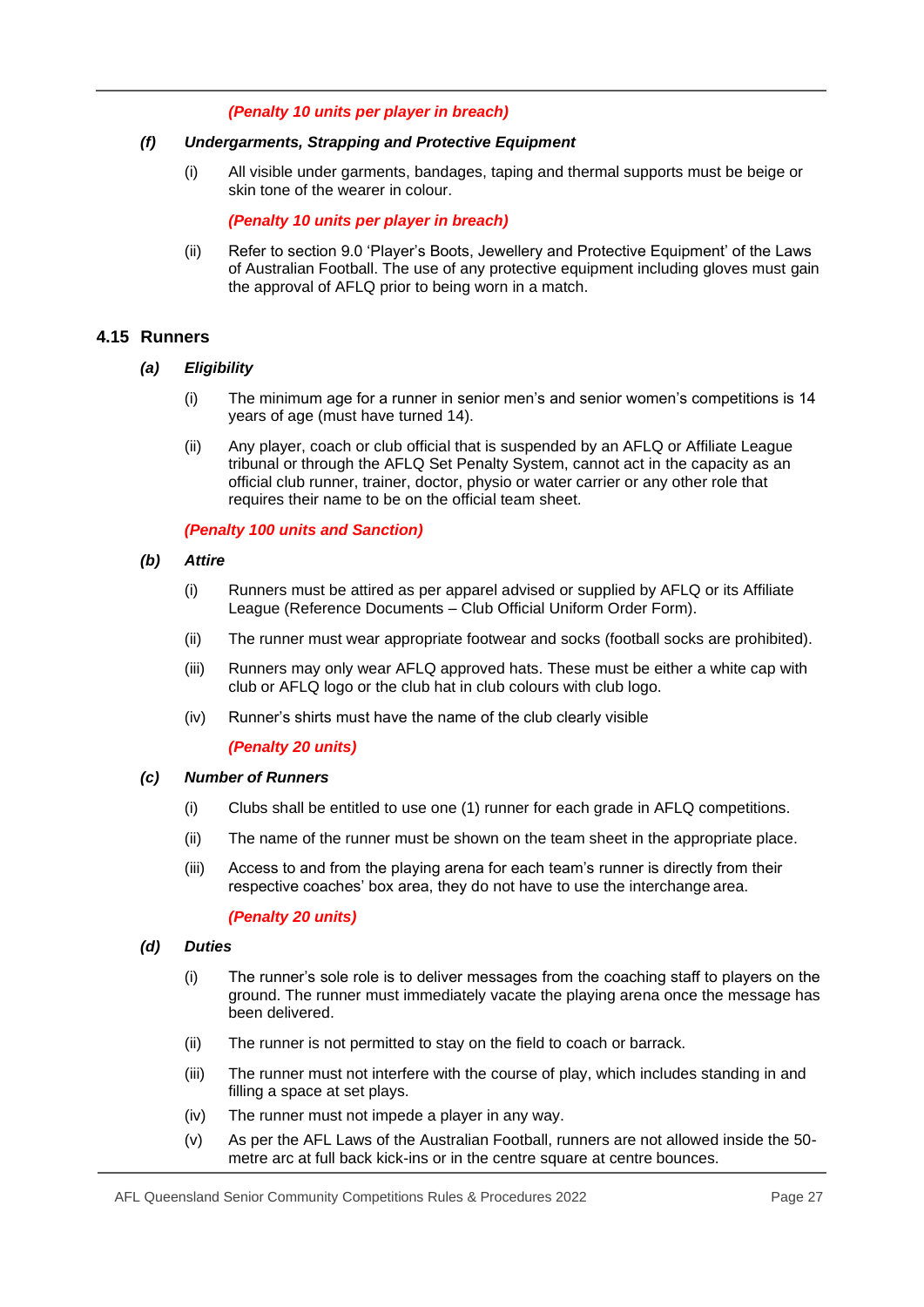- (vi) A runner must not engage in physical contact that may cause or incite injury to any player, official or umpire or initiate physical contact of any nature while conducting his/her duties. This includes physically restraining their own players for any reason.
- <span id="page-28-1"></span>(vii) A runner must not use foul or abusive language whether directed at umpires, officials or players of either side.
- (viii) Runners will be permitted to carry water bottles whilst delivering messages to players in AFLQ competitions, other than the following:
	- (A) QAFL Seniors and Reserves.
	- (B) QAFLW and QAFLW Reserves; and
	- (C) Other competitions as stipulated by Affiliate Leagues.

#### *(e) Breaches of paragraph [4.15\(d\)](#page-27-1)*

- (i) *Breaches of paragraphs 4.15(d[\)\(iii\) a](#page-27-2)nd [\(iv\)](#page-27-3)*  Where a runner is deemed to have interfered with the course of play or has impeded a player in any way, the umpire shall pay a free kick against the offending team. The free kick is to be taken from either where the incident occurred or where the ball is at the time the umpire blows his/her whistle, whichever is the greater advantage.
- (ii) *Breaches of paragraphs [4.15\(d\)](#page-27-1)[\(i\),](#page-27-4) [\(ii\),](#page-27-5) [\(v\), \(](#page-27-6)vii) [and \(viii\)](#page-28-1)* If an umpire is of the view that a runner is not performing his/her role appropriately, the umpire shall instruct the runner to leave the playing surface. If the umpire instructs a runner to leave the playing surface and the runner does not adhere to the umpire's instructions, the umpire shall pay a free kick against the offending team. The free kick is to be taken from either where the incident occurred or where the ball is at the time the umpire blows his/her whistle, whichever is the greater advantage.
- (iii) If runner is directed to leave the field by an umpire as stipulated above in (ii), and no red or yellow card issued, the runner may return to the field at the next availability to undertake their role.
- (iv) Runners may be reported by the umpires for infringements of paragraph [4.15\(d\) o](#page-27-1)r may come under the scrutiny of the ground manager or Affiliate League official. Penalties will then be determined through the appropriate channels.
- (v) Any penalties incurred by a player acting as a runner shall be viewed as penalties against a player in respect to the AFLQ and Affiliates' best and fairest awards.

#### <span id="page-28-0"></span>**4.16 Water Carriers and Trainers (including Medical Officers & Physiotherapists)**

#### *(a) Application*

- (i) All water carriers and trainers (including medical officers and physiotherapists) must comply with the rules as set out herein.
- (ii) Any person undertaking a role that requires them to enter the playing field during play, must be recorded on the official team sheet.

#### *(b) Minimum Requirement*

- (i) Each club must provide one (1) qualified/accredited sports trainer for all matches.
- (ii) Should any team be unable to provide such person they must advise AFLQ or the Affiliate League before midday on the Friday before the game.

#### **(Penalty 20 units)**

*(c) Maximum Numbers*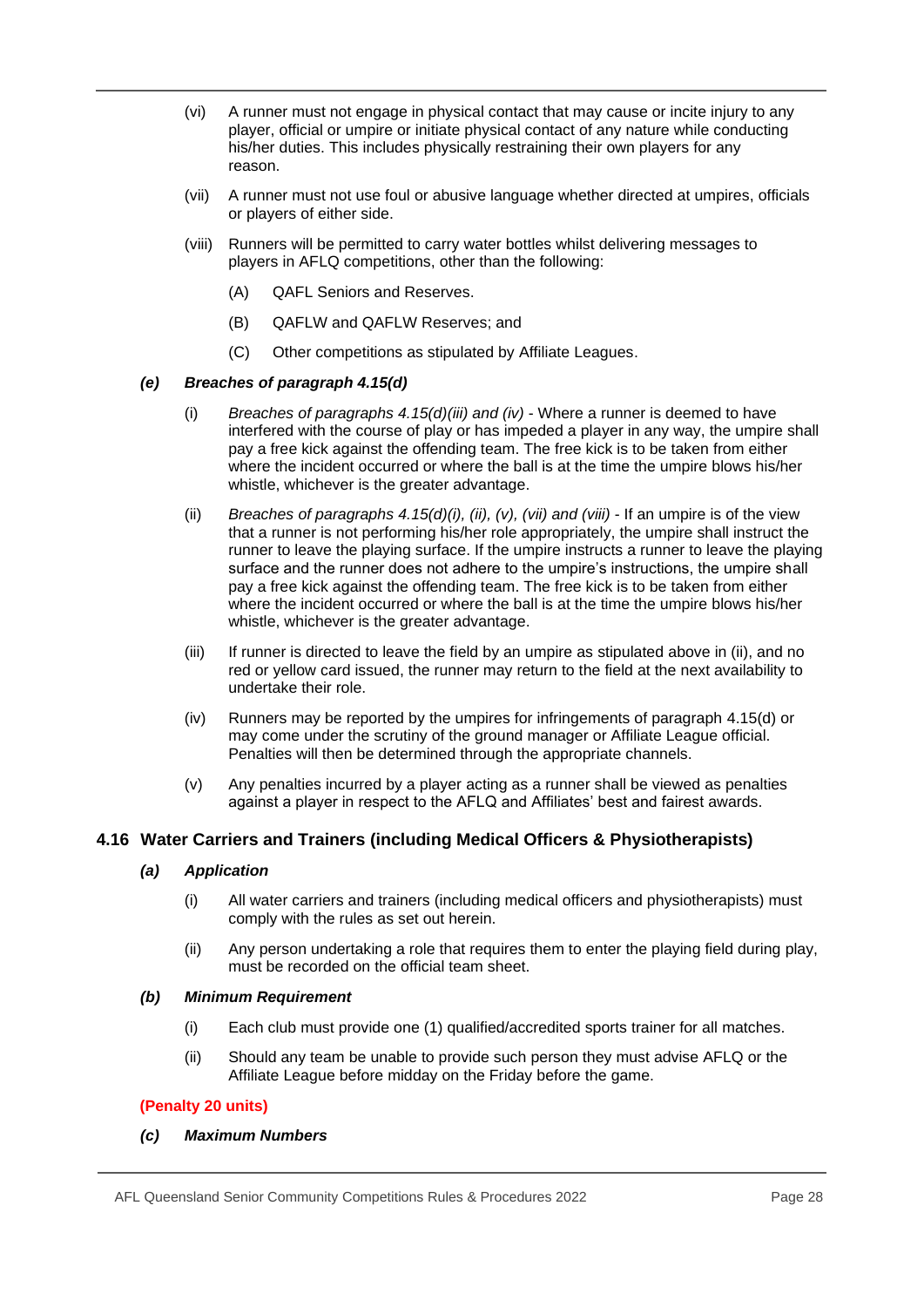Unless advised otherwise in writing by the respective Competition Manager or Affiliate League, clubs are only permitted to have a combined total of six (6) water carriers and trainers for each match.

#### *(d) Minimum Age*

The minimum age for a person acting as a trainer or water carrier is fourteen (14) years of age.

#### *(Penalty 20 units)*

#### <span id="page-29-0"></span>*(e) Attire*

- (i) Water carriers and trainers must wear the attire supplied or directed by AFLQ or its Affiliate League. The attire must be clearly numbered (Reference Documents - Official Uniform Order Form). The number on the uniform must correspond with the number and name of the official as listed on the team sheet.
- (ii) Water carriers should wear black shorts, black tights or black leggings. (Board shorts or denim shorts are prohibited).
- (iii) Water carriers must wear appropriate covered footwear and socks (football socks are prohibited).
- (iv) Water carriers must wear AFLQ approved hats at all times (see runner's hats, paragraph [4.15\(b\)](#page-27-7)[\(iii\)](#page-27-8) Runners).
- (v) Club trainers will also wear the pink vests supplied by AFLQ or its Affiliate League. These vests must be numbered.
- (vi) Any sponsorship advertising on any part of the club trainer/water carrier's uniform must be approved by the AFLQ or the Affiliate League.

#### *(Penalty for each breach of this paragraph [4.16\(e\) –](#page-29-0) 10 units)*

#### <span id="page-29-1"></span>*(f) Location of Water Carriers*

- (i) Water carriers are not permitted to be situated in a defined area fifteen (15) metres on either side of the competing team's coach's box.
- (ii) When behind the boundary line it is imperative that the water carrier is up against the fence and in a crouch position. This will enable the boundary umpire to carry out their duties and facilitate clear viewing for any spectators.
- (iii) Unless refilling water bottles, water carriers cannot be located in the designated coaching box area.

#### *(Penalty for each breach of this paragraph [4.16\(f\) –](#page-29-1) 10 units)*

#### <span id="page-29-5"></span><span id="page-29-3"></span><span id="page-29-2"></span>*(g) Duties of Trainers / Water Carriers*

- (i) When not delivering water or attending to players, trainers / water carriers must remain behind the boundary line.
- (ii) Trainers / water carriers must stay clear of all players directly involved in play and must not interfere with the course of play.
- <span id="page-29-4"></span>(iii) Trainers / water carriers must not impede a player in any way.
- <span id="page-29-6"></span>(iv) Trainers / water carriers must not remain on the playing arena after performing their duties, even though there may be a clear break in play.
- <span id="page-29-7"></span>(v) Once the ball is back in the centre square, trainers / water carriers must leave the field of play by the most direct route.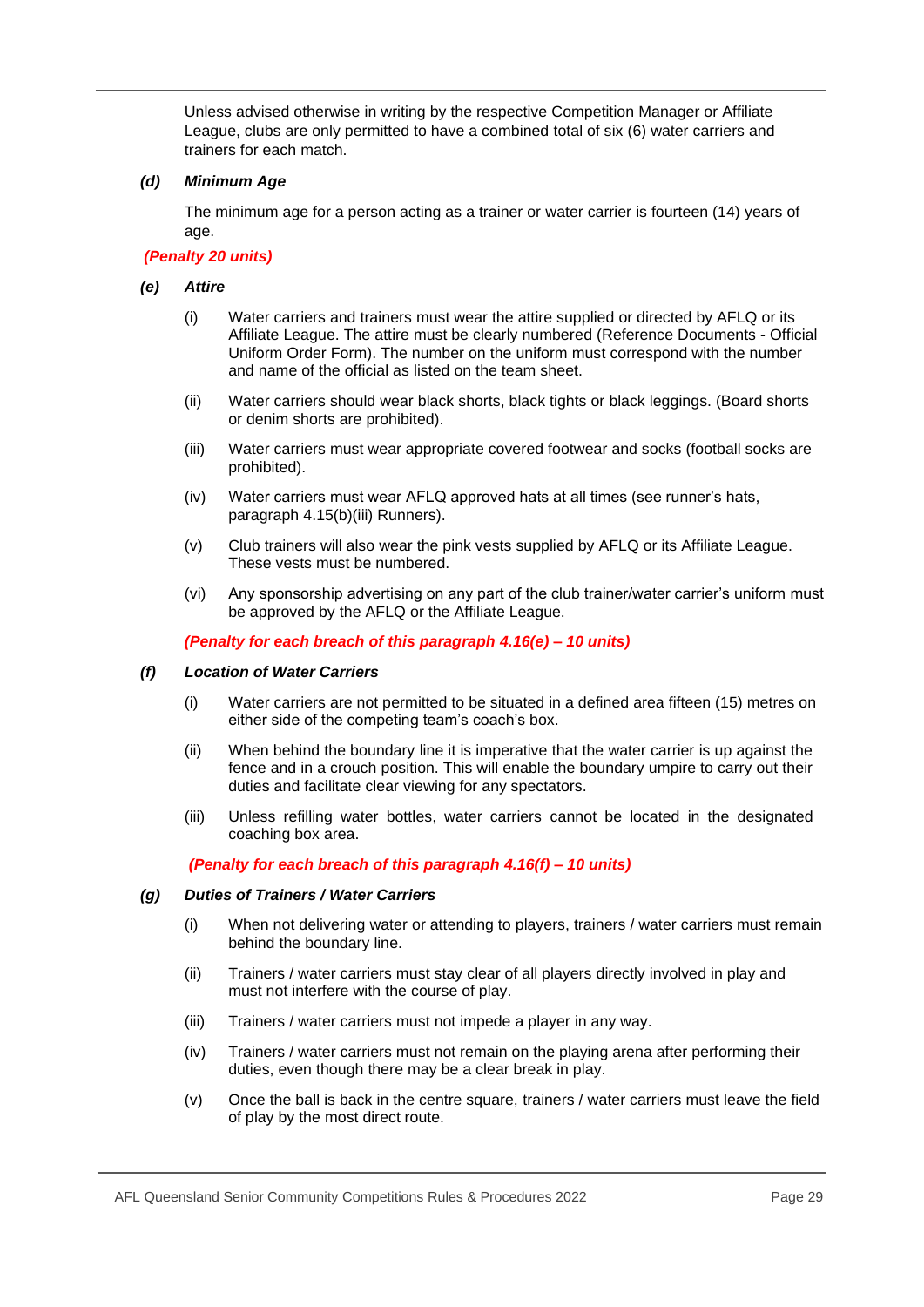- <span id="page-30-1"></span>(vi) A trainer / water carrier must not engage in physical contact that may cause or incite injury to any player, official, or umpire or initiate any physical contact outside the realms of his/her duty of responsibilities. This includes physically restraining players from their own team.
- <span id="page-30-2"></span>(vii) Trainers / water carriers must not stand inside the 50m arc at full back kick-ins when they are treating a player.
- <span id="page-30-3"></span>(viii) Should treatment be necessary during the full back kick-in, the trainer / water carrier should notify the controlling umpire before the kick-in process occurs. A free kick may be given if permission is not received, and the trainer/water carrier is deemed to be interfering with play. At all times the common-sense rule should apply to all parties.
- <span id="page-30-4"></span>(ix) Water carriers must not throw water bottles to players.
- <span id="page-30-5"></span>(x) Trainers / water carriers must not use foul or abusive language whether directed at umpires, officials or players of either side.

#### *(Penalty for each breach of this paragraph [4.16\(g\)](#page-29-2) [\(ii\) a](#page-29-3)nd [\(iii\) –](#page-29-4) up to 100 units. Penalty for any other breach of this paragraph [4.16\(g\) –](#page-29-2) 10 units.)*

#### *(h) Breaches – Water Carriers*

- (i) *Breaches of paragraphs [4.16\(g\)](#page-29-2) [\(ii\) a](#page-29-3)nd [\(iii\)](#page-29-4)*  Where a water carrier is deemed to have interfered with the course of play or has impeded a player in any way, the umpire shall pay a free kick against the offending team. The free kick is to be taken from either where the incident occurred or where the ball is at the time the umpire blows his/her whistle, whichever is the greater advantage.
- (ii) *Breaches of paragraphs [4.16\(g\)](#page-29-2) [\(i\),](#page-29-5) [\(iv\),](#page-29-6) [\(v\),](#page-29-7) [\(vi\),](#page-30-1) [\(vii\),](#page-30-2) [\(viii\),](#page-30-3) [\(ix\) a](#page-30-4)nd [\(x\)](#page-30-5)*  If an umpire is of the view that a water carrier is not performing their role appropriately, the umpire shall instruct the water carrier to leave the playing surface. If the umpire instructs a water carrier to leave the playing surface and the water carrier does not adhere to the umpire's instructions, the umpire shall pay a free kick against the offending team. The free kick is to be taken from either where the incident occurred or where the ball is at the time the umpire blows his/her whistle, whichever is the greater advantage.
- (iii) If an umpire instructs a water carrier to leave the playing surface as outlined above in (ii), the water carrier may return at the next available opportunity to undertake their role.
- (iv) Trainers/Water carrier's may be reported by the umpires for infringements of this paragraph 4.16 or may come under the scrutiny of the ground manager or Affiliate League official. Penalties will then be determined through the appropriate channels
- (v) Any penalties incurred by a player acting as a trainer / water carrier shall be viewed as penalties against a player in respect to the AFLQ or affiliates' awards for fair play.

#### <span id="page-30-0"></span>**4.17 AFLQ Appointed Umpires**

#### *(a) Requirements*

- (i) In any match under the control of AFLQ or an Affiliate League, where there are adequate numbers of registered/qualified umpires, the field, boundary and goal umpires will be appointed by the AFLQ Umpiring Department or Regional Umpiring Manager in Affiliate Leagues.
- (ii) The Regional Umpiring Manager will report to their respective Affiliate League and the AFLQ Community Umpiring Development Manager.

#### *(b) Registration and Accreditation*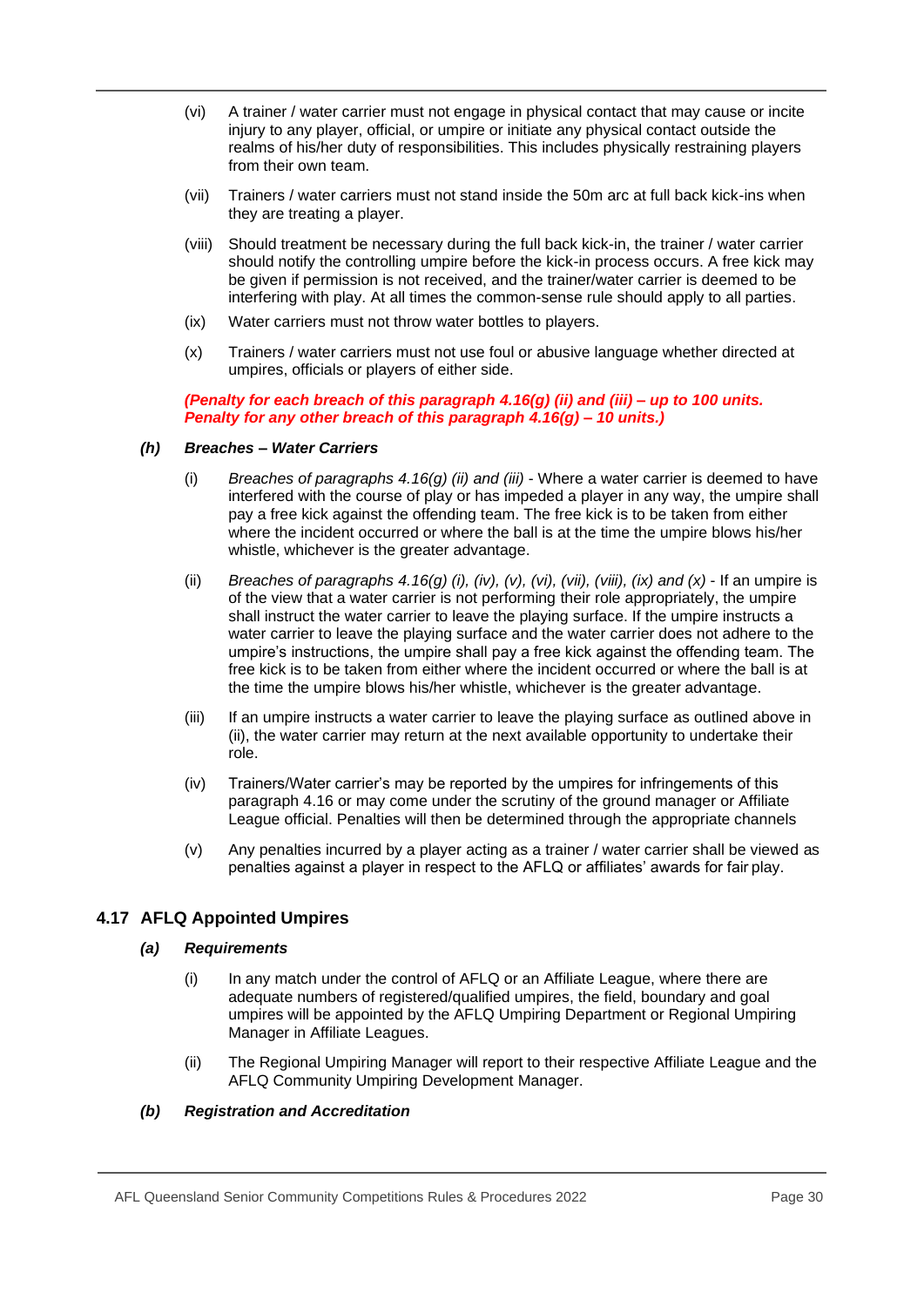- (i) Only those umpires who have been registered and accredited or who are undertaking accreditation with AFLQ or an Affiliate League shall be eligible to officiate in matches under the control of AFLQ or Affiliate Leagues.
- (ii) No match should commence with field umpires who are not accredited or undertaking an accreditation course.

#### *(c) Remuneration*

Remuneration to be paid to umpires shall be determined from time to time by AFLQ or its Affiliate Leagues.

#### *(d) Tribunal Attendance*

Any umpire who neglects or refuses to attend any meeting of the independent Tribunal of AFLQ or an Affiliate League, to which they may have been requested to attend, shall be dealt with in a manner as determined by the AFLQ Community Umpiring Development Manager or the Affiliate League Regional Umpiring Manager.

#### *(e) Disciplinary Matters*

- (i) Any other disciplinary action in relation to umpires will be dealt with by the State Umpiring Manager and/or the Regional Umpiring Manager.
- (ii) The State Umpiring Manager and/or the Regional Umpiring Manager may choose to refer any matter to the League Tribunal or League Investigations Officer to be dealt with in accordance with the relevant Tribunal Guidelines.

#### <span id="page-31-0"></span>**4.18 Club Appointed Umpires**

#### *(a) Minimum Age*

- (i) Unless a written age exemption is provided by the State Umpiring Manager, the minimum age for a club field umpire in a senior competition is sixteen (16) (must have turned 16).
- (ii) The minimum age for a club goal and boundary umpire in a senior competition is fourteen (14) (must have turned 14).

#### *(b) Requirements*

- (i) Club umpires will only be appointed should there be insufficient numbers of registered and accredited umpires available, or it has been predetermined before the start of the season that club umpires will always be used.
- (ii) Where it has been determined that club umpires are required, each club is responsible for providing a field, goal and boundary umpire.
- (iii) As a minimum, a game will only commence if both teams supply a club field and goal umpire. A team that doesn't provide a field and goal umpire when required to do so shall forfeit the match.
- (iv) If a club fails to provide either a field, goal or boundary umpire they will incur a penalty.
- (v) No person under a suspension issued by AFLQ, an Affiliate League, a Tribunal or through the AFLQ set penalty system, is permitted to act as a club umpire.

#### *(Penalty up to 100 units)*

#### <span id="page-31-1"></span>*(c) Reporting and Red and Yellow Card System*

(i) Club appointed field umpires (not club boundary and goal umpires) have full power to report any breaches that are contrary to the Laws of Australian Football.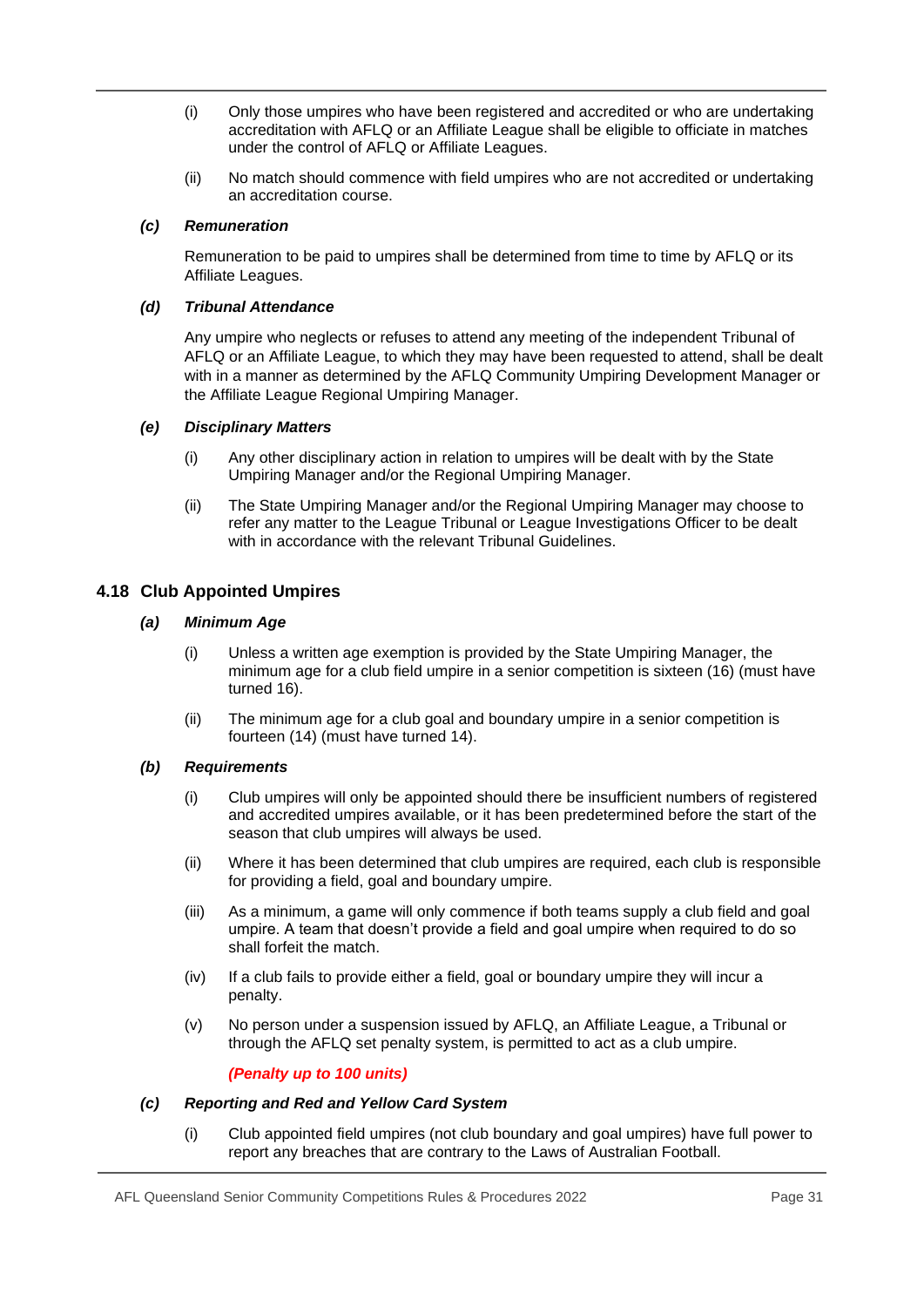- (ii) Club umpires (field only) can only send players from the playing arena under the yellow and red card system if both club field umpires agree.
- (iii) In the event one umpire wishes to send a player off and the other umpire does not agree, the player shall remain on the field and the matter referred to AFLQ or the Affiliate League for investigation post game.
- <span id="page-32-2"></span>(iv) Club appointed boundary or goal umpires can advise the field umpire/s if they believe a reportable incident has occurred.
- (v) The field umpire/s should advise AFLQ or the Affiliate League of any such advice under paragraph  $4.18(c)(iv)$  above and the appropriate investigation shall occur in accordance with applicable rules.

#### *(d) Coaching Box Card System*

(i) Club Appointed Umpires are required to adhere the Coaching Box Card System. The system can be found on the AFLQ website.

#### *(e) Attire*

Club appointed umpires must be suitably attired as directed by AFLQ or the Affiliate League.

#### *(f) Accreditation*

- (i) Unless otherwise approved by their respective Competition Manager, Club appointed umpires must have completed a club umpire's course provided by AFLQ.
- (ii) Prior to the commencement of the season, each club must have a minimum of two (2) accredited club umpires per competition entered.

#### <span id="page-32-0"></span>**4.19 Club Criticism**

(a) AFLQ and Affiliate League club officials, players and coaches shall not engage in public criticism of umpires and/or AFLQ or its Affiliate League. For the purposes of defining public criticism, all social media platforms shall be deemed public.

#### *(Penalty up to 300 units)*

(b) Should any club have concerns regarding umpires, such concerns are to be communicated in writing (on-line) on club letterhead or email and addressed to the relevant Competition Manager.

#### <span id="page-32-1"></span>**4.20 Umpires Escorts**

- (a) The Home club is responsible for providing one suitably capable umpire escort each for all home matches and for all home finals games other than Grand Finals. The League will provide an umpire escort for all Grand Final games. Umpire escorts must be in a green high vis vest.
- (b) Umpire escorts must be eighteen (18) years of age or older and capable of undertaking the duties required.
- (c) The umpire escort must escort the umpires onto the ground for match commencement, from the ground at half time, onto the ground to commence the second half and from the ground at the completion of the game. They must escort the umpires to the door of the umpires change rooms. For finals matches the escort is required to be on the field with the Umpires during first quarter and third quarter time breaks.
- (d) The duty of the escort is to protect the umpires from abuse and deter fellow club members and members of the public from possible unnecessary actions.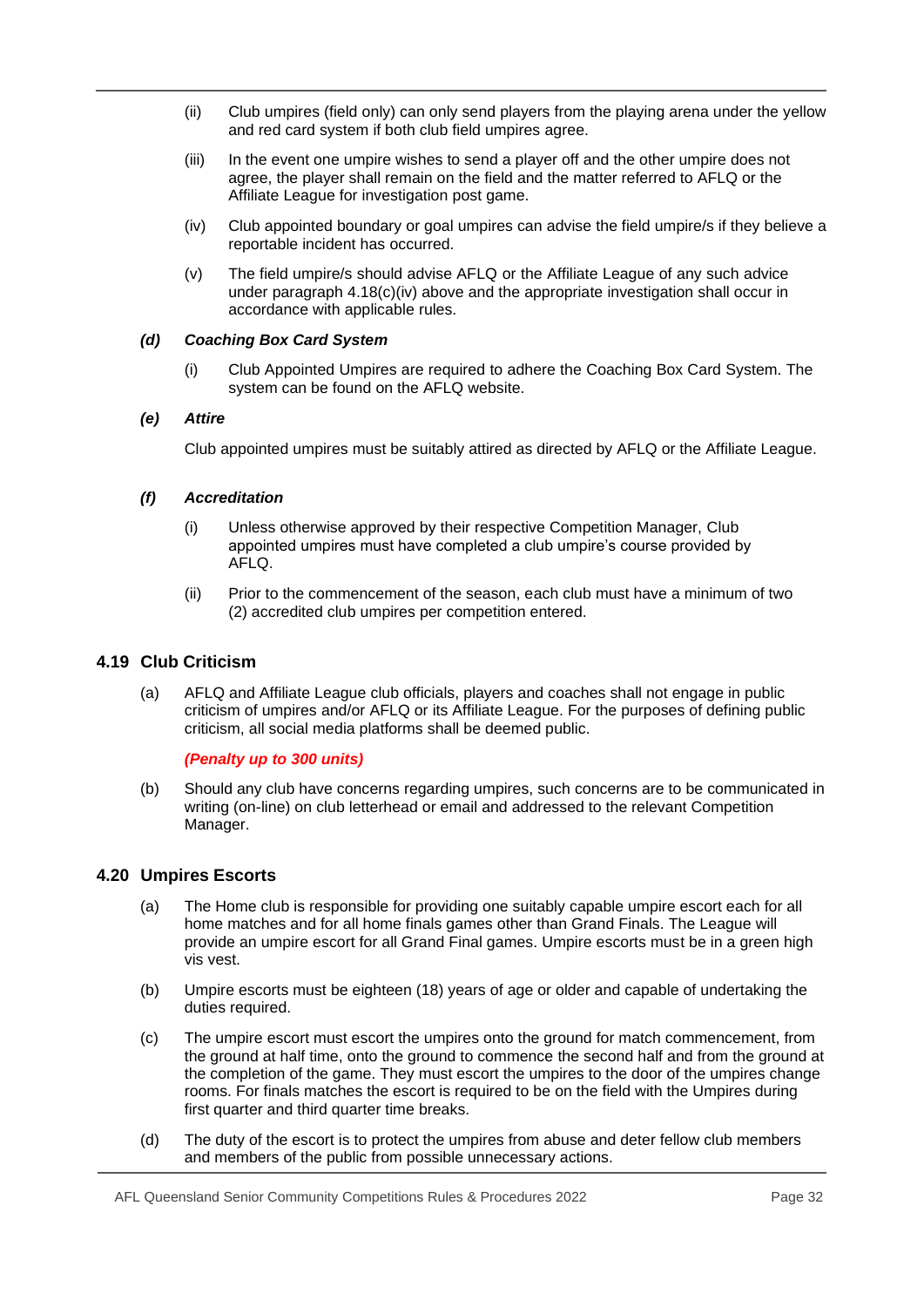(e) It is imperative that a competent person is appointed in this important role. Failure to provide an umpire escort is considered a serious breach.

#### *(Penalty 30 units)*

*Note: Goal umpires are entitled to the same protection as field and boundary umpires.*

#### <span id="page-33-0"></span>**4.21 Report Notifications**

#### *(a) Club Requirement*

Team Managers from both teams MUST always attend the Umpires room no later than fifteen (15) minutes after the game to receive the 'All Clear' or be notified of any umpire reports or referrals

#### *(Penalty 10 units)*

#### *(b) Umpire Requirement*

- (i) Where a player(s) has been reported, the completed report(s) should be made available to the club representative (Team Manager) attending the umpire's room, within fifteen (15) minutes of the conclusion of the match.
- (ii) In extenuating circumstances, as determined by the umpire, notification shall be given by the umpire to the club's representative attending the umpire's room that further time is required to complete the report forms.
- (iii) As soon as possible, at the completion of the report process with clubs, the reporting umpire is to notify AFLQ or Affiliate League of the details of the report and of any matters that are to be referred to the Tribunal.

#### *(c) Set Penalties*

- (i) In situations where the umpire offers a set penalty, upon the offending player's Team Manager receiving the Set Penalty Form from the umpire, both the offending and aggrieved player's club has fifteen (15) minutes to confirm that they either accept or reject the set penalty. Confirmation of acceptance is by way of the player or club representative signing the Set Penalty Form. Should either player/club reject the set penalty then the matter is referred to AFLQ or Affiliate League for further review and may result in a Tribunal hearing being constituted.
- (ii) In cases where the set penalty results from a breach against an opposition player then this player or their representative must attend the umpire's room to confirm that they accept (signature on the set penalty sheet) or reject the set penalty. Should the aggrieved player reject the set penalty then the matter is referred to AFLQ or Affiliate League for review and may result in a Tribunal hearing being constituted, even if the offending player has accepted the set penalty.
- (iii) In the event that a player/club requests time to consider a response to the offer of a set penalty, the player/club has until 10.00 am on the next business day following the game in question to advise AFLQ or the Affiliate League of its response. AFLQ or the Affiliate League will invoke the set penalty if the player/club fails to advise of its intentions prior to the 10.00 am deadline. The same rule shall apply to the aggrieved player/club if they haven't signed the set penalty sheet.

#### <span id="page-33-1"></span>**4.22 Change Room Allocation**

On occasions, matches will be played with the team listed first actually playing at a venue other than their own home ground. On these occasions, the team listed first will be allocated the home rooms.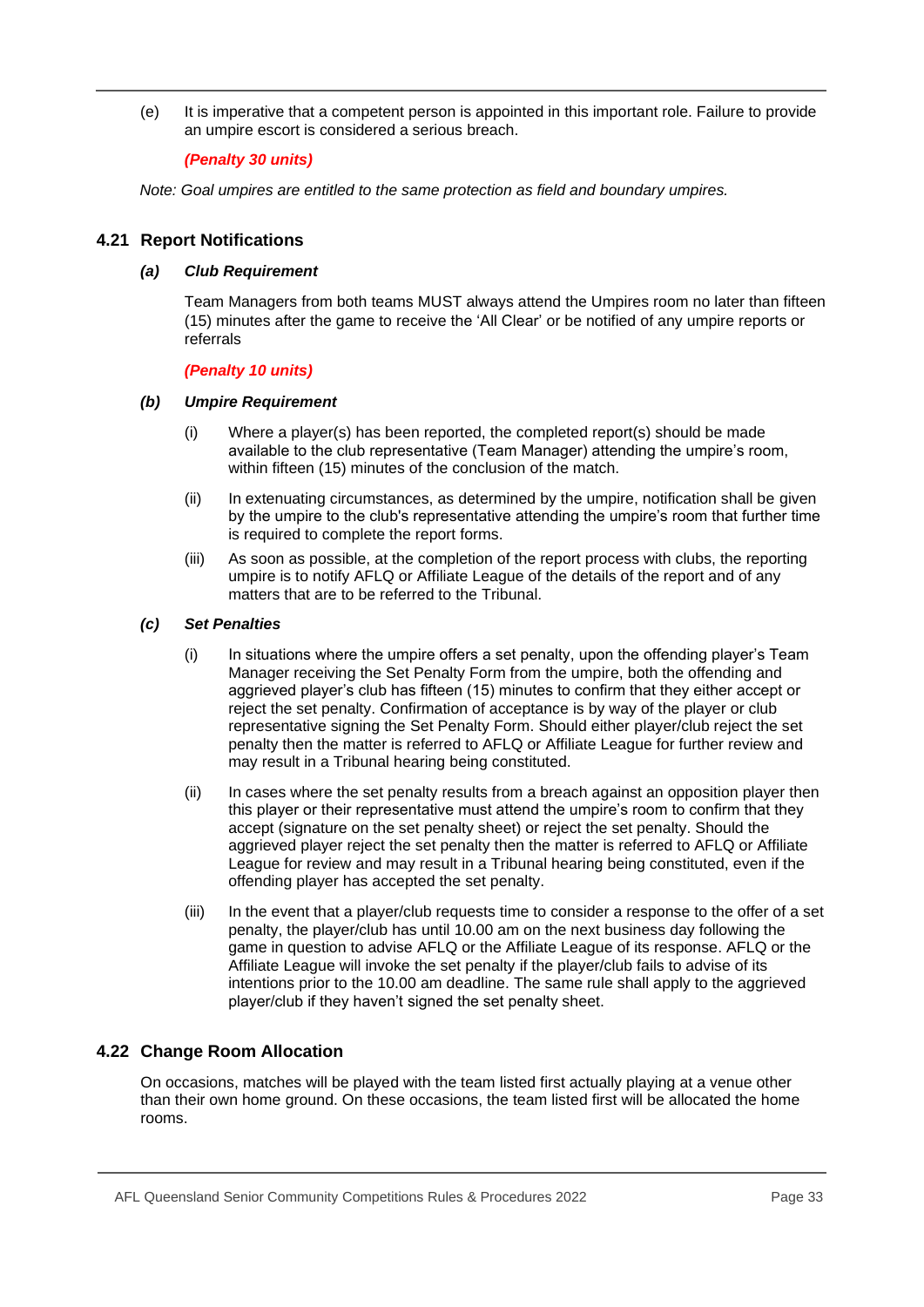#### <span id="page-34-0"></span>**4.23 Double Headers**

The host team for any double headers are responsible for the scoreboard operation for all games and ensuring the canteen and other facilities are available. Host teams will be required to provide the match footballs for their match.

#### <span id="page-34-1"></span>**4.24 Neutral Venue**

Should a match be played on a neutral venue the host team (home game team) will assume responsibility for all home game duties (i.e., supply of footballs, scoreboard attendant, stretcher etc.)

#### <span id="page-34-2"></span>**4.25 Order Off Rule**

#### *(a) Application*

- (i) Except for the QAFL and QAFLW Senior competitions, in accordance with the rules below the field umpire(s), at their discretion, may send a player off the field in any senior competition in Queensland for the remainder of a match under the red card system. Where the field umpire(s) are not reasonably satisfied in respect of the seriousness of the charge, a yellow card should always be used.
- **(ii)** QAFL Seniors and QAFLW Seniors will adhere to the order off law as defined in the Laws of Australian Football**.**
- *(b) Yellow Cards*
	- *(i) Process*
		- (A) A yellow card is issued should a player/official be found to have breached the Laws of Australian Football and given away a free kick in a deliberate, intentional, reckless, or undisciplined manner or behaved in a manner that the umpire believes is detrimental to the game.
		- (B) Any player or official reported for an offence as listed under Law 22.2.2, of the Laws of Australian Football must be immediately issued with a yellow card. In a circumstance where the reporting umpire is a not a field umpire, the Yellow Card should be issued at the next available opportunity. In this situation, the reporting umpire must notify the field umpire of the report prior to reported person being notified.
		- (C) The field umpire shall show the yellow card to the offending player, point to the interchange area and escort the player all the way to the interchange area, then show the yellow card to the timekeepers and team managers. The timekeepers will acknowledge the umpires signal (via reciprocal showing of yellow card) and is in charge of ensuring that the "send off" period of elapsed time is fifteen (15) minutes. The timekeeper should make note of the player's number, time of send-off and time of return to ground on the provided timekeeper sheets.
		- (D) A player/official that is sent off via a yellow card for fifteen (15) minutes of elapsed time (excludes breaks between quarters) must exit the ground through the interchange gates. If they fail to do so they are not permitted to return to the field of play for the remainder of the match, however, they may be replaced by another player.
		- (E) Where a sent off player, or their replacement goes back on the field before the penalty has expired, and a count of players has been called, which results in a team having the incorrect number on the field, then such team may be penalised by way of; reverse of match results, annulment of score or part thereof, fine, or censure, as AFLQ or the Affiliate League shall consider appropriate.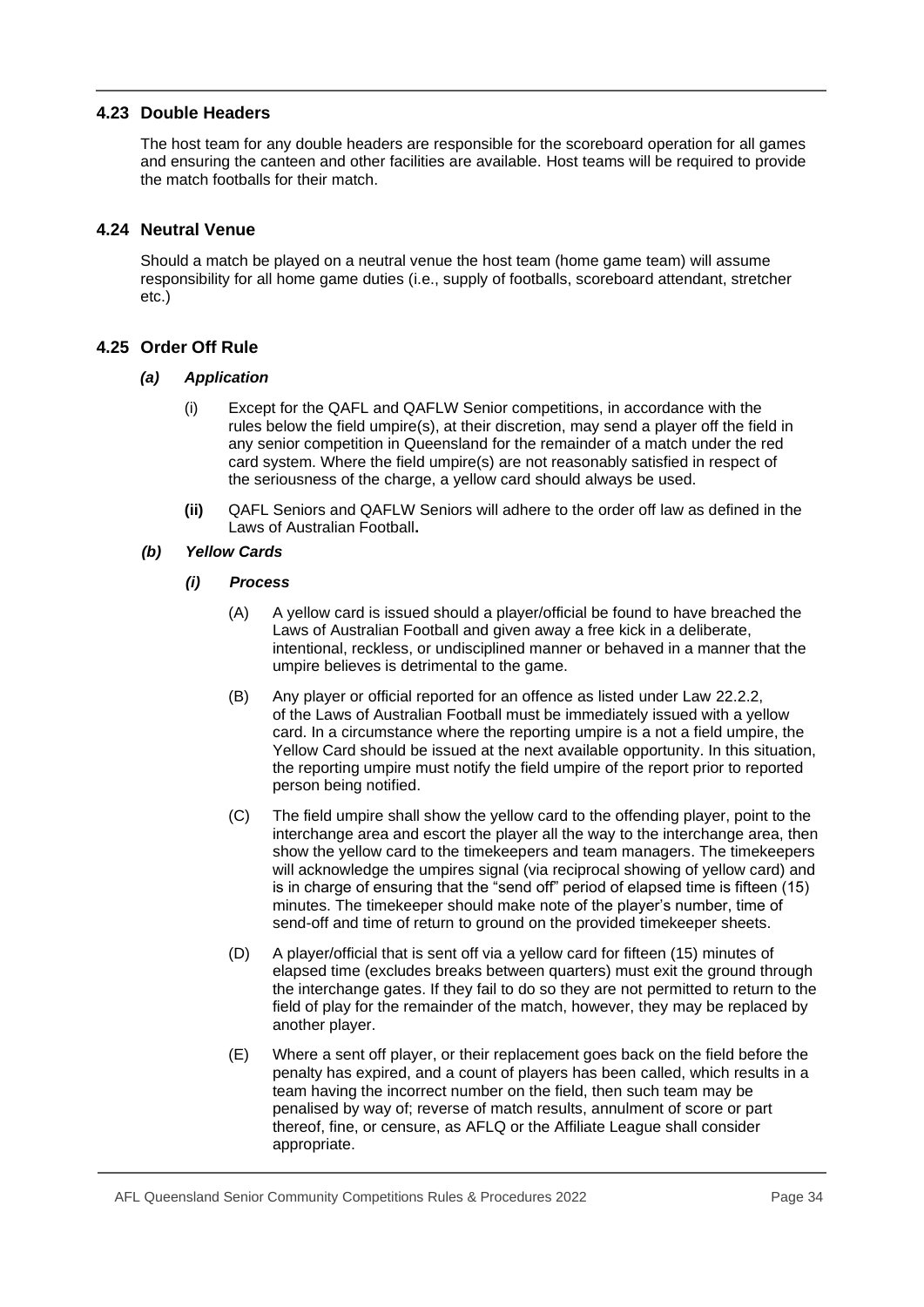#### *(ii) Duration*

The period of time off the field for a yellow card shall be fifteen (15) minutes of elapsed time. Elapsed time shall pause for quarter time, half time and threequarter time breaks. A player sent off under the yellow card system can be replaced immediately.

#### *(iii) Recording*

The Timekeeper is responsible for recording the fifteen (15) minutes of elapsed time that needs to transpire before a yellow carded player can return to the field of play. Where the timekeeper isn't located close or accessible to the team bench or on the opposite side of the field to the team bench area, the team manager can be responsible for recording the time.

#### *(iv) Player to remain 'off the field'*

Off the field means outside of the boundary line. In order to return to the field of play, players sent off must not cross the line through the interchange area until advised that their send off period has expired. A sent off player is not permitted to enter the field of play during breaks between quarters.

#### *(v) Team Runner*

If a runner receives a yellow card, they cannot be replaced during the 15 minute period of elapsed time they are to remain off the ground.

#### *(vi) Interchange Players*

If a player on the interchange bench receives a yellow card, that player must remain off the field for a period of 15 minutes of elapsed time, excluding breaks between quarters.

#### *(vii) Postgame Review*

An umpire has the right post game upon review of an incident to report a player whom they sent off using a yellow card.

#### *(c) Red Cards*

#### *(i) Process*

(A) At the discretion of the field umpie(s), any player/official reported under an offence as listed in Law 22.2.2of the Laws of Australian Football may be issued with a red card and sent off for the remainder of the match if the officiating field umpire(s) are of the reasonable opinion the offence was serious in nature. If the reporting umpire is not a field umpire, the reporting umpire should advise the field umpire(s) of their reasons for wanting to issue a red card and the field umpire(s) shall decide as to whether a red or yellow card is issued. When there is doubt as to red or yellow, the yellow card should be issued.

*(To provide clarity, serious in nature means an incident that would be more likely than not to be referred directly to a Tribunal – not a set penalty)*

(B) The umpire will show the offending player a red card and point them to the interchange area and escort the player all the way to the interchange, then show the red card to the timekeeper. The timekeeper must acknowledge the umpires signal (via reciprocal showing of red card), make notation on the timekeeper sheet of the players number and time of offence and begin to time the fifteen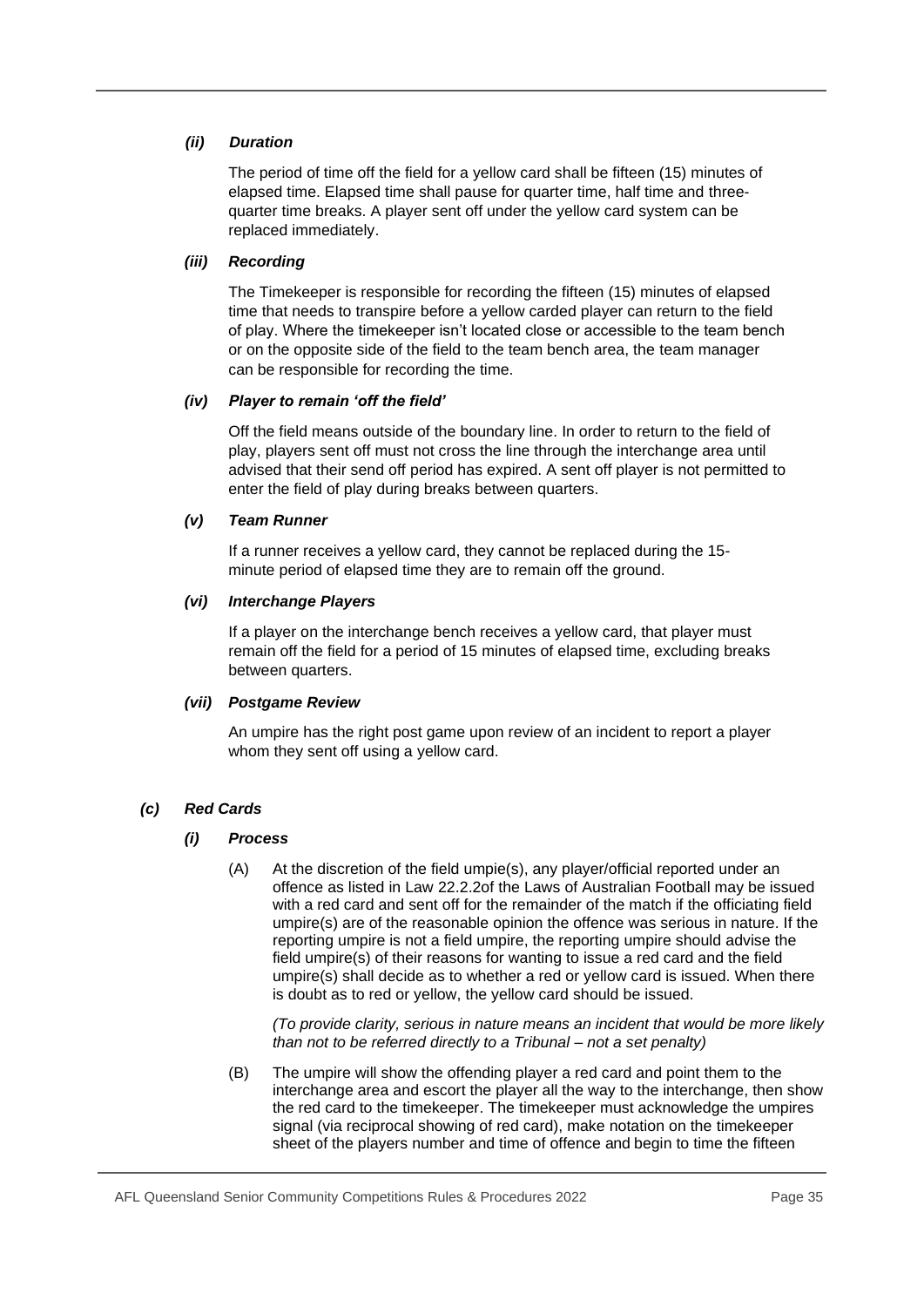(15) minutes of elapsed time (excludes breaks between quarters) that must pass before the sent off player can be replaced by another player.

- (C) Any player/official receiving a red card must be reported and a report sheet must be completed by the umpire post-match.
- (D) When a reportable incident occurs, the process for immediate action by the umpire is to apply the procedures contained in section 4.25 'Order-Off Rule' of these AFLQ Rules and Procedures. Note this section of the 'Order-Off Rule' does not apply to the QAFL senior and QAFLW competitions.

#### *(ii) Duration and Recording*

- (A) A player sent off under a red card cannot be replaced for a period of fifteen (15) minutes of elapsed time (excludes breaks between quarters).
- (B) The timekeeper is responsible for recording the fifteen (15) minutes of elapsed time that needs to transpire before a red carded player can be replaced and for notifying the appropriate team official when the player can be replaced. Any breaks between quarters does not count as elapsed time. Where the timekeeper isn't located in a proximity close or accessible to the team bench or on the opposite side of the field to the team bench area, the team manager can be responsible for recording the time.
- (C) A player/official sent off under the red card system must not at any time return to the field of play, including breaks or intervals between quarters.

#### *(iii) Other Matches*

If a player is sent off under a red card, that red card does not apply to any other matches that day unless a player has accepted a Set Penalty prior to participating in another game that day or weekend. Accepting a Set Penalty and not participating in another game that weekend does not count as missing a game, as the penalty needs to be served in the grade in which the penalty was given.

#### *(iv) Runners*

If a runner receives a red card they cannot be replaced for the remainder of the game.

#### *(v) Interchange Players*

- (A) If a player listed on the team sheet is located on the interchange bench and receives a red card, the team for which that player is playing for shall be required to immediately remove a player from the field for a period of 15 minutes of elapsed time, excluding breaks between quarters.
- (B) The removed player cannot be replaced during this period.
- (C) The red carded player cannot return to the field for the remainder of that game.

#### *(vi) Coaches*

- (A) Where a non-playing coach receives a red card, the coach must vacate the team bench area immediately spend the remainder of the match in their designated change room or they can leave the venue.
- (B) Where a playing coach receives a red card for a playing offence, they can spend the remainder of the match on the team bench and can give instructions to the runner, however they cannot enter the field of play at any of the breaks in play. If a playing coach receives a red card while located on the team bench, they shall be treated as a non-playing coach and clause (A) above shall apply.

#### <span id="page-36-0"></span>**4.26 Coaching Box Card System**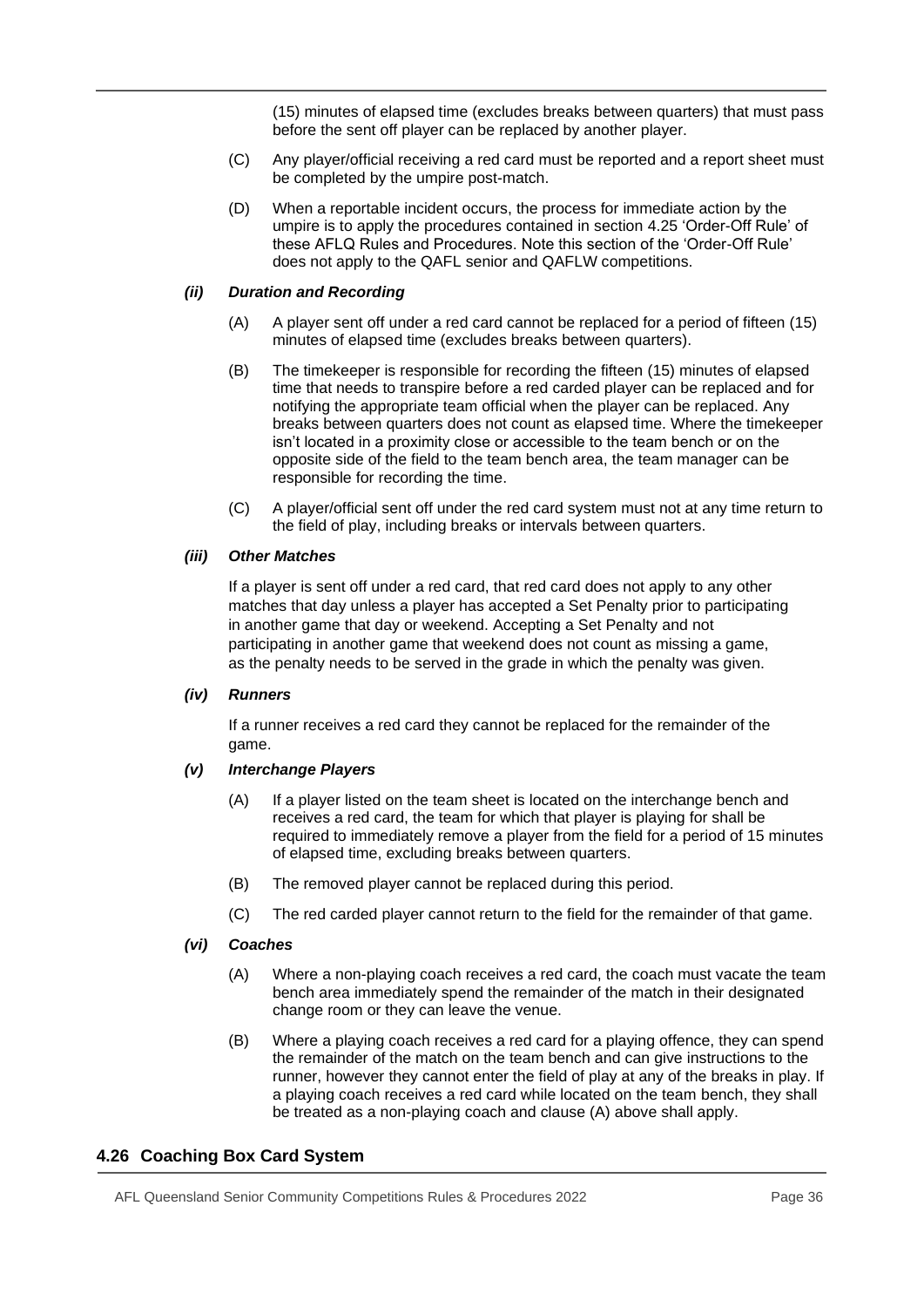#### *(a) Application*

- (i) A system will apply where a field umpire can manage unacceptable coaching box behaviours in real time via the *Coaching Box Card System* (Reference Documents)
- (ii) The system applies to all senior competitions in Queensland.

#### *(b) Coach Reported*

- (i) The three-strike system may result in a coach being reported, given a red card ejected from a game.
- (ii) Any coach reported under the *Coaching Box Card System* shall automatically be referred to the Match Review Panel.
- (iii) A reported coach may also receive a coaching citation.

#### <span id="page-37-0"></span>**4.27 Set Penalties**

- *(a) Application*
	- (i) Set penalties and the process associated with reportable offences will be governed by the State and Territory Tribunal Guidelines. To the extent of any inconsistency between the State and Territory Tribunal Guidelines and these AFLQ Rules and Procedures or any other AFLQ or Affiliate League rules relating to reports or tribunals, the provisions of the State and Territory Tribunal Guidelines will prevail.
	- (ii) AFLQ and its Affiliate Leagues, provide players with an opportunity to accept a set penalty via the set penalty report sheet (Reference Documents – Set Penalty / Report Sheet) or via the Match Review Panel for a reportable offence as opposed to having the matter heard by a Tribunal.

#### *(b) Tribunal Referral*

- (i) The policy to be implemented by all Tribunals is that if a player is offered a set penalty, refuses to accept the set penalty, takes the matter before a Tribunal and the reportable offence is sustained then the Tribunal will be free to apply any sentence it sees fit under the circumstances. If a club does not accept the set penalty and wishes to have it heard by the Tribunal and the Tribunal finds the player guilty, the Tribunal will be free to apply any sentence it sees fit under the circumstances.
- (ii) If the reported Player or their Club does not accept the Set Penalty and elects to have it heard by the Tribunal, there is a strong likelihood if the charge is sustained that the Tribunal will impose a sanction that exceeds the Set Penalty offered, as the Set Penalty was offered under the premise of an early guilty plea.
- (iii) There is always an opportunity for a player who is willing to admit to the conduct which constitutes the report, to come before a Tribunal and enter a plea of guilty and then make submissions as to why the set penalty would have been too harsh given the circumstances. Issues of significant provocation may be relevant to the determination of penalty.
- (iv) Any player, who comes before the Tribunal and satisfies the Tribunal that the argument they put forward, so far as a reduction of the set penalty offered is concerned, is valid, will receive the benefit of a reduction in penalty. Those players who come before the Tribunal, plead guilty and put forward an argument that is without merit for a reduction in penalty, are subject to the condition that, the Tribunal will be free to apply any sentence it sees fit under the circumstances.
- (v) Where a reported player and their club have accepted the offer of a set penalty, but it has been rejected by the opposing club, and therefore referred to the Tribunal, the Tribunal will take into consideration the reported player's admission of guilt and acceptance of the set penalty when deliberating on the matter.

#### *(c) Time Served*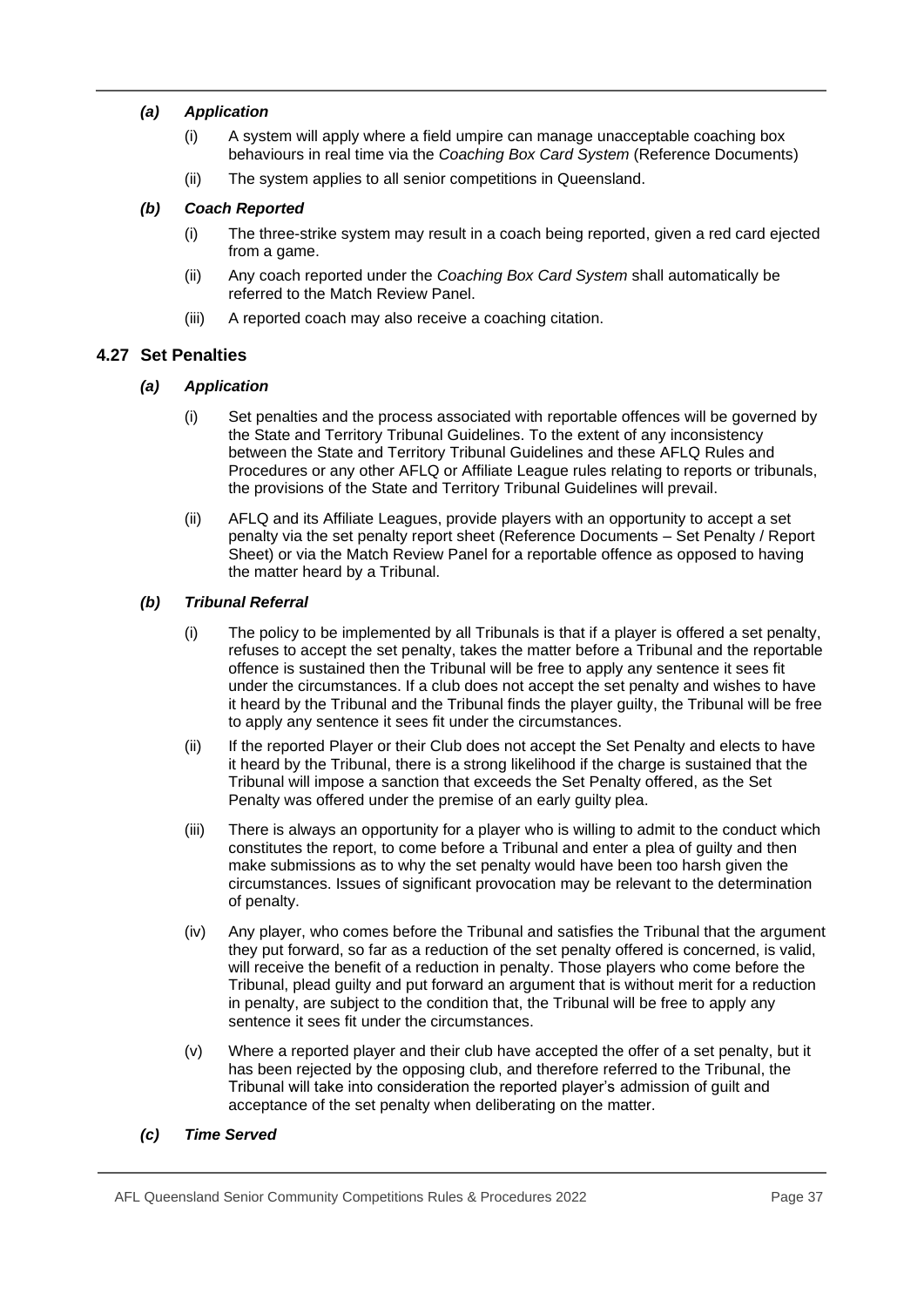There are no Time Served options available under the Set Penalty system.

#### *(d) Multiple Reprimands*

Any player that receives a third (3) reprimand (through the set penalty system) within a 12 month period will automatically have the third Reprimand upgraded to a one-week suspension.

#### <span id="page-38-0"></span>**4.28 Home Ground Responsibilities**

- (a) *Before game*  ensure that:
	- (i) Ground inspection via Marsh Match Day Checklist complete online via Marsh website link.
	- (ii) All rooms (including umpires) are clean
	- (iii) Match footballs are given to umpires
	- (iv) Ground line marking is complete inclusive of interchange area
	- (v) A stretcher (approved type refer section 4.3) is clearly visible at the interchange area
	- (vi) Goal post padding is in place
	- (vii) An emergency siren/bell/air horn is on standby
	- (viii) Scoreboard attendants are in place
	- (ix) Correct club names are on the scoreboard
	- (x) Team sheets are filled out and handed to umpires, opposition team and timekeepers
	- (xi) Umpires' rooms, visitor's rooms, scoreboard and coaches' boxes are open and ready for game
	- (xii) Timekeepers are in place
	- (xiii) Hot water service is on for showers (all change rooms)
- (b) *During game*  ensure that:
	- (i) Drinks are provided for umpires at all breaks
	- (ii) Ice is available
	- (iii) Rooms are always secure
	- (iv) Spare footballs are available

#### <span id="page-38-1"></span>**4.29 Practice Matches**

- (a) No club shall play a practice match without first making application for permission to play and such application must be sanctioned by AFLQ or its Affiliate League. An official practice match request form must be lodged with AFLQ or its Affiliate League by midday Friday a week prior to the match (Reference Documents – Practice Match Request Form).
- (b) Conducting practice matches without prior approval from AFLQ or its Affiliate League will be considered a serious breach and will incur a significant penalty.

*(Penalty up to 300 units)*

(c) No club shall play a practice match on their ground unless a ground inspection has been conducted in accordance with the insurer's requirements. All normal match and ground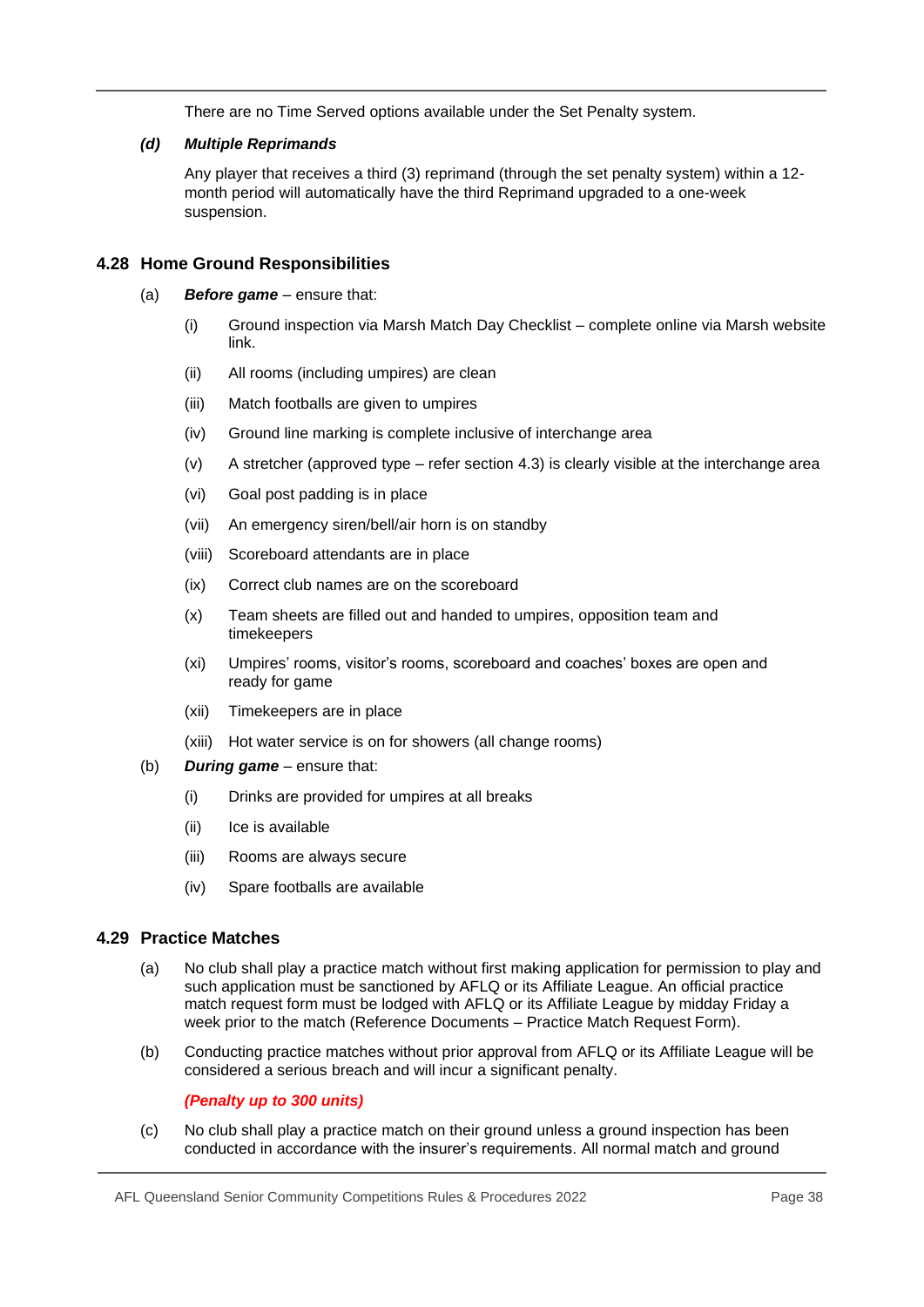conditions apply in practice matches e.g., goal post padded, grass mowed, lines clearly marked, team sheets etc.

(d) No club shall play a twilight or night practice match unless it has provided AFLQ or a relevant Affiliate League with an up-to-date lighting audit (as per paragraph [7.7](#page-56-3) of these AFLQ Rules and Procedures).

#### <span id="page-39-0"></span>**4.30 Match Day Checklist**

A match day checklist as supplied by AFLQ's insurer (Marsh Insurance) must be completed using the online checklist prior to the commencement of the first game conducted at any venue, on any particular match day. Both competing clubs must sign off on the Match Day Checklist.

*(Penalty 100 units)*

#### <span id="page-39-1"></span>**5. REPORTS, TRIBUNAL, APPEALS AND INVESTIGATIONS**

#### <span id="page-39-2"></span>**5.1 Application**

- (a) This section of Reports, Tribunals and Appeals regulations is to be read in conjunction with the Laws of Australian Football and the State and Territory Tribunal Guidelines.
- (b) In the event of any inconsistency between these AFLQ Rules and Procedures and the Laws of Australian Football and the State and Territory Tribunal Guidelines, the Laws of Australian Football and the State and Territory Tribunal Guidelines will prevail, unless specifically stated otherwise in these AFLQ Rules and Procedures.
- (c) Each Player and Club Official understands and agrees to participate in Competition Matches in accordance with these Rules and Procedures as well as the Laws of Australian Football and the State and Territory Tribunal Guidelines.
- (d) All Clubs, Club Officials, Administrators, Coaches, Players and other relevant Persons are subject to the State and Territory Tribunal Guidelines (in respect of on-field matters) and the State and Territory Disciplinary Committee Guidelines (in respect of off-field disciplinary matters and other relevant matters) as amended from time to time and notified to the Clubs by AFL Queensland and the Affiliate Leagues.

#### <span id="page-39-3"></span>**5.2 Match Review Panel (MRP)**

- (a) The MRP comprises of a minimum of one (1) or a maximum of three (3) suitably experienced people as appointed by the Community Football Manager QLD or Affiliate League from time to time.
- (b) One member of the panel will be appointed as the Chairperson.
- (c) In the event the panel cannot agree on an outcome of a matter, the Chair shall make a final determination.
- (d) The MRP have the authority to revoke or amend an umpire's set penalty determination if there is sufficient evidence or reason to do so.

#### <span id="page-39-4"></span>**5.3 Player Suspension**

#### *(a) Suspension to be served in competition playing in*

Where a suspended player plays for different teams in different competitions (e.g., Southport in VFL and Labrador in QAFL) any suspension must be served in the competition that the player was playing at the time of the breach which resulted in the suspension, at the sole discretion of the Tribunal or MRP.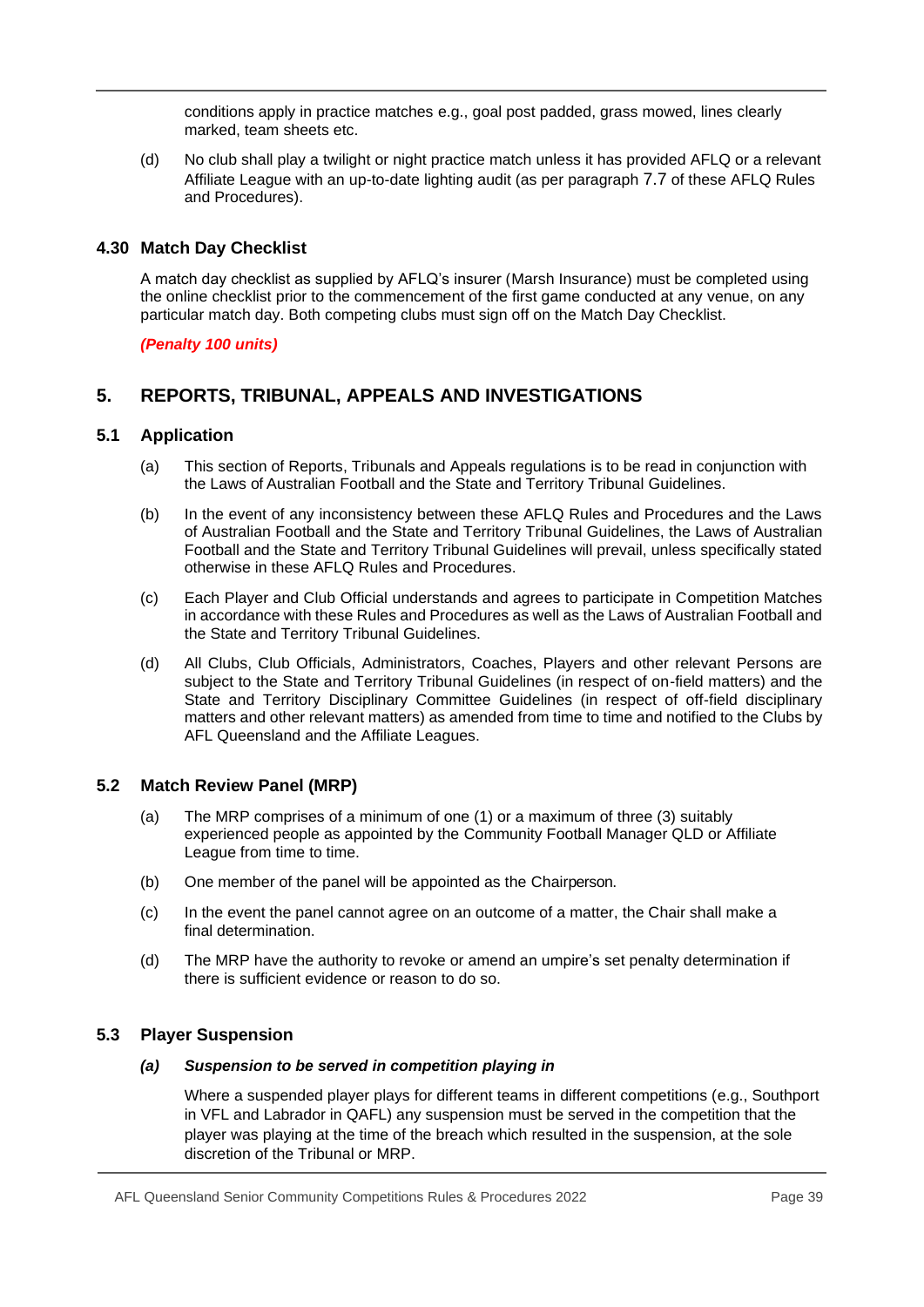#### *(b) Suspension in practice game to be served in home & away season*

Should a player be suspended due to a report in a practice game, the suspension must be served in the home and away season of the grade in which the player received the suspension. Until such suspension is served, the player cannot play in any other fixture competition.

#### *(c) Prohibition on match day role*

Any player who receives a suspension cannot, during the period of suspension, undertake any match day role that requires them to be listed on the official team sheet. This includes coaching or playing.

A Suspended player cannot be in the vicinity of the interchange area or coach's box but may enter the field of play at breaks.

#### *(d) Practice games whilst suspended*

A suspended player that has a penalty of three (3) matches or less may participate in any AFLQ or Affiliate League sanctioned practice matches at the sole discretion of AFLQ or the relevant Affiliate League. Such games do not count towards the period of suspension. Any player that has a suspension of four (4) matches or greater cannot participate in any AFLQ or Affiliate League sanctioned practice matches. *(To the extent of any inconsistency, this rule overrides any rule in the State & Territory Tribunal Guidelines).*

#### *(e) Interstate and representative games during Bye*

Should there be a general bye in the competition and an Interstate / representative fixture is scheduled in the bye, the representative match does not count towards the period of suspension.

#### *(f) Reported players playing in other games on same weekend*

A player reported (set penalty and / or tribunal) during a game held on a weekend / round of fixtures may participate in other games on that same weekend / round of fixtures, unless the player accepts a set penalty which is greater than a reprimand. If the player accepts a set penalty which is greater than a reprimand, then the player cannot participate in any other grade during the same weekend / round of fixtures.

#### *(g) Prohibition on playing for other grades*

A player serving a suspension / disqualification in a grade during a weekend / round of fixtures cannot play in any other grade or competition on that weekend / round of fixtures.

#### *(h) Forfeited matches*

- (i) Matches forfeited by the opposing team (of a suspended player's team), will count for the purposes of reckoning a period of suspension.
- (ii) Matches which are scheduled but not played for any other reason (including cancellation due to wet weather) shall not be counted for the purpose of reckoning a period of suspension

#### <span id="page-40-0"></span>**5.4 Competition Appeal Rules**

#### *(a) Process*

If a player found guilty of a reportable offence by a Tribunal or Controlling Body, may only bring forward an appeal in accordance with the Competition Appeal Rules as outlined in the State & Territory Tribunal Guidelines.

*(b) Fee*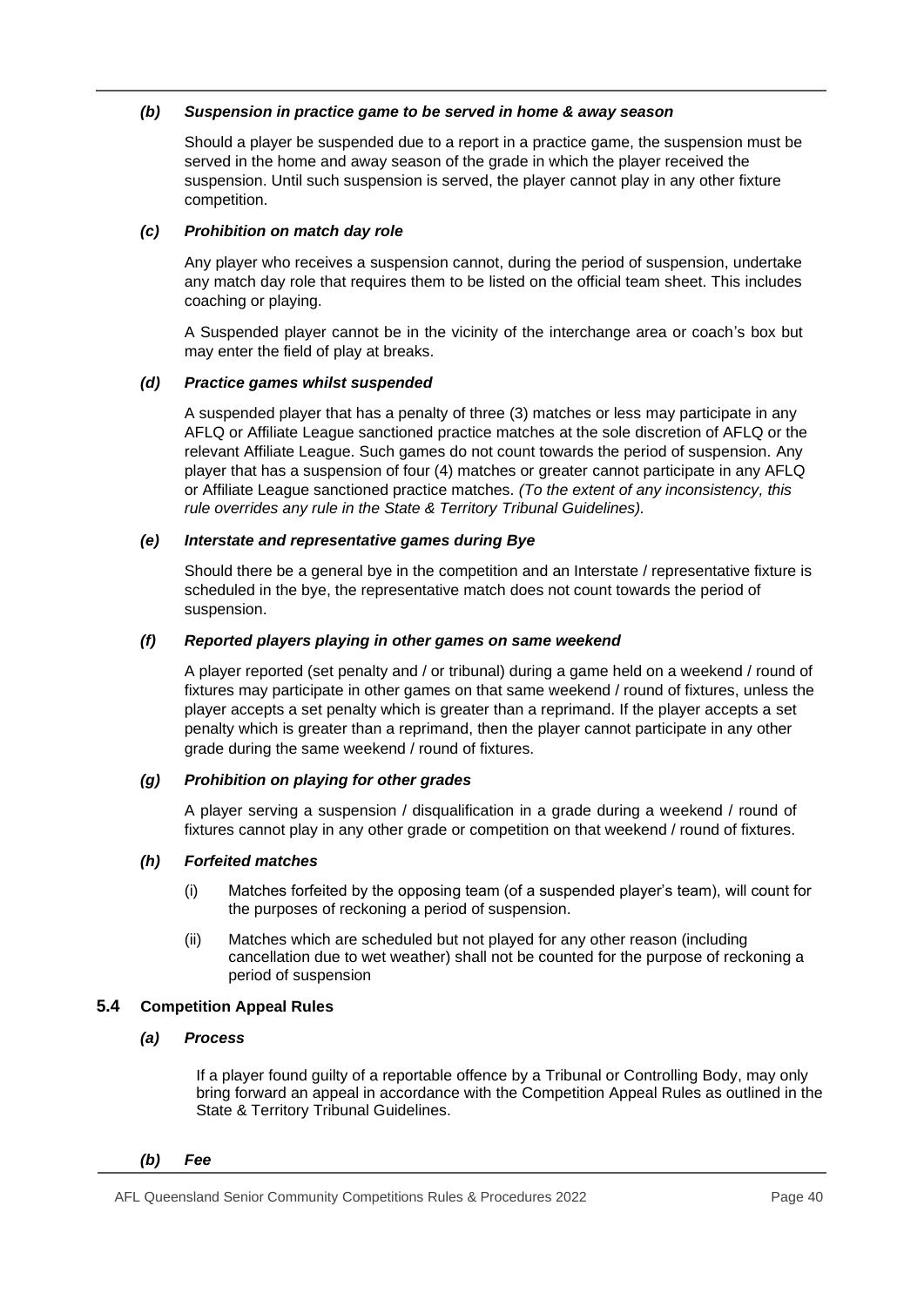The Appeal Fee, as referenced in the State & Territory Tribunal Guidelines, is five hundred dollars plus GST (\$500 + GST).

#### <span id="page-41-0"></span>**5.5 AFLQ Match Video Reviews**

#### *(a) Application*

AFL Queensland records match vision for all QAFL Senior and QAFLW matches.

#### *(b) Reports and incident referrals*

- (i) For all QAFL and QAFLW senior games, the match officials will complete a report identifying the specific time and place of any official report or incident referral.
- (ii) Both clubs will be notified of any reports or referrals by the umpires when the club official attends the umpire room after the game to get the 'all clear'.

#### *(c) No set penalty offered by umpires*

No set penalty is offered by reporting umpires at QAFL and QAFLW senior matches.

#### *(d) Video evidence*

Video evidence is to be collected by an appointed official and provided to the Community Football Manager QLD at the AFL Queensland offices in Yeronga as a priority on the Monday morning immediately following the fixture.

#### *(e) No clear vision*

If there is no clear vision of the incident on the video evidence, then the reporting umpire is contacted by the MRP to provide details for the MRP to assess the matter and the option of offering the reported player a set penalty. In the case of a set penalty being offered, the procedure for managing a set penalty is applied.

#### *(f) Review of footage by MRP*

- (i) Reportable incidents, for which there is clear video evidence, will be reviewed by the MRP for a determination.
- (ii) The MRP will determine the appropriate penalty for the incident and will advise the offender.
- (iii) If the offender accepts the set penalty offered by the MRP, the matter will be closed.
- (iv) If the offender does not accept the set penalty offered by the MRP, the matter will be referred to an independent Tribunal.

#### <span id="page-41-1"></span>**5.6 Club Video Reviews (excludes QAFL & QAFLW Seniors)**

#### *(a) Admissibility*

A club video of a reportable incident is only admissible in the following circumstances:

#### *(i) Incident report provided to Competition Manager*

- (A) Where a Competition Manager has received an incident report from either an umpire or other AFLQ official in attendance at the game and the incident has not been recorded on an AFL Queensland video of the game, the MRP may contact both clubs to ask if either club videoed the game.
- (B) Clubs must provide the MRP with the club video of the game if requested.
- (C) The MRP will review the video evidence and decide as to whether the video evidence is admissible as part of the assessment or investigation.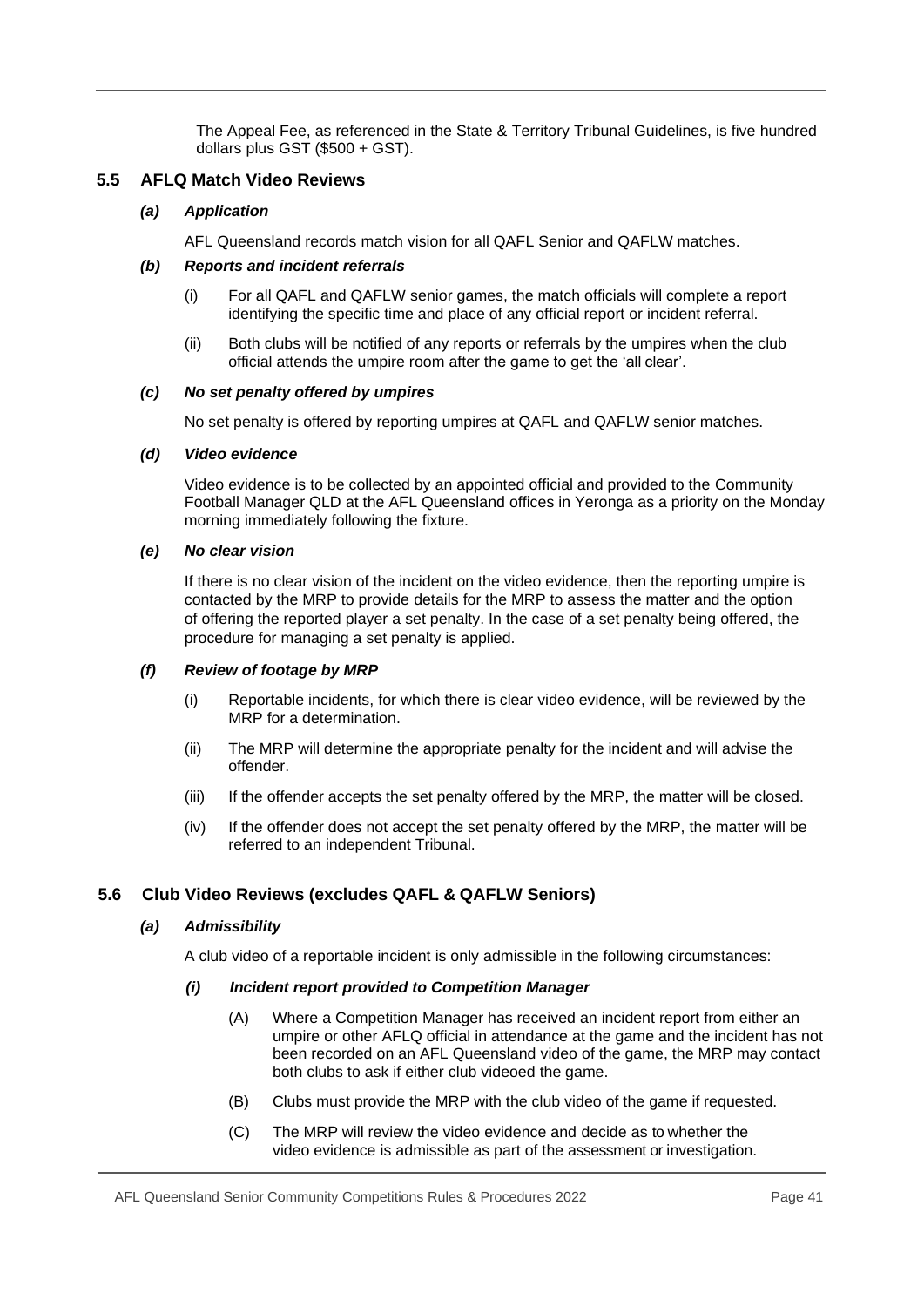#### *(ii) Club video referral*

- (A) Where a club has clear video evidence of what they believe may be a reportable incident the club may formally refer an incident to the Competition Manager to be investigated. Such referral must be made prior to 5.00pm on the first business day after the game has been played and the referral must be in writing from either the club President or Football Manager (not team manager). The referral will incur a fee of \$125 as in accordance with rule [5.8\(b\)](#page-43-1)[\(i\)](#page-44-0)[\(B\) o](#page-44-1)f these AFLQ Rules and Procedures. Where a club refers and incident for review and a charge for a Classifiable Offence is laid, the \$125 fee will not be payable.
- (B) Where an incident has been referred to the Competition Manager to investigate, AFLQ may appoint an investigator or the MRP to review the video evidence and decide as to whether the video evidence is admissible as part of the investigation.

#### *(b) Use of admissible club video evidence*

- (i) Should a club's video evidence be deemed to be admissible by AFLQ, MRP or Tribunal Chair, the video evidence submitted by the club must be made available to AFLQ or its Affiliate League by no later than 10:00am on the day of the Tribunal hearing.
- (ii) All parties involved in the Tribunal hearing should receive a copy (at the earliest opportunity) of the video evidence prior to the hearing.

#### <span id="page-42-0"></span>**5.7 Umpire Reviews - QAFL and QAFLW Seniors Only**

#### *(a) Umpire review and referral to MRP*

Where the umpiring department undertakes a review of the video footage of games or certain aspects of a game and considers that an incident may constitute a breach of these AFLQ Rules and Procedures or Laws of Australian Football and may be reportable, it may refer the incident to the MRP for further investigation.

#### *(b) Incident video referral form required*

Where the umpiring department wishes to refer an incident to the MRP for further investigation, it must complete an 'Incident Video Referral Form' and submit it to the relevant Competition Manager Community Football Manager QLD by no later than 9:00am on the second working day after the end of the round/weekend of games played.

#### *(c) Determination by MRP*

- (i) The MRP will review the video footage of the incident and if it considers that there may be a breach of these AFLQ Rules and Procedures or the Laws of Australian Football, the MRP will issue a 'Notice of Particulars of Charge' sheet which is to be signed by the Community Football Manager QLD or other AFLQ employee empowered to exercise such authority at the time.
- (ii) The MRP will provide a copy of the Notice of Particulars of Charge sheet to the charged player(s) of the charge and will notify all other parties involved in the incident.

#### *(d) Offer or set penalty and convening of Tribunal*

- (i) The MRP may offer a set penalty or refer the matter straight to a Tribunal to consider.
- (ii) If no set penalty is offered or if the charged player or relevant official does not accept the set penalty, a Tribunal will be convened to hear the charge as soon as practicable.

#### <span id="page-42-1"></span>**5.8 QAFL & QAFLW Seniors Requested Reviews**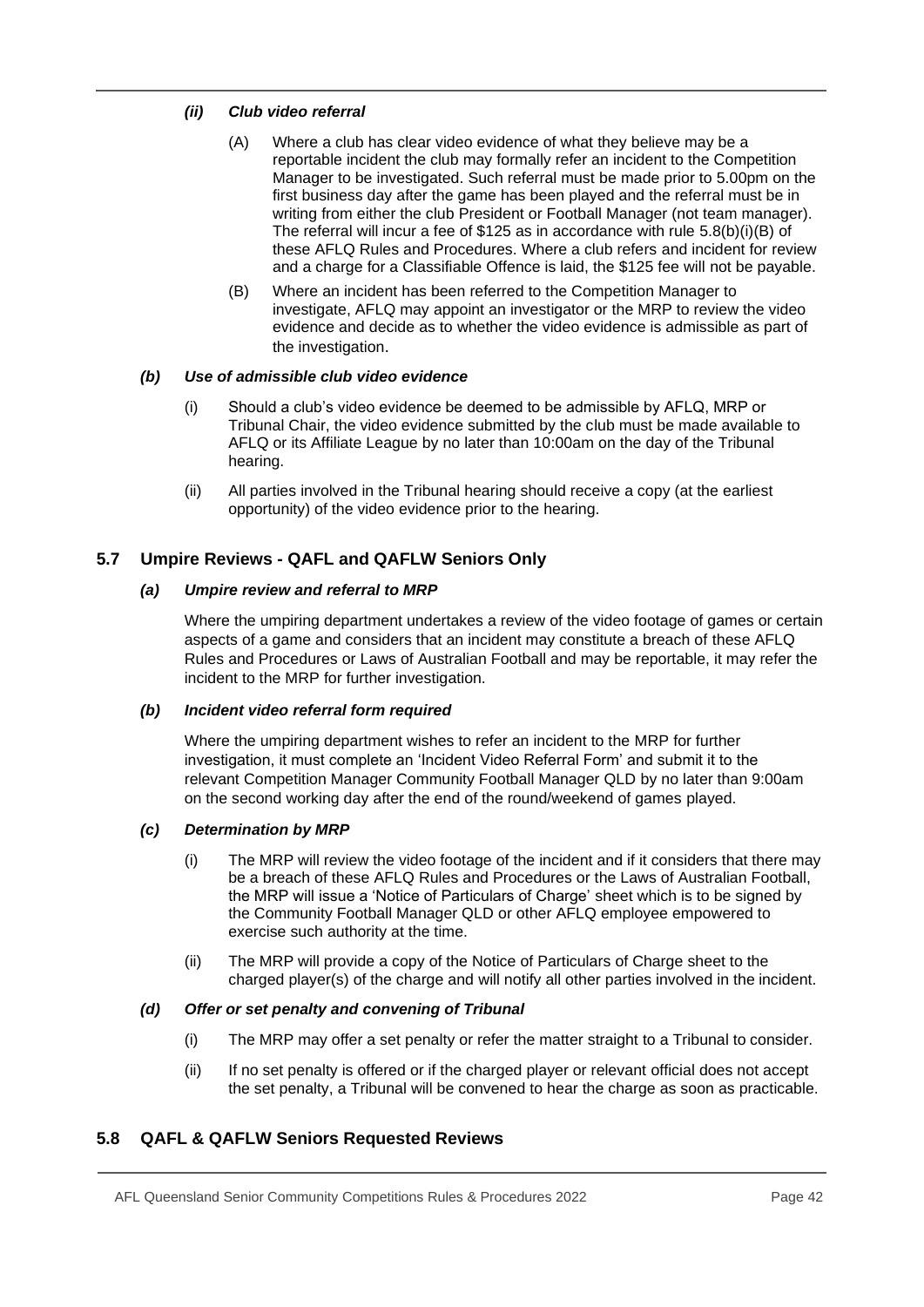#### <span id="page-43-2"></span>*(a) Club requested reviews*

QAFL and QAFLW clubs may request the MRP to review footage in relation to an incident in a match their club participated in, which the club believes may be reportable under these AFLQ Rules and Procedures or the Laws of Australian Football.

#### *(b) Process for making requests*

- (i) The club referring an incident to be reviewed by the MRP must advise their Competition Manager in writing by no later than 9.00am on the first business day after a match.
- (ii) Requests may only be made by a club President or Football Manager, or a person nominated by the club President prior to the season as empowered to make such requests.
- (iii) The incident request must be made by email to the Competition Manager and must state:
	- (A) details of the match (i.e., time, date, location, teams involved).
	- (B) full details of the alleged incident; and
	- (C) full details of the quarter in which the alleged incident occurred and the time on the video footage when the alleged incident occurred.

If the above information is not supplied in full, the MRP will not review the incident.

- (iv) There is no fee to the club to make this request.
- (v) If clear video evidence is not available of an incident, then it will not be reviewed under this rule.

#### <span id="page-43-3"></span>*(c) AFLQ reporting of requests*

By no later than the COB on Tuesday, AFLQ will circulate a list (not for public circulation) to all QAFL and QAFLW clubs specifying every incident assessed by the MRP and the outcomes.

#### *(d) Incidents not captured on video*

- (i) Incidents which are not captured on video cannot be investigated under paragraphs [5.7\(a\)-](#page-43-2)[5.7\(c\)](#page-43-3) above.
- (ii) For incidents not captured on video, the normal investigation rules and process listed at paragraph 5.8 below shall apply, inclusive of a \$125 fee to have such matters investigated.

#### <span id="page-43-0"></span>**5.9 Investigations**

The following Investigations AFLQ Rules and Procedures are to be read in conjunction with the AFL National Complaints & Investigations Guidelines (located on the AFL Queensland website – AFLQ Rules and Procedures).

#### *(a) AFLQ / Affiliate League may launch an investigation*

AFLQ and each Affiliate Leagues may launch an investigation of any incident which it deems warrants investigation to ensure the proper management and conduct of all participants of the competition, at the sole discretion of AFLQ or the relevant Affiliate League.

#### <span id="page-43-1"></span>*(b) Process for instigating investigations*

AFLQ or Affiliate Leagues may investigate incidents brought to their attention via the following processes: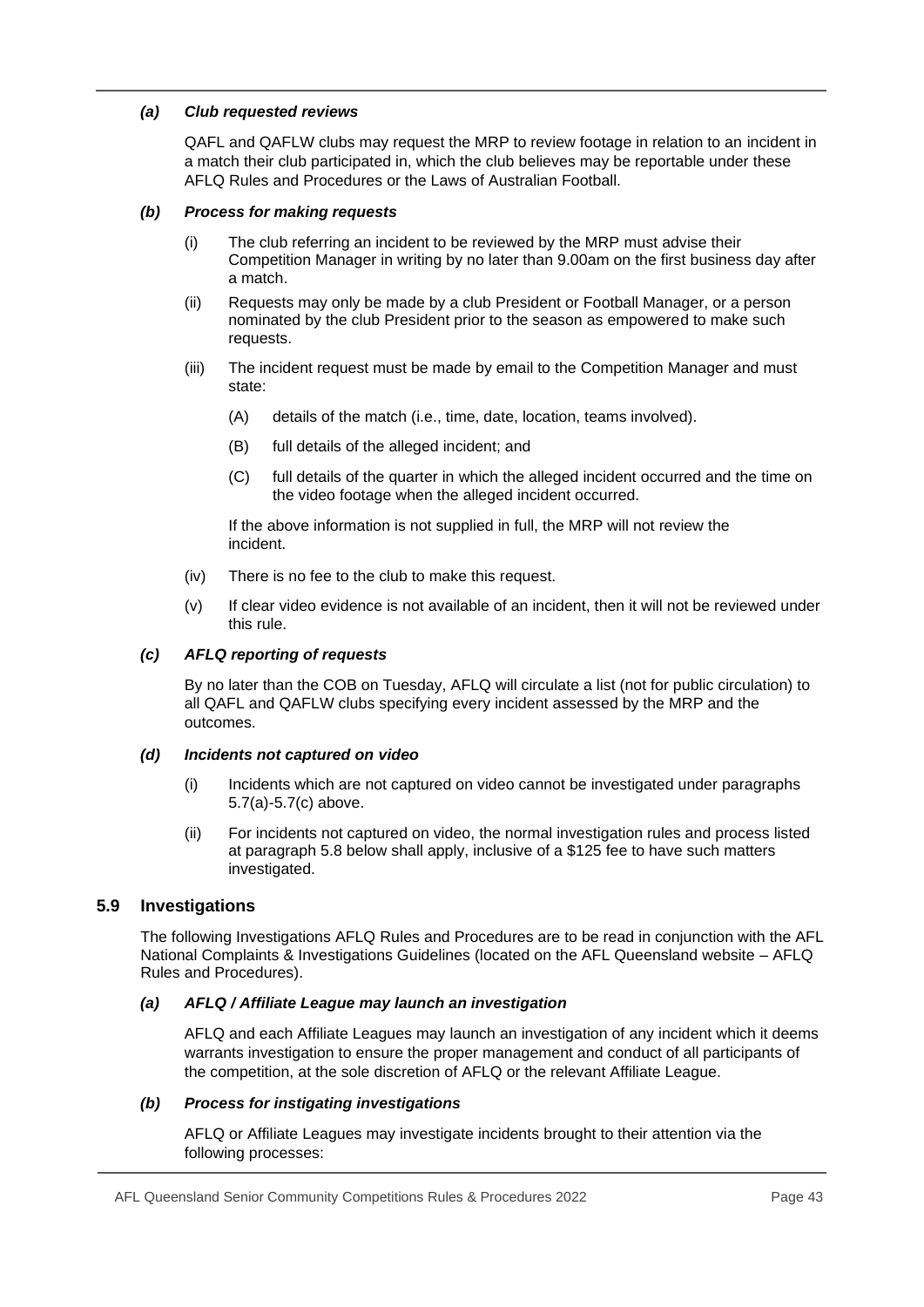#### <span id="page-44-1"></span><span id="page-44-0"></span>*(i) Request by clubs*

- (A) Registered clubs may make a request to AFLQ or the relevant Affiliate League to have an incident investigated.
- (B) The complaint must be made by email to the relevant Competition Manager by no later than 5:00pm on the first working day after the match and such request shall incur a fee of one hundred and twenty-five dollars (\$125). Where a club refers an incident for investigation that results in a sanction being imposed, the \$125 fee will not be payable.

#### *(ii) Instigation by AFLQ or Affiliate League*

(A) AFLQ or an Affiliate League may investigate any incident which it deems necessary, at the absolute discretion of AFLQ or relevant Affiliate League.

#### *(c) Late requests*

In exceptional and completing circumstances AFLQ or its Affiliate Leagues may accept late lodgements (no greater than 5.00pm on the third working day after the match) of a request for investigation where it is deemed necessary. Such decision is at the sole discretion of AFLQ or the relevant Affiliate League.

#### *(d) Conduct of investigations*

- (i) Investigations will be conducted by the appropriate means available, as determined by the Community Football Manager QLD or relevant Affiliate League, at the sole discretion of the Community Football Manager QLD or relevant Affiliate League.
- (ii) Where available, witness statements and video review may form part of the investigation.
- (i) AFLQ and each Affiliate League may elect to use an Independent Investigator to assist in the investigation process, at the absolute discretion of AFLQ or the relevant Affiliate League.
- (ii) AFLQ and each Affiliate League may appoint an Independent Investigation Officer(s) prior to the commencement of each season or as deemed necessary, at the absolute discretion of AFLQ or the relevant Affiliate League.
- (iii) Independent Investigators do not have the power to fine or suspend anyone or any club, but can make sanction recommendations to AFLQ or the relevant Affiliate League

#### *(e) Outcome of Investigation*

Where AFLQ or its Affiliate League has investigated an incident and is of the reasonable belief that the coach, player, trainer, water carrier, runner, club official or umpire has:

- (i) breached these AFLQ Rules and Procedures; or
- (ii) breached the Laws of Australian Football; or
- (iii) been found guilty of conduct which is reasonably likely to bring the game of Australian Football into disrepute or which is prejudicial to the reputation or interests of AFLQ or an Affiliate League, AFLQ or the relevant Affiliate League may either:
- (i) make a determination as to the appropriate sanction, at its absolute discretion; or
- (ii) refer the matter to the MRP to consider the investigator's recommendations, which the MRP may fully implement or modify, at its absolute discretion; or
- (iii) refer the allegation to a Tribunal to consider.

#### *(f) Acceptance of sanctions*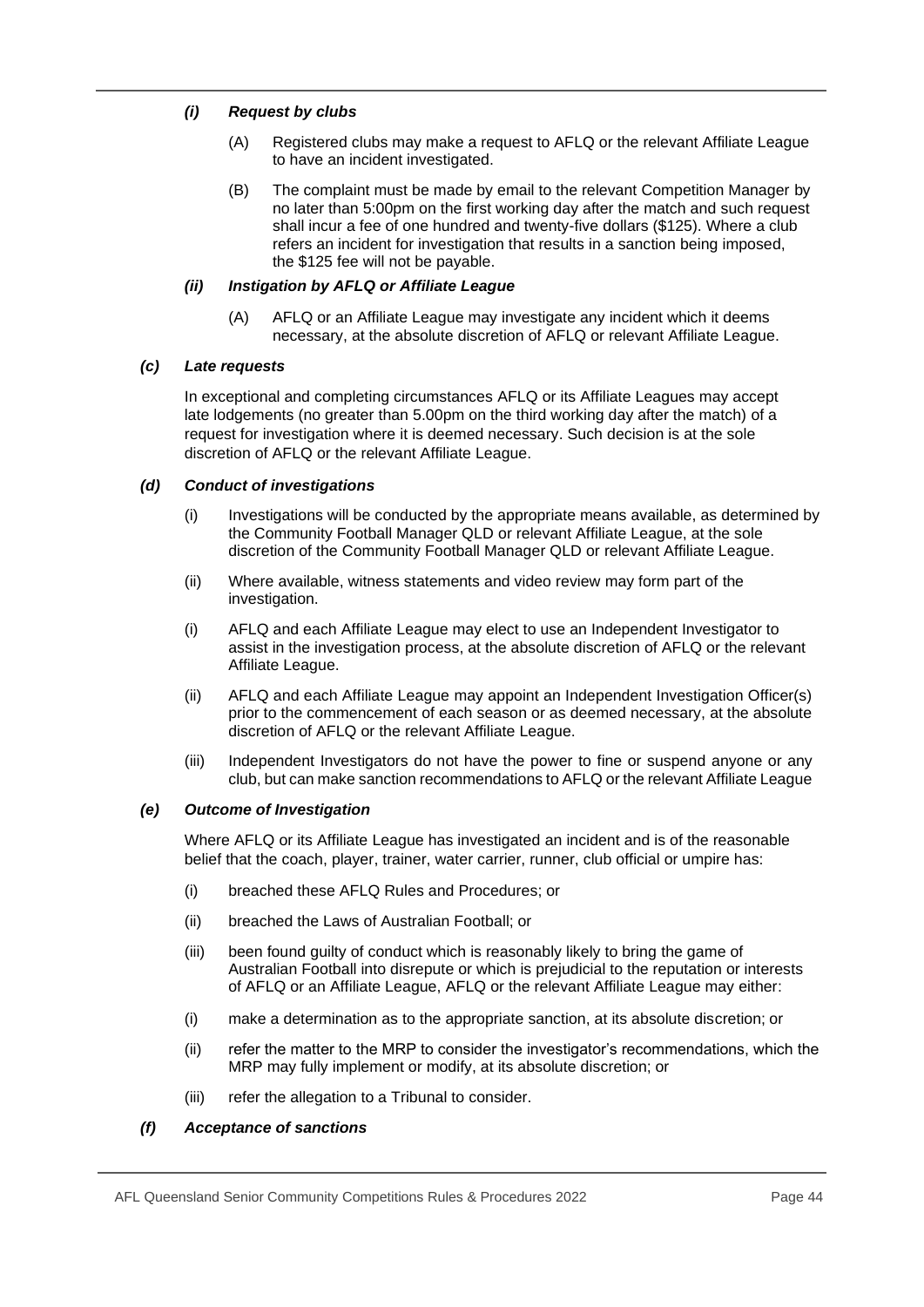Where the MRP imposes a sanction and/or penalty on any person or club, that person or club has forty-eight (48) hours from the time of notification to accept the sanction and/or penalty or request the matter be referred to a Tribunal.

#### *(g) Referral to Tribunal*

- (i) Where the allegation is referred to a Tribunal, the Community Football Manager QLD or their nominee or appointed officer of any Affiliate League, will fix a date, time and place for a hearing before the Tribunal.
- (ii) The date for such hearing must be no longer than twenty-one (21) days after lodgement of the request for investigation (including the \$125 fee).
- (iii) The Community Football Manager QLD or their nominee or relevant appointed officer of any Affiliate League will advise the party of the date, time and place for hearing and forward a copy of the request for investigation as soon as reasonably practicable.

#### *(h) Tribunal Process following an investigation*

#### *(i) Tribunal Discretion*

The Tribunal may run the proceedings brought to it under this paragraph 5.8 as it deems fit and at its absolute discretion.

#### *(ii) Legal or other representatives*

Any party appearing before the Tribunal under this paragraph 5.8 is entitled to have legal or other representation to appear before the Tribunal on their behalf.

#### <span id="page-45-0"></span>*(iii) Tribunal determination*

- (A) If the Tribunal determines that the party in question:
	- (I) has breached these AFLQ Rules and Procedures.
	- (II) has breached the Laws of Australian Football; or
	- (III) is guilty of conduct which is reasonably likely to bring the game of Australian Football into disrepute or which is prejudicial to the reputation or interests of AFLQ or an Affiliate League, the Tribunal may, at its absolute discretion, make such orders and / or give such directions in the matter as it determines is reasonable in the circumstances.
- (B) Without limiting the generality of paragraph [\(A\) a](#page-45-0)bove, the Tribunal may, at its absolute discretion, impose any or all of the following sanctions:
	- (I) impose a fine of such amount as it reasonably deems fit on the party and / or upon the club for which the party plays.
	- (II) suspend the party in question for such period as it reasonably deems fit.
	- (III) remove premiership points from the club for which the party plays and / or award such points to another club or clubs.
	- (IV) make adjustments to scores, percentages and results of any match.
	- (V) in the case of an umpire, impose such fine or period of suspension as it reasonably deems fit.
	- (VI) any other sanction the Tribunal deems reasonable in the circumstances.
- (C) Without limiting the generality of paragraph (A) above, the Tribunal may, at its absolute discretion, impose a penalty not exceeding 25 penalty units in relation to the following charges:
	- (I) wilfully wasting time.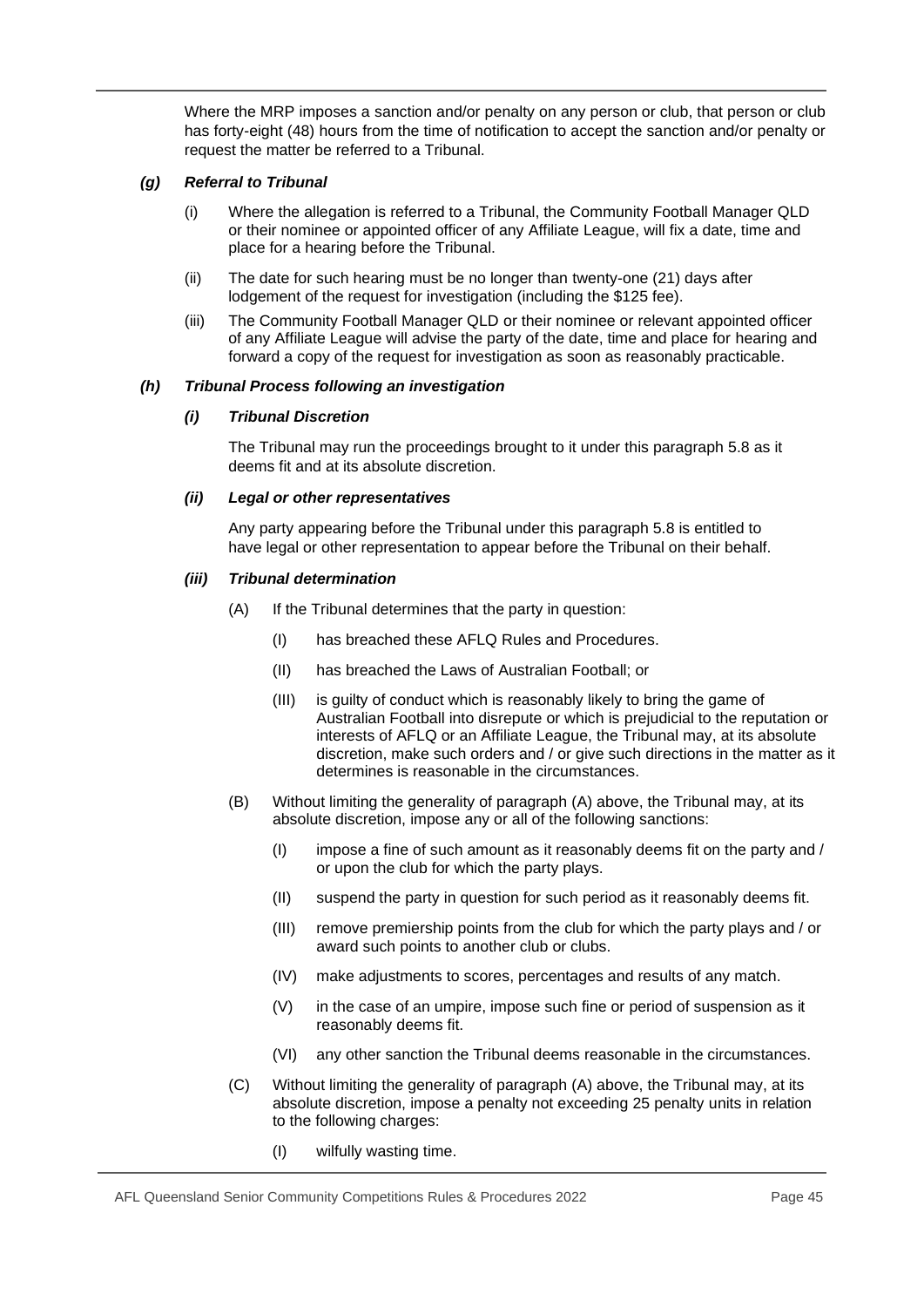- (II) remaining on the playing arena not wearing proper uniform after being warned by the umpire; or
- (III) wearing unacceptable equipment (boot studs, rings, jewellery, surgical appliances or guards).
- (D) Without limiting the generality of paragraph (A) above, the Tribunal may, at its absolute discretion, direct a player found guilty of language related charges to umpire junior matches in a voluntary capacity, in lieu of a suspension or fine.

#### *(i) Investigations relating to club officials and members*

- (i) Where AFLQ or an Affiliate League reasonably believes that a director, office bearer, employee or committee member of a club:
	- (A) has breached these AFLQ Rules and Procedures.
	- (B) has breached the Laws of Australian Football; or
	- (C) is guilty of conduct which is reasonably likely to bring the game of Australian Football into disrepute or which is prejudicial to the reputation or interests of AFLQ or an Affiliate League,

AFLQ or the relevant Affiliate League may make a determination as to the appropriate sanction, at its absolute discretion.

- (ii) AFLQ or the relevant Affiliate League will notify the club and relevant parties of the sanction and / or penalty and that person or club has forty-eight (48) hours from the time of notification to accept the sanction and/or penalty or request the matter be referred to a Tribunal.
- (iii) Where the matter is referred to a Tribunal, witnesses will be limited to those on the team sheet and club officials, unless otherwise determined by AFLQ or the Tribunal Chair, at their absolute discretion.

#### <span id="page-46-0"></span>**5.10 Racial & Religious Vilification**

Any racial or vilification complaint made shall be dealt with in accordance with AFL Queensland Racial and Religious Vilification Policy which is located on the AFL Queensland website.

#### <span id="page-46-1"></span>**5.11 Drug Disciplinary Tribunal**

#### *(a) General*

AFLQ and its Affiliate Leagues are bound by the guidelines and procedures of the Australian Sports Drug Agency (ASDA), which includes random testing of all participants across Queensland, and the AFL National Anti-Doping Code.

#### *(b) Composition of Drug Disciplinary Tribunal*

AFLQ on behalf of all Affiliate Leagues may appoint from time to time a drug disciplinary Tribunal comprising of:

- (i) a legal practitioner.
- (ii) a medical practitioner experienced in sports medicine and matters relating to drugs in sport.
- (iii) a former club administrator.
- (iv) a retired player; and
- (v) other members at its discretion.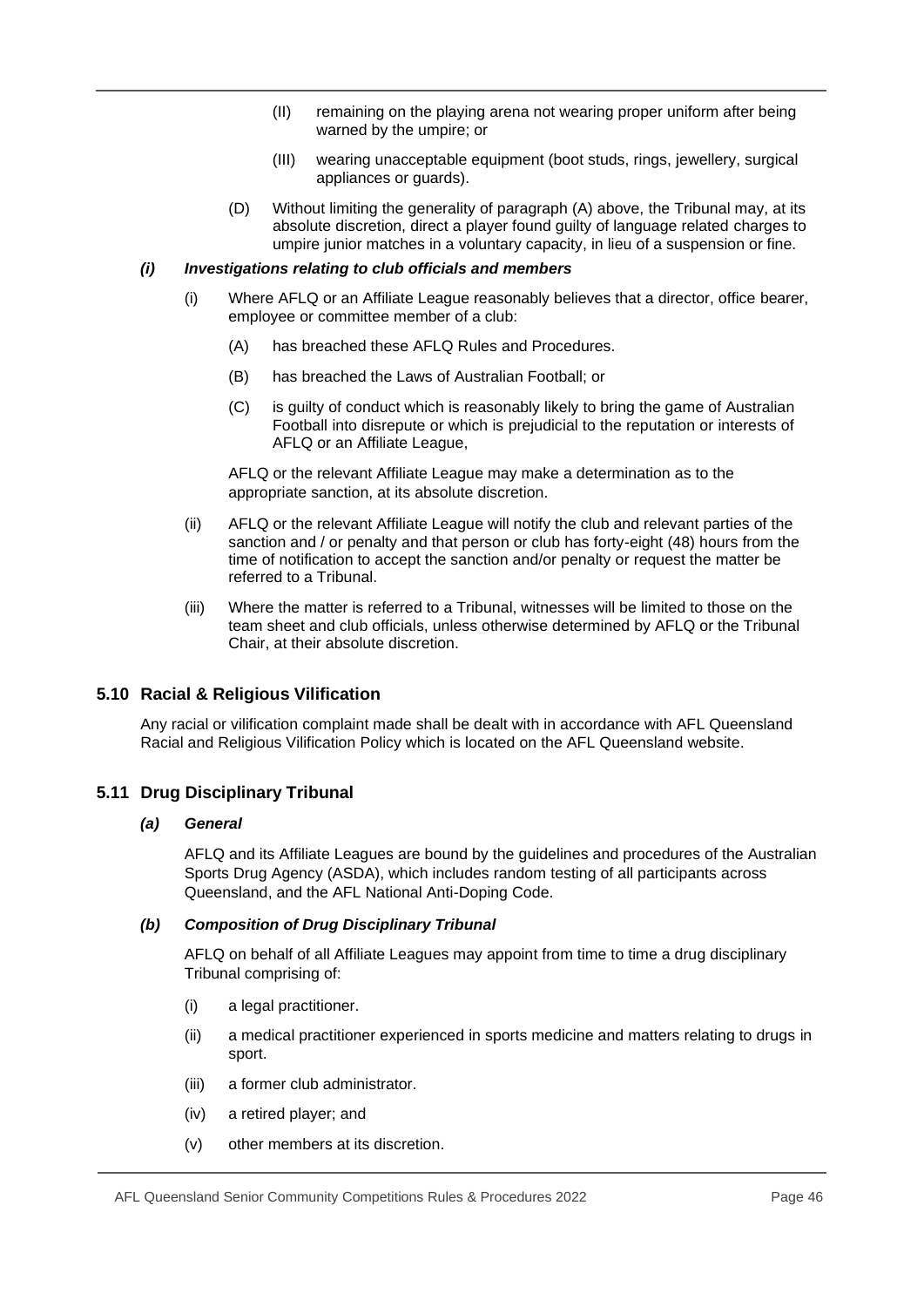#### *(c) Quorum for hearings*

At any hearing of the Tribunal a quorum will comprise any three (3) members.

#### *(d) Powers of the Drug Disciplinary Tribunal*

The Tribunal shall have the power to hear and determine any matter referred to it.

#### <span id="page-47-1"></span><span id="page-47-0"></span>**5.12 Charges / Disputes Against Clubs or Individuals**

#### *(a) Prohibition on Inappropriate Behaviour*

#### *(i) Application*

This paragraph 5.11 applies to the following persons/parties:

- (A) an officer, director, life member or servant of AFLQ or its Affiliate League.
- (B) a player, club president or registered club official.
- (C) an umpire registered by AFLQ or its Affiliate League under these AFLQ Rules and Procedures; or
- (D) any person who is acting in any official capacity at any match of football or official function authorised or approved by AFLQ or its Affiliate League,

#### *(ii) Behaviours prohibited*

The persons/parties specified in paragraph [\(i\) a](#page-47-1)bove shall not at any time:

- (A) Use abusive, threatening or insulting language to umpires, officers of AFLQ or an Affiliate League, members of the Tribunal, club officials, other players or anyone engaged in any capacity at a ground of an AFLQ or Affiliate League fixtured game.
- (B) interfere with or assault umpires, officers of AFLQ or an Affiliate League, members of the Tribunal, club officials, other players or anyone engaged in any capacity at a ground of an AFLQ or Affiliate League fixtured game.
- (C) engage in conduct, which is unbecoming, detrimental or prejudicial to the welfare, image, spirit or best interests of football or AFLQ or its Affiliate Leagues.
- (D) refuse, neglect or fail to comply with these AFLQ Rules and Procedures and any relevant reference document, the Laws of Australian Football or any decision or direction of AFLQ or its Affiliate League.
- (E) make any comment in any publication, including all forms of social media, whether written, televised or broadcast which is detrimental or prejudicial to the welfare, image, spirit or best interests of the sport of AFL, AFLQ and its Affiliate League; or
- (F) make comment in any publication, including all forms of social media, whether written, televised or broadcast which is adversely critical of a registered umpire or a decision of any Match Review Panel or Tribunal appointed by AFLQ or its Affiliate League.

#### *(b) Club observance*

- (i) A club, including all officer(s), employee(s) and/or member(s), must observe, obey and comply with these AFLQ Rules and Procedures including any relevant reference documents and the Laws of Australian Football and must not engage in conduct, which is unbecoming, detrimental or prejudicial to the interests of Australian Football.
- (ii) Clubs are required to be familiar with and comply with the AFL National Child Protection Policy, the AFL National Social Media Engagement Policy, the AFL National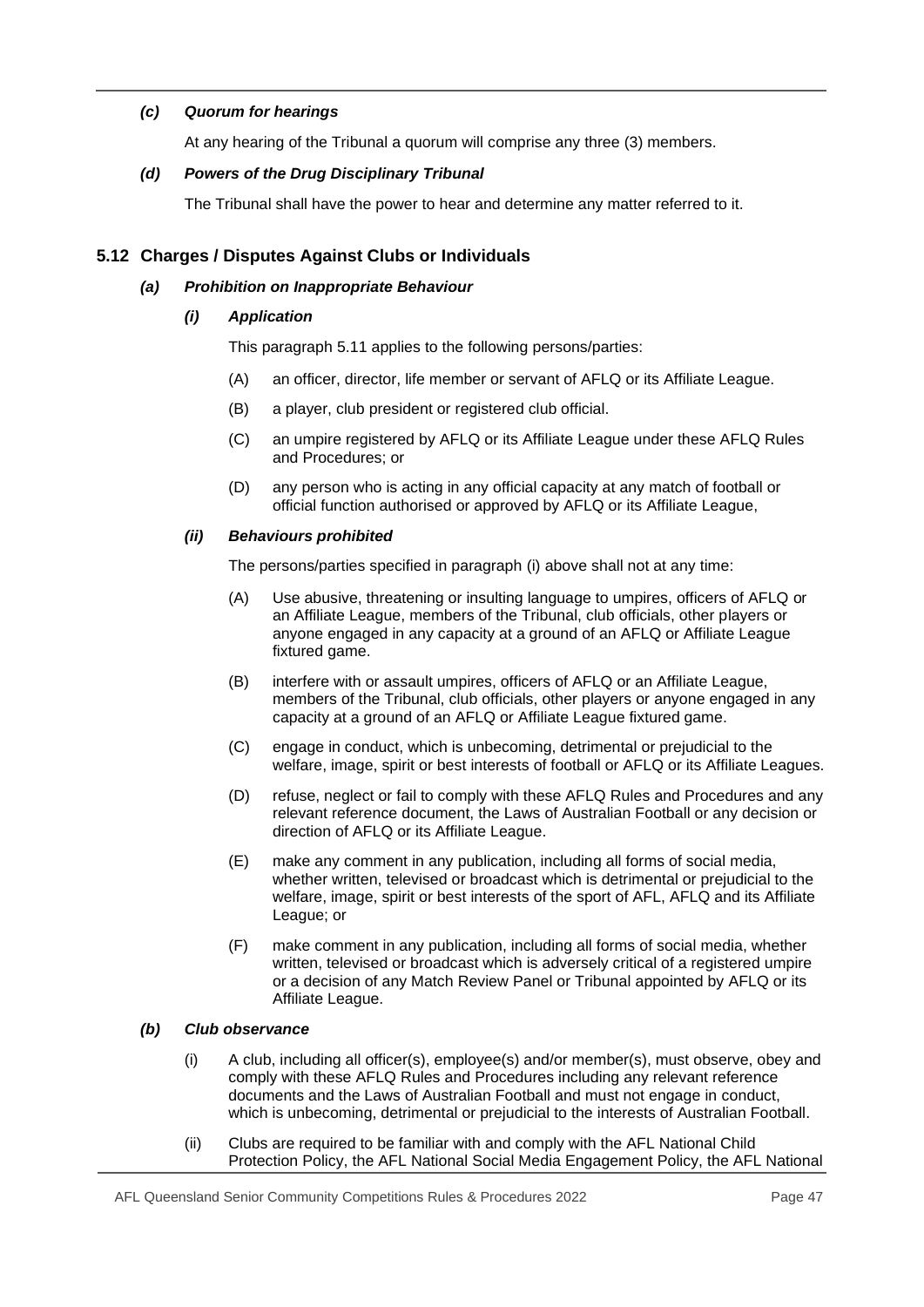Privacy Policy, the AFL National Sexuality and Pregnancy Guidelines, the AFL National Gambling Policy and the AFL National Smoking and Alcohol Guidelines as well as all other national AFL policies and the associated AFLQ policies and guidelines located on the AFLQ website.

(iii) Club officials and members, including players, must not engage in postings on social media sites which are deemed to be detrimental to the image of the game, insulting, humiliating, threatening and/or abusive towards League officials, umpires, other club officials and/or members, including players.

#### *(c) Penalties*

An individual as listed above, or a club found guilty of a breach of these AFLQ Rules and Procedures including any relevant reference documents, AFL Policies or the Laws of Australian Football, may be subject to any or all of the following:

- (i) censure.
- (ii) suspension or disqualification from playing or exercising any official function or attending any football match.
- (iii) the withdrawal of, or suspension or disqualification from exercising, any right or privilege which a person may have or to which they may be entitled by virtue of any office, position or class of membership held by them with AFLQ or its Affiliate League.
- (iv) a fine not exceeding 300 penalty units as the Tribunal determines.
- (v) in the case of a club, the reversal of the result of a match.
- (vi) the suspension or disqualification of a team or teams of that club; and / or
- (vii) the loss of premiership points.
- (viii) For minor breaches of social media an offender may be issued with a warning and required to remove the inappropriate 'post'.

#### *(d) Charges / disputes against clubs, players, officials*

- (i) All clubs referring disputes, protests or charges against clubs or players to AFLQ or its Affiliate League or reporting any infringements of these AFLQ Rules and Procedures including any relevant Reference Document, or the Laws of Australian Football shall forward particulars in writing together with a fee of one hundred and twenty-five (\$125) dollars to the Community Football Manager QLD or the relevant Competition Manager.
- (ii) This must be lodged at the office of AFLQ or the relevant Affiliate League within two working days following the day on which the occurrence took place.
- (iii) Umpires referring charges against clubs or players must do so within the above time. Duties as to the reporting of players are set out in the Laws of Australian Football.
- (iv) Any player or other club official referring a charge against an official of AFLQ must do so through the committee of the club of which the player or club official concerned is a member.

#### <span id="page-48-0"></span>**5.13 AFL Queensland Tribunal Guidelines (All senior competitions in Queensland)**

#### *(a) Hearing Procedure*

- (i) All Tribunal hearings should be conducted in accordance with the State and Territory Tribunal Guidelines which are available on the AFLQ website.
- (ii) Reference document Tribunal Procedure Guidelines provides a guideline for the order of proceedings.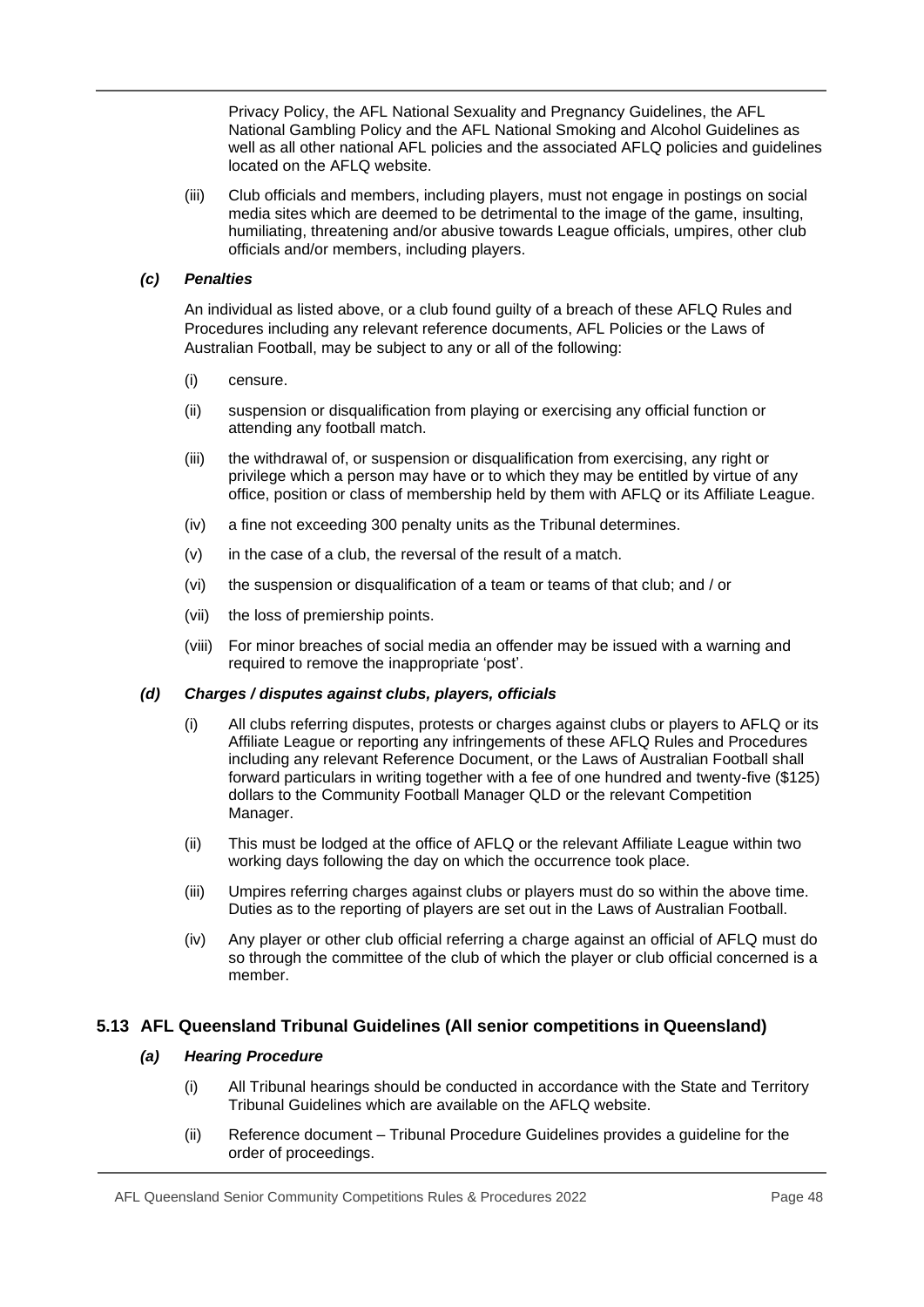- (iii) In the event of five (5) or more reports to be heard on the one (1) night, two (2) Tribunals may be convened. Failure to attend at the appointed time will incur a penalty.
- (iv) Should a reported person, aggrieved person or witness fail to attend a tribunal hearing when formally requested to do so, the Tribunal has the power to impose a suspension on such person until such time as the hearing has occurred.

#### *(Penalty 20 units)*

#### *(b) Tribunal Penalties*

Under no circumstances can a player guilty of committing a classifiable offence be given a suspended sentence or time served penalty.

#### *(c) Proceedings in Reported Person's Absence*

Where the reported person has, in a statutory declaration, consented to the Tribunal hearing a report in his/her absence, the following additional rules shall apply (where applicable):

- (i) the presiding member shall pronounce a plea on behalf of the reported player as the statutory declaration directs.
- (ii) the statutory declaration shall be read to the Tribunal; and
- (iii) any person who is referred to by the reported person in his/her statutory declaration, as a person whom s/he would have called to give evidence on his/her behalf, shall be called and allowed to give evidence, after which s/he may be questioned by the umpire or his/her advocate and by the Tribunal.

#### <span id="page-49-0"></span>**6. COMPLIANCE**

#### <span id="page-49-1"></span>**6.1 Football Record / Publicity – QAFL & QAFLW**

- (a) When requested, all QAFL and QAFLW clubs must supply a team list and accompanying jumper numbers for the Football Record by no later than seven (7) days prior to the commencement of the season. Clubs should liaise regularly with their Competition Manager if changes to lists/numbers occur.
- <span id="page-49-3"></span>(b) When requested, each club shall provide, via PlayHQ, by no later than 10:00 am on the Friday immediately preceding a fixture or finals round match in which the club is participating or such other day as AFLQ may determine, the names of all players selected and the senior team of:
	- (i) QAFL twenty-two (22) players in position plus up to four (4) emergencies. No player, outside of the twenty-six (26) named, can participate in the senior grade team for that round.
	- (ii) QAFLW twenty (21) players in position plus up to four (4) emergencies. No player, outside of the twenty-four (25) named, can participate in the senior grade team for that round.

#### *(Penalty 20 units)*

#### <span id="page-49-2"></span>**6.2 Admission to Grounds**

- (a) Admission prices to the public sections of AFLQ or Affiliate League grounds will be advised by AFLQ or its Affiliate League prior to the commencement of the season.
- (b) For competitions directly managed by AFLQ the maximum home and away games admission prices for 2020 and beyond are:
	- (i) Adults six dollars (\$6).

AFL Queensland Senior Community Competitions Rules & Procedures 2022 **Page 49** Page 49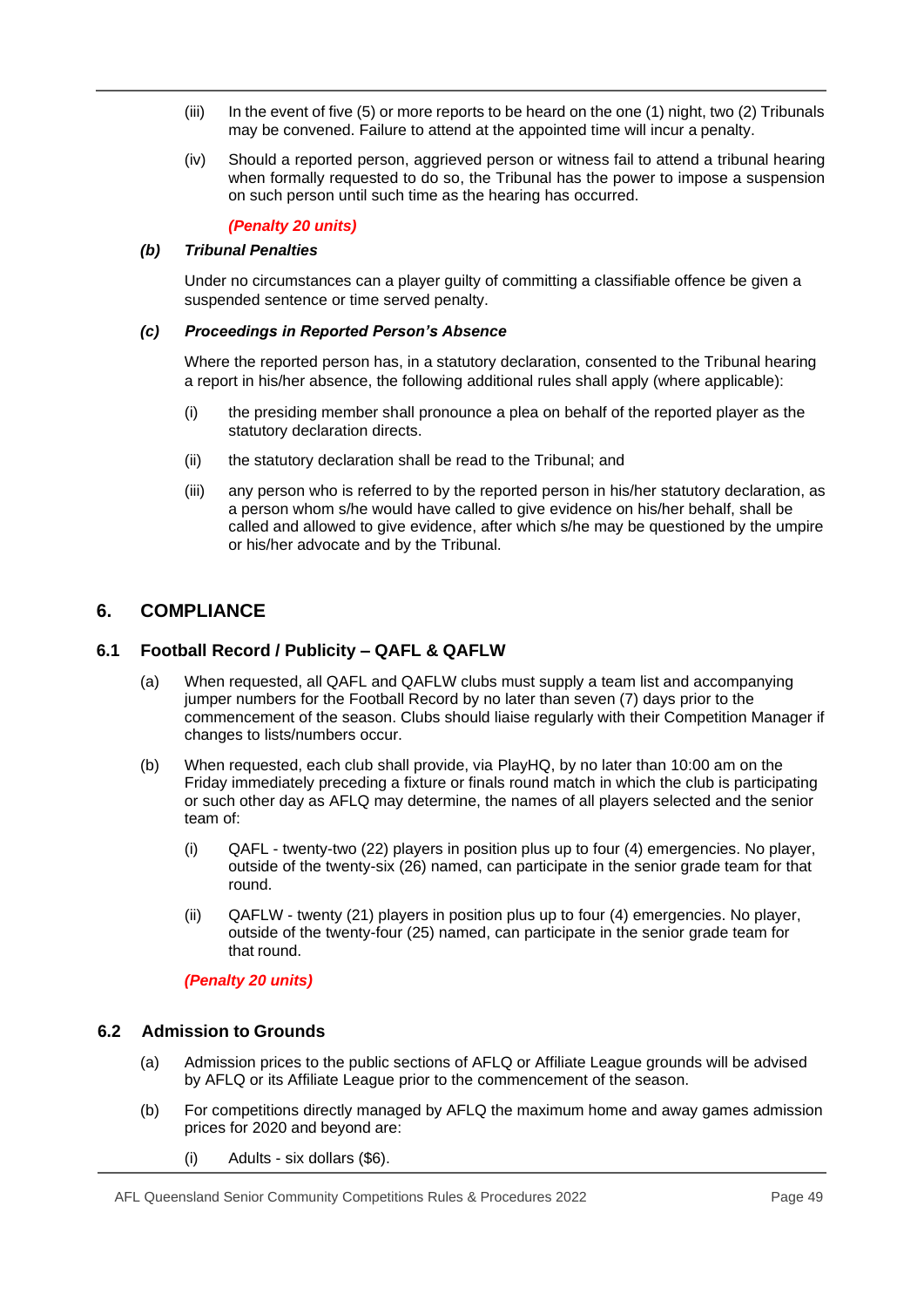- (ii) Concession three dollars (\$3).
- (iii) Under 16 free.
- (c) For local council managed grounds, where applicable (e.g., Gold Coast), approval must be gained from council to charge an entry fee.
- (d) AFLQ will set all finals entry fees for competitions it directly manages. Affiliate Leagues shall set prices for their competitions.
- (e) For all SEQ competitions, all players and officials who are listed on a match day team sheet, as well as AFLQ and Affiliate League officials, umpires and umpire officials are exempt from paying entry fees to community ovals during the home and away, and Finals Series games.
- (f) Parking fees are subject to the respective venue's discretion.

#### <span id="page-50-0"></span>**6.3 Club Sponsorship**

- (a) All Affiliate Leagues and Clubs are requested to respect existing AFL, AFLQ and Affiliate League corporate partners. Affiliate Leagues and Clubs cannot enter into arrangements or associate with organisations that conflict with the following sponsors:
	- (i) LRF
	- (ii) Tribal Sports
	- (iii) Belgravia Sports Apparel
	- (iv) ISC
	- (v) Classic
	- (vi) Toyota
	- (vii) National Australian Bank
	- (viii) Any other protected AFL or AFLQ sponsor
- (b) All Affiliate Leagues and Clubs are required to seek approval (prior to any new sponsorship agreement) from AFLQ if the Affiliate League/club anticipates there may be a conflict of interest.
- (c) *Signage*  Affiliate Leagues and clubs are alerted that, prior to acceptance of a signage agreement for a fence or other advertising backdrop (including goal post padding), they must be certain that AFLQ have no agreements with major sponsors restricting such advertising as a conflict of interest.
- (d) Any Affiliate League or club who is in breach of a current agreement with the AFLQ or an Affiliate League's major sponsor (as applicable) in respect to promoting and using a competitor companies' product or services may be liable to a penalty.

*(Penalty up to 300 units and/or Sanction)*

#### <span id="page-50-1"></span>**6.4 Club Uniforms**

- (a) Each club shall have the right to wear such colours approved by AFLQ or its Affiliate League from time to time. No club shall alter its colours without the approval of AFLQ or its Affiliate Leagues. All clubs are required to adhere to the 'AFLQ Licensed Suppliers Guidelines posted on the AFLQ website under Policies, AFLQ Rules and Procedures.
- (b) All coaches and officials who, in their roles, venture onto the field must be wearing club uniforms (polos and / or tracksuit tops with AFLQ IP). All player polo and tracksuit tops must bear the AFLQ logo, and the warmup tops that players wear on-field prior to the game must also include AFLQ logo.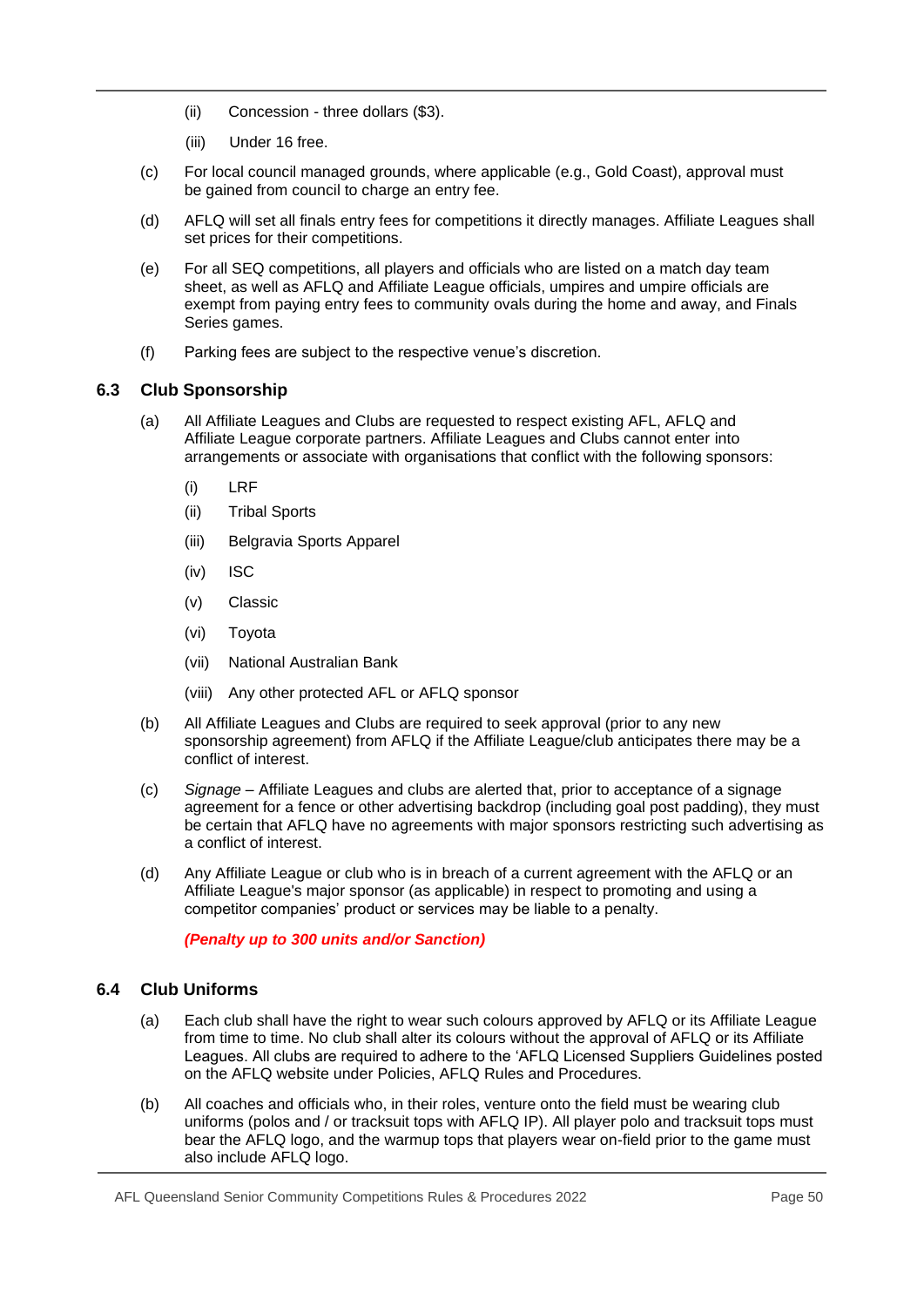- (c) Refer to the Reference Documents Licensed Suppliers Guidelines for details regarding the size, placement etc. of logos for on and off-field apparel.
- (d) AFLQ and its Affiliate Leagues reserve the right to nominate the colour of the shorts and jersey worn by the team in the finals' series.
- (e) The licensed apparel suppliers for 2022 are:
	- (i) LRF
	- (ii) Belgravia Sports Apparel
	- (iii) Classic
	- (iv) Tribal Sports
	- (v) Viv Sports
- (f) The relevant Competition Manager or Affiliate League will determine all playing apparel for competing teams during finals series matches. Unless otherwise determined, one competing team shall wear a home uniform and one team shall wear an alternate uniform approved for away games. Club shorts shall be allocated to match player jumpers and shall not be necessarily determined as per the home and away season.
- (g) Where there is deemed to be a clash of jumpers, AFLQ or the Affiliate League will provide a set of jumpers to the scheduled 'away' club or determine the matter as deemedappropriate.
- (h) AFLQ or an Affiliate League may at times establish an agreement with a sponsor/partner that require a logo or corporate branding to be added to on-field apparel of players and officials. Clubs will be notified of these requirements by their respective Competition Managers.

#### <span id="page-51-0"></span>**6.5 Committees / Appointed Officers**

#### *(a) Independent Investigator*

- (i) AFLQ or its Affiliate League may appoint an independent person to investigate any matters which AFLQ or the Affiliate League refers to them. This person will have the full backing and support of AFLQ and/or the Affiliate League. Their brief will be to gather all relevant facts regarding the matter and give a written report to the Community Football Manager QLD or nominee of AFLQ, and/or President or nominee of the Affiliate League to help facilitate any further action that needs to be taken.
- (ii) The investigator has no power to hand down fines or suspensions. However, the investigator can make recommendations to AFLQ or its Affiliate League in respect to appropriate sanctions.

#### *(b) Independent Tribunal*

An Independent Tribunal, consisting of a minimum of three members who shall not be officials or directors or registered playing members of a club or of an Affiliate League or association club, shall be appointed by AFLQ or its Affiliate League. Proxy members who shall not be officials or directors or registered playing members of an AFLQ club or an Affiliate League or Affiliate club shall be appointed to the Independent Tribunal and shall act on the Independent Tribunal in the absence of any of its members.

#### *(c) State Selection Committees*

- (i) State Selection Committees will consist of a minimum of three appointed members.
- (ii) The duties of the State Selection Committees shall be: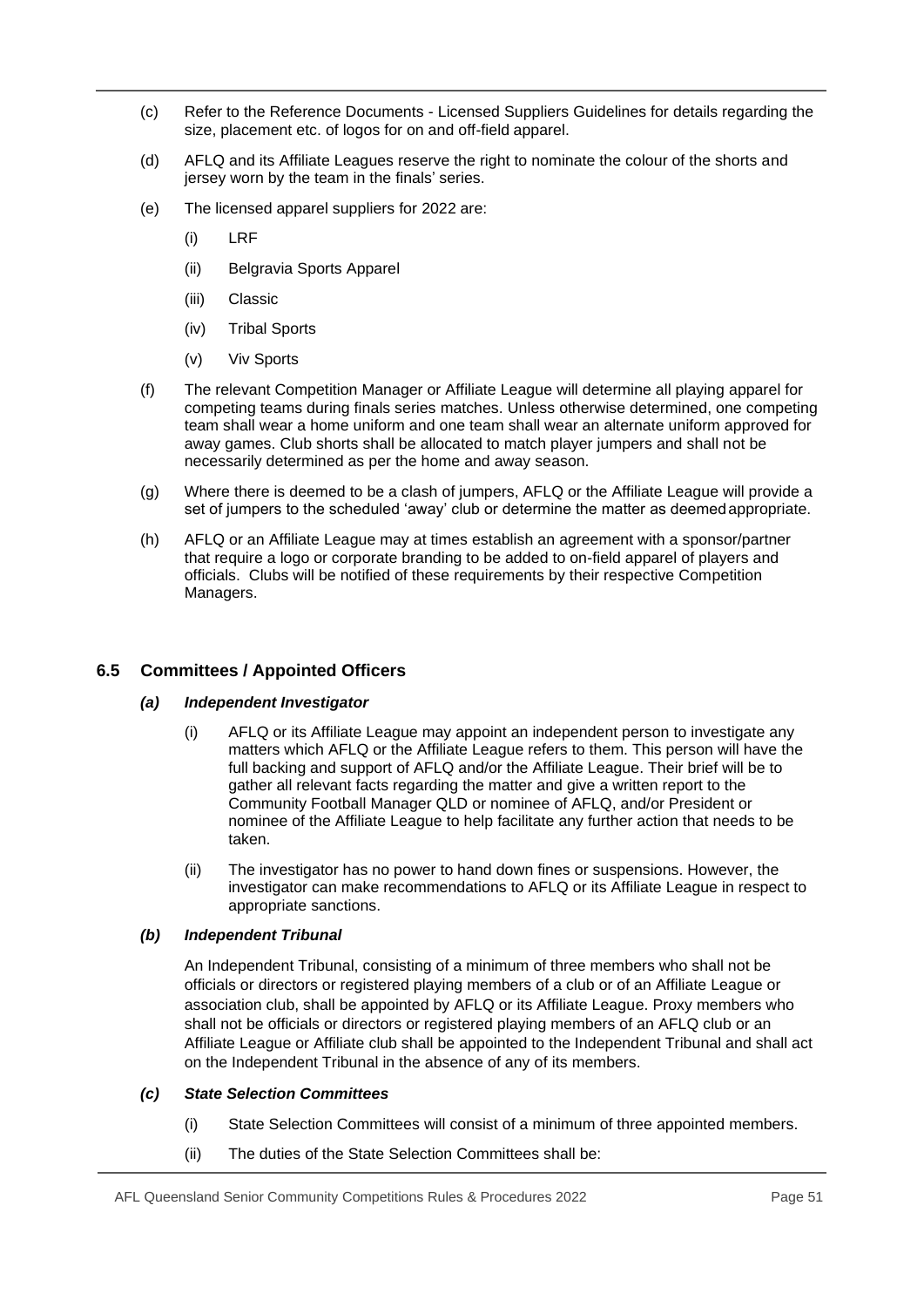- (A) To select relevant teams to represent AFLQ in all Interstate and Intrastate representative matches.
- (B) To supply in writing to the Community Football Manager QLD within the times set down from time to time by AFLQ, a list of the names and other relevant particulars of all players, including emergencies, selected for training squads, State teams and/or other representative AFLQ teams.

#### *(d) Clearance and Registration Disputes (CARD) Committee*

AFLQ or its Affiliate League will appoint an independent committee to determine any disputes regarding clearances and registration. This committee will be referred to as the "Clearance and Registration Disputes (CARD) Committee".

#### <span id="page-52-0"></span>**6.6 Coaches and Trainers Accreditation**

- (a) All coaches across Queensland, at both junior and senior level, must be accredited in accordance with [https://coach.afl](https://coach.afl/) and as a minimum hold a Foundation Level Accreditation. For more information regarding coach accreditation contact the Coaching and Volunteers Manager at AFLQ's head office.
- (b) All clubs are required to complete a coach nomination form and lodge it with the League prior to the commencement of the season (Reference Documents – Coach Nomination Form).
- (c) Non-accredited coaches are not permitted to have any official coaching role in AFLQ Affiliate competitions post 30 June of each year.
- (d) Trainers must have the minimum of a Level 1 Sports Trainer qualification or equivalent and be able to present a copy of their accreditation to the competition manager at the beginning of each year.

*(Penalty 100 units)*

#### <span id="page-52-1"></span>**6.7 Umpiring**

- (a) Matters relating to the appointment of umpires, standard of umpiring, accreditation of umpires and/or general conduct of umpires, if not able to be dealt with at a local level, should be referred to the following:
	- (i) SEQ competitions Umpiring Development Lead
	- (ii) Regional & Affiliate League competitions Regional Umpire Manager
- (b) Breaches of the umpire's Code of Conduct by an umpire will be referred to the Umpiring Development Lead. If deemed necessary the Umpiring Development Lead, in consultation with the Community Football Manager QLD will organise a disciplinary hearing.

#### <span id="page-52-2"></span>**6.8 Attendance at Meetings - Players, Coaches and Officials**

All AFLQ Senior competitions - Any player, coach or member of the staff of a club who shall neglect or refuse to attend any meeting of the competition or any meeting of any committee of the competition to which they may have been summoned by not less than twenty-four hours' notice by the Competition Manager, shall be dealt with as the League may think fit – no apologies will be accepted.

*(Penalty up to 10 units)*

#### <span id="page-52-3"></span>**6.9 Players Expelled or Disqualified**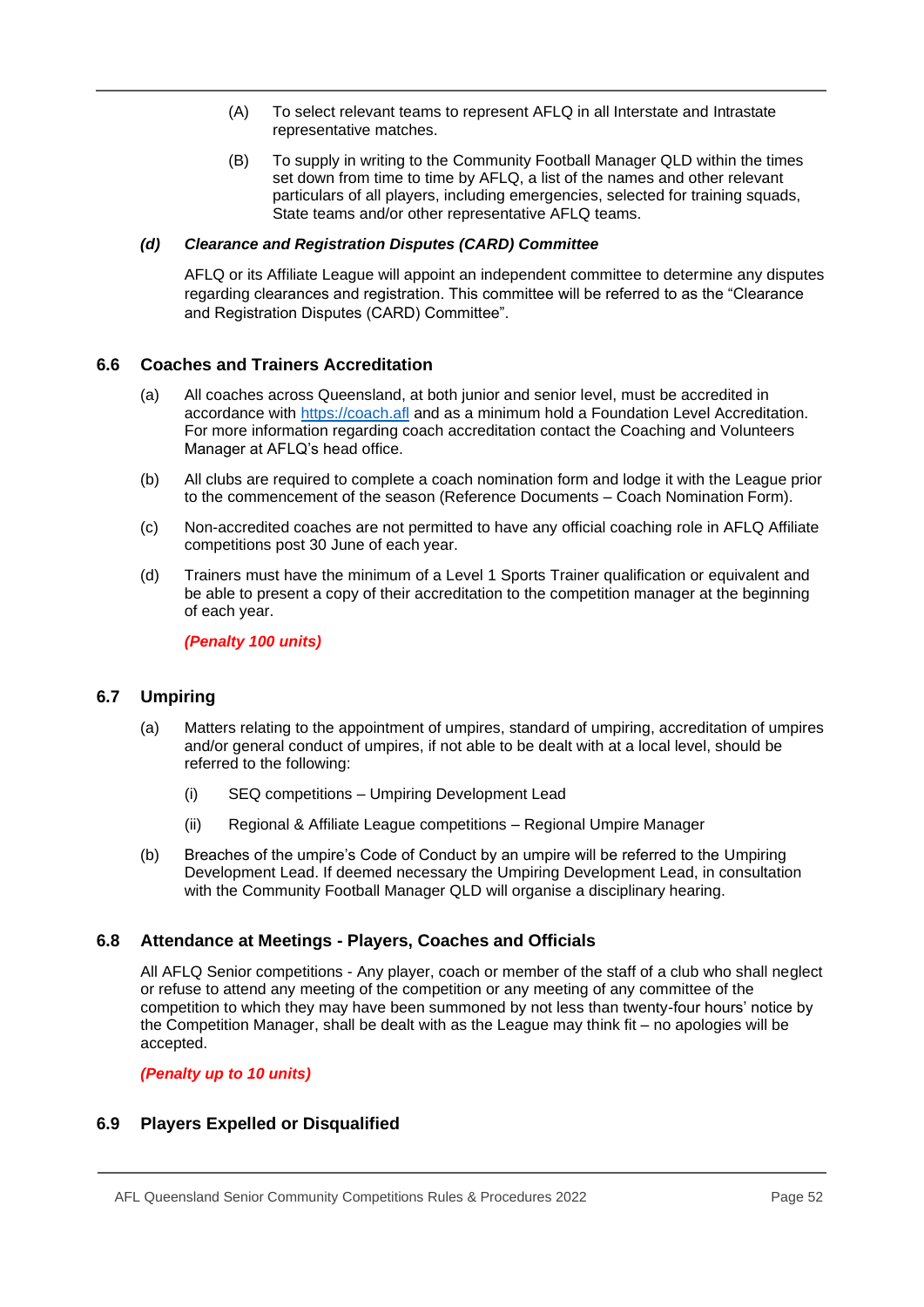- (a) An AFLQ club or Affiliate League club expelling or disqualifying a player shall forward, within one week of such expulsion or disqualification, the name of such player and their address together with particulars of the offence for which they have been expelled or disqualified to the Competition Manager or their Affiliate League equivalent. On receipt of such notice the Competition Manager will inform the player in writing of their expulsion or disqualification and that if they wish to appeal against the decision, they must notify AFLQ, in writing, of their intention to do so within fourteen days of the date of the said notice.
- (b) An Affiliate League disqualifying a player must refer such disqualifications to AFLQ for ratification. The player shall not be allowed to play with any AFLQ Affiliate club until such disqualification is removed by the body which enforced the disqualification or by appeal to AFLQ.
- (c) No player shall play with or coach any AFLQ club or clubs in an Affiliate League while the term of any such expulsion or disqualification lasts. Any player so offending shall be dealt with as AFLQ may deem fit.
- (d) A record of ratified player expulsions and/or disqualifications will be entered on PlayHQ by AFLQ or the Affiliate League.

#### <span id="page-53-0"></span>**6.10 Melees**

- (a) A melee is an incident involving three (3) or more players from each team who are involved in behaviour which is in breach of the Laws of Australian Football including verbally abusing, grabbing, pushing and/or wrestling opposition players. Players who are attempting to remove teammates from a melee will not be counted as being involved in a melee.
- (b) A melee could occur:
	- (i) prior to.
	- (ii) during (including the quarter time, half time and three-quarter time interval); or
	- (iii) following the completion of, an AFLQ or Affiliate League match, and if, in the opinion of AFLQ or its Affiliate League, such incident is likely to:
	- (iv) prejudice the interests or reputation of AFLQ or its Affiliate League; or
	- (v) prejudice the interests or reputation of the AFLQ competition or its Affiliate League competition; or
	- (vi) bring the game of Australian Football into disrepute, the club(s) involved in such incident shall be sanctioned by AFLQ or its Affiliate League by way of a monetary fine in accordance with the Melee Matrix grading system.

#### *(Penalty up to 300 units depending upon the severity of the incident)*

- (c) These incidents may not necessarily be referred to the Tribunal.
- (d) Any amount payable by a club, under this rule, shall be paid by the club to AFLQ or its Affiliate League within 30 days.
- (e) Individual players involved in a melee may still be reported under the Laws of Australian Football.

#### <span id="page-53-1"></span>**6.11 Anti-Doping**

(a) Al Players participating in AFL Queensland and Affiliate League competitions are subject to the AFL Anti-Doping Code (as amended from time to time by the AFL).

#### <span id="page-53-2"></span>**6.12 Respect & Responsibility**

(a) All Persons must adhere to the AFL Respect and Responsibility Policy (as amended from time to time by the AFL).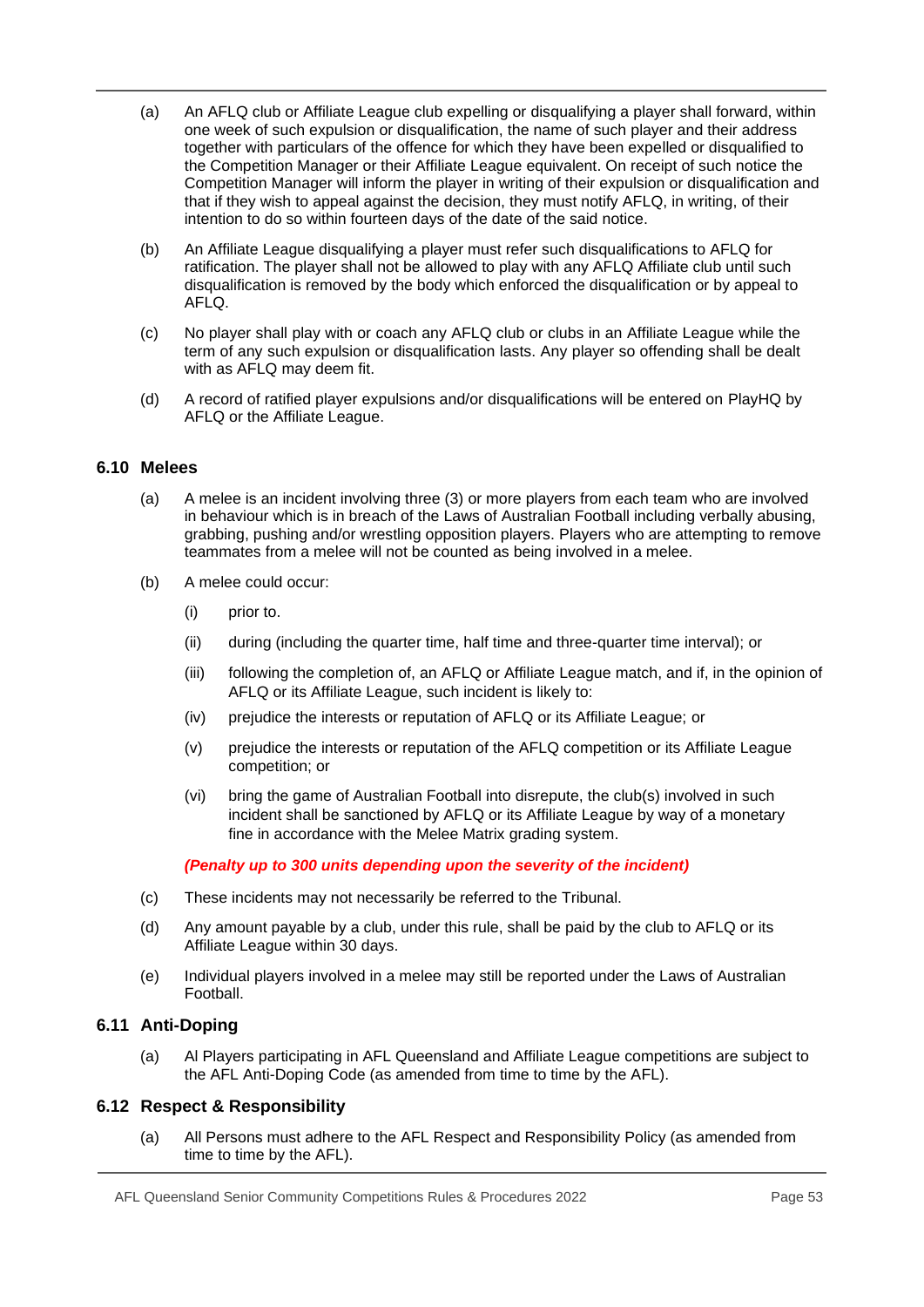#### <span id="page-54-5"></span><span id="page-54-0"></span>**6.13 Disrepute & Conduct Unbecoming**

- (a) A Person must not engage in conduct which is unbecoming or likely to be prejudice in the interests or reputation of Australian Football, The AFL, AFL Queensland, an Affiliate League or their respective competitions or any club into disrepute.
- (b) Without limiting the ordinary and legal meaning of an words in Rule [6.13](#page-54-0)[\(a\),](#page-54-5) a Person shall be deemed to have engaged in conduct unbecoming or conduct likely to prejudice the reputation or interests of Australian Football, The AFL, AFL Queensland, an Affiliate League or their respective competitions or any club into disrepute if:
	- (i) There is a finding by a Court or tribunal (including conviction) against the Person that they have committed Notifiable Conduct.
	- (ii) The Person pleads guilty to Notifiable Conduct before any Court or tribunal.
	- (iii) The Person responds inappropriately, unfairly or unreasonably to an allegation of Notifiable Conduct; or
	- (iv) The Person engages in behaviour associated with Notifiable Conduct, intended to place the alleged victim or victims at risk of harm.
- (c) In these Rules and Procedures, "Notifiable Conduct means conduct which may constitute an offence for which the prescribed maximum penalty is a term of imprisonment.

#### <span id="page-54-1"></span>**6.14 Social Media Policy**

- (a) All Clubs, Club Officials, administrators, coaches and players are subject to the *AFL Queensland Social Networking Site Policy* (as amended from time to time by AFL Queensland) and/or the AFL social media Policy.
- (b) Without limiting the foregoing, all Clubs, Club Officials, administrators, coaches and players must not make or post inappropriate, offensive or discriminatory comments in public, including via social media, about Players, Clubs, Umpires, Club Officials, The AFL, AFL Queensland or an Affiliate League.

#### <span id="page-54-2"></span>**6.15 Gambling**

The AFL National Gambling Policy applies to all players registered to play with ALFQ or an Affiliate League.

*(Penalty up to 200 units per breach, Sanction, deregistration of player, official or Club)*

#### <span id="page-54-3"></span>**7. MATCH AND GROUND CONDITIONS**

#### <span id="page-54-4"></span>**7.1 Ground Requirements**

#### *(a) Ground Requirements*

(i) AFLQ and its Affiliate League will carry out ground inspections prior to the commencement of the season (including practice matches) and detail a report, based on the AFLQ Risk Management Policy (AFLQ website – Policies, AFLQ Rules and Procedures), for appropriate action. Clubs are required to abide by the stipulated requirements of ground presentation as detailed by AFLQ or its Affiliate League. Any club not complying with the directions given will forfeit the right to have games played at their ground until the facility complies with the required standards.

#### *(Penalty 10 units per breach)*

- (ii) The following requirements are mandatory in accordance with the criteria set by AFLQ:
	- (A) Timekeeper's box to be suitably positioned to ensure that timekeepers have an unimpeded view of the entire playing area.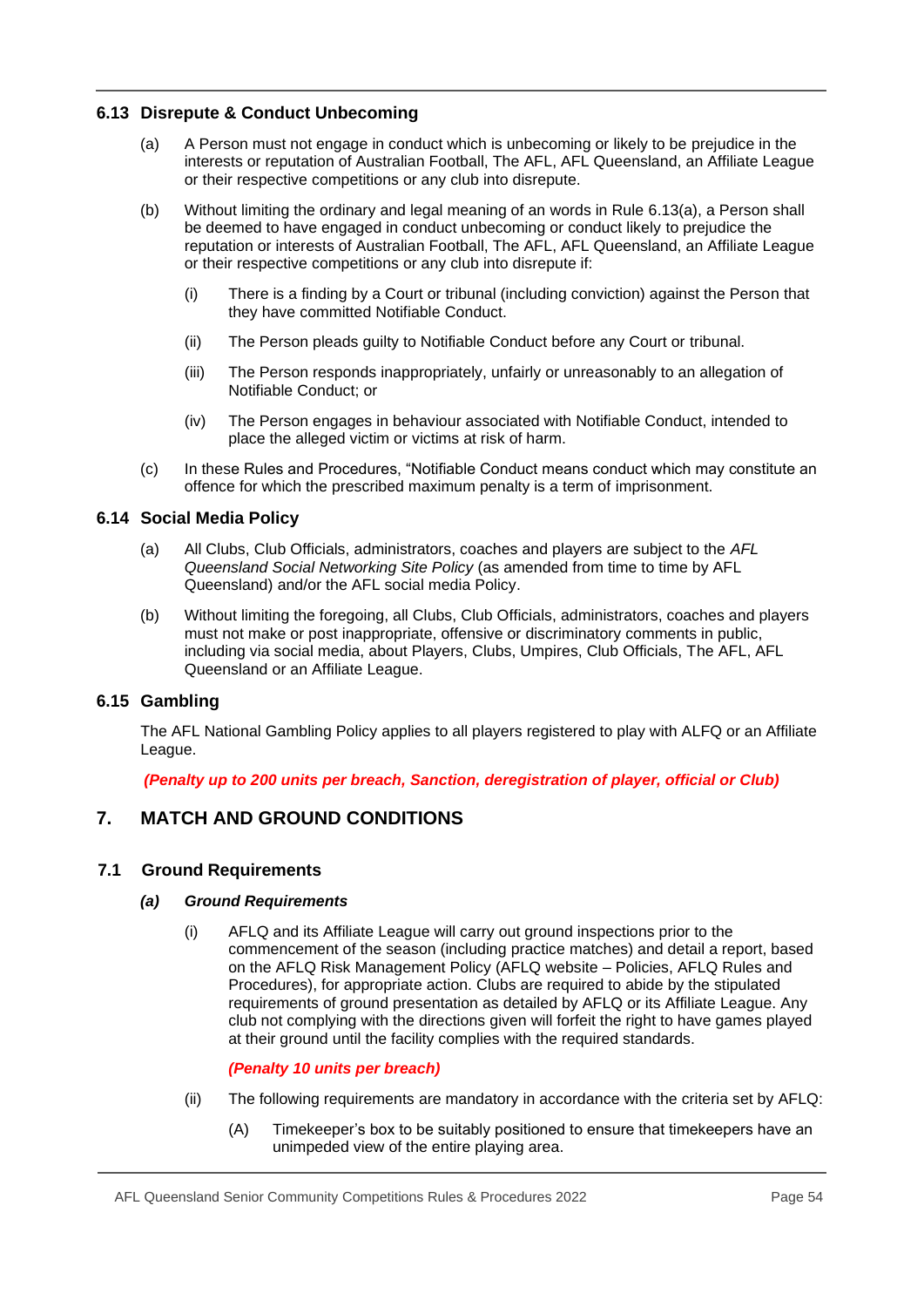- (B) The sounding device must be adequate to be audible at all points of the ground.
- (C) All goal and behind posts must be padded according to the current standards listed in the Laws of Australian Football.
- (iii) Should any ground be declared unfit for play, as per the guidelines contained in the AFLQ Risk Management Policy, then the game will be transferred to the ground of the opposition or another appropriate venue.
- (iv) The declaration of a ground being unfit for play due to safety matters would not necessarily require consultation. AFLQ may inspect a ground at any time and determine whether or not the ground is fit for play.

#### *(b) Ground Hardness*

- (i) The acceptable Clegg Hammer levels for AFL Grounds are between 80 and 120 gMax. It is recommended that grounds with Clegg Hammer levels above 120 gMax receive remedial attention to reduce the level of ground hardness. A ground will be declared unfit for play if the Clegg Hammer level is 200 gMax or more. AFLQ will give a minimum of 3 days-notice prior to a scheduled fixture if a ground is deemed to be unfit for play because of Clegg Hammer level testing.
- (ii) AFLQ will notify a club(s) if it intends to test the suitability of the club's ground. Club officials are encouraged to attend the testing with the appointed AFLQ staff.

#### <span id="page-55-0"></span>**7.2 Coaches Box**

- (a) Player/Coaches boxes must be situated in an approved recessed position and be enclosed on sides and back to prevent supporter viewing and to accommodate a minimum of six (6) people. The closest portion of a coaches' box to the boundary line should be no closer than four (4) metres from the boundary line. Where there is no permanent coach's box an area conforming to the dimensions and position of a coaches' box should be clearly markedfour (4) metres from the boundary line.
- (b) The coaches' boxes for opposing teams should be separated by the interchange area plus an extra five (5) to ten (10) metres minimum on either side of the interchange area.
- (c) Only persons listed on the team sheet should be in the Player/Coaches box and/or inside the perimeter fence. Water carriers and trainers (except those attending to an injured player or refilling water bottles) should not be within fifteen (15) metres of the Player/Coaches' box whilst the match is in progress.

#### *(Penalty 10 units)*

- (d) Players warming up/stretching inside the perimeter fence should do so as far away from the boundary line as possible. This will assist the boundary umpire to make adjudications as to whether the ball is in or out. Players should not stretch within two (2) metres of the boundary line.
- (e) During play coaches are to remain in the designated coach's box area which includes the coaching box, plus a distance of five (5) metres on either side of the coaching box, and no closer than within two (2) metres of the boundary line.

#### <span id="page-55-1"></span>**7.3 Scoreboard**

(a) The scoreboard must be situated to always enable players and spectators clear viewing. Numbers on the board must have a vertical size of at least 50cm. Clubs are responsible for the maintenance and upkeep of names and numbers used on their scoreboards.

#### *(Penalty 10 units)*

(b) Club must provide a minimum of one and no more than two people to operate the scoreboard at any time. The minimum age requirement of a scoreboard attendant is they must have turned fourteen (14) years of age.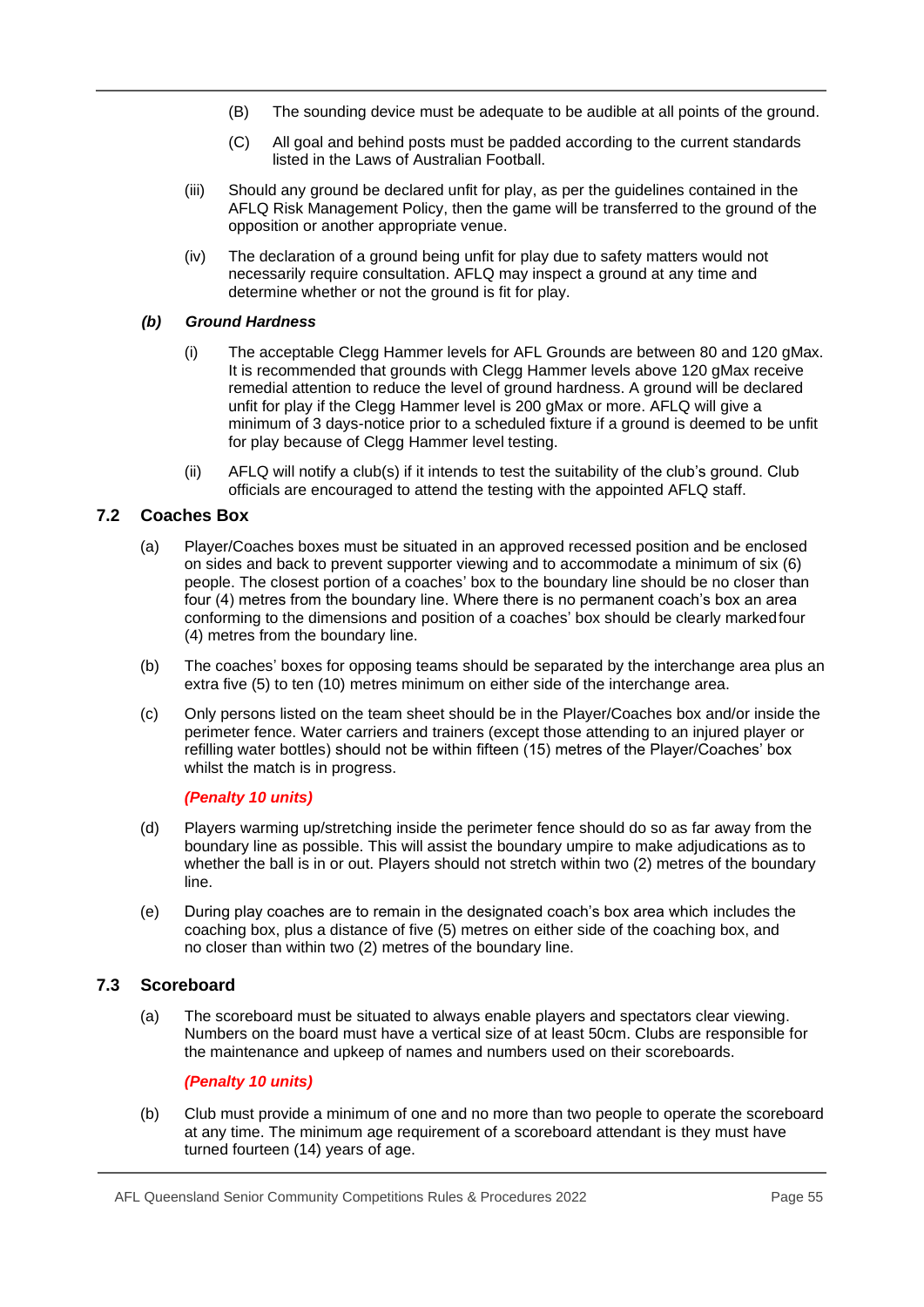#### *(Penalty 10 units)*

(c) Host teams for any double headers are responsible for the scoreboard operation for both games. The team listed first in the draw is responsible for providing a suitable scoreboard for matches played at any neutral venue.

*(Penalty 10 units)*

#### <span id="page-56-0"></span>**7.4 Boundary Fence Requirements**

- (a) Unless otherwise approved by AFLQ, the perimeter of the playing surface must be enclosed with an approved fence.
- (b) Where signs are erected, there should be no protruding edges and no loose flapping metal.
- (c) All fences must be in good repair and no pipes or objects are to protrude from any part of the fence.
- (d) Appropriate padding should be added to any areas considered of a risk to participant health and safety.

#### <span id="page-56-1"></span>**7.5 Ground Markings**

(a) Clubs are responsible for the ground markings to be checked prior to the commencement of any play and ensure that all marking lines are complete and clearly defined. All major markings must be in white and must be a minimum of 10cm in width.

#### *(Penalty 10 units)*

(b) All ground markings must conform to the current standards listed in the Laws of Australian Football.

#### <span id="page-56-2"></span>**7.6 Boundary Line**

The minimum distance between the fence and boundary line will be no less than four (4) metres. It is recommended (if possible) that five (5) metres be used. Any concerns regarding this regulation should be referred to AFLQ's Community Football Manager QLD.

#### <span id="page-56-3"></span>**7.7 Ground Lighting**

- (a) AFLQ, in accordance with the Australian Standards relating to sports lighting, requires a minimum of an average of 100 lux illumination and that at no point on the playing surface is the illumination to be less than 50% of the average illumination, this is a uniformity of 0.5 or higher. For example, if the average illumination across the entire playing surface is 120 lux. then at no point on the playing surface can the illumination be less than 60 lux (50% of 120 lux).
- *(b)* For insurance purposes, AFLQ requires each club wishing to play fixtures under lights to undertake a lighting audit after 1 November every second year and submitted to AFLQ by no later 30 January the following year. Clubs require a minimum of 50 lux for training purposes and 100 lux for sanctioned night fixtures. Failure to provide a formal lighting audit will result in clubs not having twilight or evening games scheduled for that year. *(Refer AFLQ, Ground Lighting Policy at www.aflq.com.au)*
- (c) Clubs must also take into consideration the lighting of adjacent areas such as change rooms and car parking facilities, with particular attention to public safety.

#### <span id="page-56-4"></span>**7.8 Extreme Weather**

For match management guidelines in relation to extreme weather refer to AFL National Extreme Weather Policy and AFLQ Lightning Policy on the AFLQ website [\(www.aflq.com.au\)](http://www.aflq.com.au/).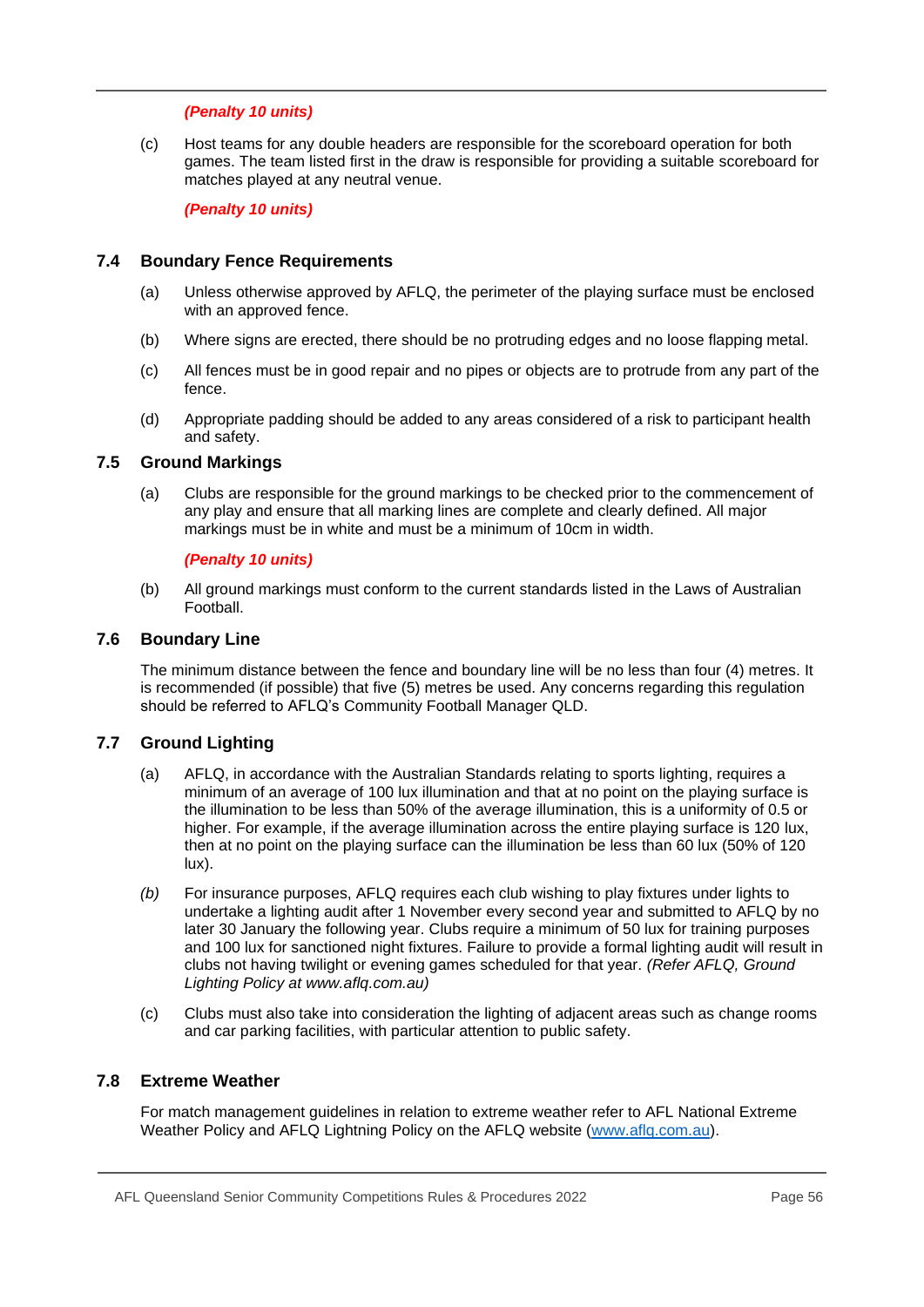#### <span id="page-57-0"></span>**8. FINALS**

#### <span id="page-57-1"></span>**8.1 Finals Eligibility**

#### **(a) General Requirements**

(i) While AFLQ or the Affiliate League will monitor player finals eligibility, it is ultimately each club's responsibility to check that their players are eligible to play in finals matches. A team that plays an ineligible player in a finals game may forfeit the match and/or be subject to a monetary sanction.

#### **(Penalty up to 300 units and sanction)**

- (ii) When a club has its Senior grade and Reserve grade teams participating in finals on the same weekend, the selection of players in the finals shall be unrestricted, provided a player has participated in at least four (4) home and away matches with any team in their club during the season. Should a club also have a Colts team playing finals on the same weekend, this rule will extend to the Colts competition. This rule does not apply to the QFA Division 3&4 or QFAW Division 2 competitions.
- (iii) Matches played for Queensland U17s and U18s, Lions or Suns Academy teams or as a 'top up' player for an AFL reserves team on the same weekend as a scheduled club match will count, for the purpose of finals eligibility, as reserve grade matches in their registered club, irrespective of which grade they normally play in.
- (iv) On weekends in which both a senior representative match and home and away fixture are scheduled, representative matches will count as a qualifying match for finals eligibility. This is on the understanding that representative players will not play in a home and away fixture that is on the same weekend as the representative match. The games will be credited to the grade in which the player was playing immediately prior to being selected for a state fixture.

#### **(b) AFLQ Managed Competitions**

Note: These rules also apply at the discretion of the Community Football Manager QLD.

Finals eligibility between VFL and QAFL clubs will be according to the VFL& QAFL Free Agency and Player Interchange Agreement posted on the AFLQ website.

#### **(c) QAFL, QFA, QFAW D1, Regional and Affiliate League Seniors**

A player must play a minimum of four (4) home and away games with any team (Colts, Seniors or Reserves) in their registered club to be eligible to play senior finals.

#### **(d) QAFL, QFA, QFAW D1, Regional and Affiliate League competitions with reserves**

- (i) A player must play a minimum of four (4) home and away games in the Reserves team, with their registered club to be eligible to play finals.
- (ii) If a player has played three (3) or more home and away games in the Senior team, they must have played in at least five (5) home and away games in the reserves to be eligible to play finals.
- (iii) In the event a player plays in a Senior and Reserve grade game for their club on the same weekend, only the Senior grade game shall count towards finals eligibility.

#### **(e) QFA Division 3&4**

- (i) A player must play a minimum of four (4) home and away games with the QFA Division 3/4 team in their registered club to be eligible to play finals.
- (ii) If a player has played three (3) or more home and away games in a higher ranked team in the club (Reserves) they must play at least five (5) home and away games in the QFA 3/4 to be eligible to play finals.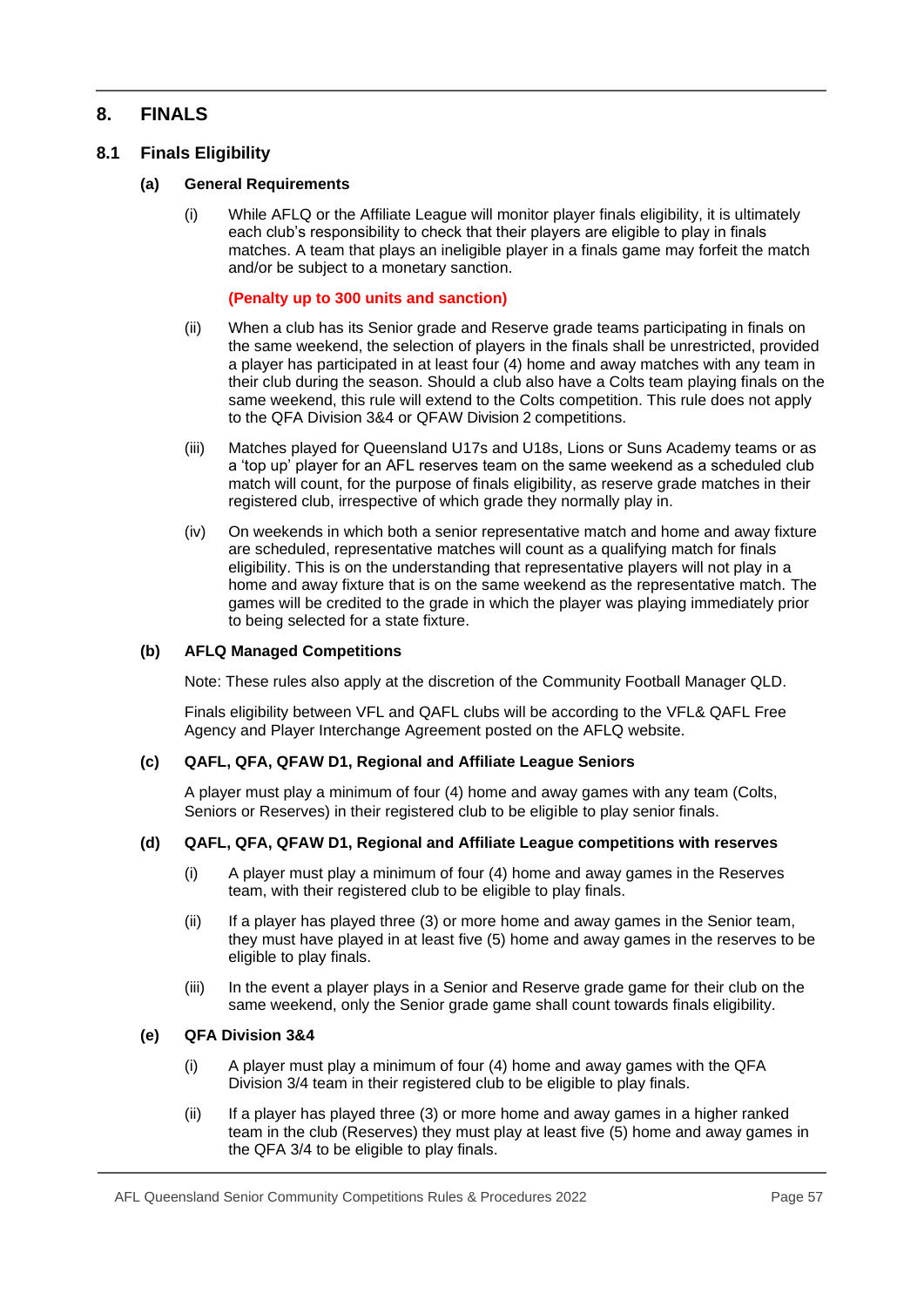- (iii) If a player has played ten (10) or more games in higher ranked teams in the club (Reserves) they are not eligible to play finals.
- (iv) Unless otherwise approved by the AFLQ, a player who has played a senior game (not Reserves) in a higher division is ineligible to play in Division 3 or 4 for the remainder of the current season including finals.

#### <span id="page-58-0"></span>**(f) QAFLW Seniors & Reserves**

- (i) Excluding Youth eligible players, only Listed Players are eligible to play in a QAFLW Senior or Reserves finals.
- (ii) As a minimum, a player must have participated in a total of four (4) home and away season Club games to be eligible to play QAFLW finals.
- (iii) Notwithstanding paragraph (ii) above, a player must have participated in a minimum of four (4) home and away games in Reserves to be eligible to play Reserve grade finals.
- <span id="page-58-1"></span>(iv) If a player has played three (3) or more home and away games in the QAFLW Senior team, they must have played at least five (5) home and away games in the Reserves to be eligible to play finals in that competition.
- (v) In the event a Club has both its teams playing finals on the same weekend, rule [8.1](#page-57-1)[\(f\)](#page-58-0)[\(iv\)](#page-58-1) above shall not apply. However, as a minimum a player must have participated in a combined total of four (4) home and away Club games to play in either team without restriction.

#### **(g) QFAW Division 2**

- (i) To play QFAW D2 finals a player must have played a minimum of four (4) home and away games with their registered club.
- (ii) If a player has played three (3) or more home and away games in a higher division, they must play at least five (5) home and away games in Division 2 to be eligible to play finals.
- (iii) QFAW D2 teams are not permitted to list more than two (2) senior primary registered minimum age players per game on their team sheet.
- (iv) If a youth eligible player is primary registered with her U17s club, then that player can play in both U17s and senior women's with very few restrictions (on a Season permit). The only requirement to be eligible for both finals is that the player has participated in at least four (4) regular season matches in each competition, and that they have not played in more than 10 senior matches, as any player who plays in ten (10) senior games or more will be ineligible to play in any Youth competitions, including finals.

#### **(h) Regional & Affiliate League Senior Female Competitions**

A player must have played at least four (4) home and away games with their registered club to be eligible to play finals.

#### **(i) Colts or U18's**

- (i) A player must play a minimum of four (4) home and away games in the Colts U18's team in their registered club to be eligible to play finals.
- (ii) If a player has played three (3) or more home and away games in a higher ranked team in their club (Seniors or Reserves) they must play at least five (5) home and away games in the Colts /U18's to be eligible to play finals.
- (iii) In the event a player participates in a Colts game and a Senior or Reserve grade game for their club on the same weekend, all games shall count towards finals eligibility for all grades played.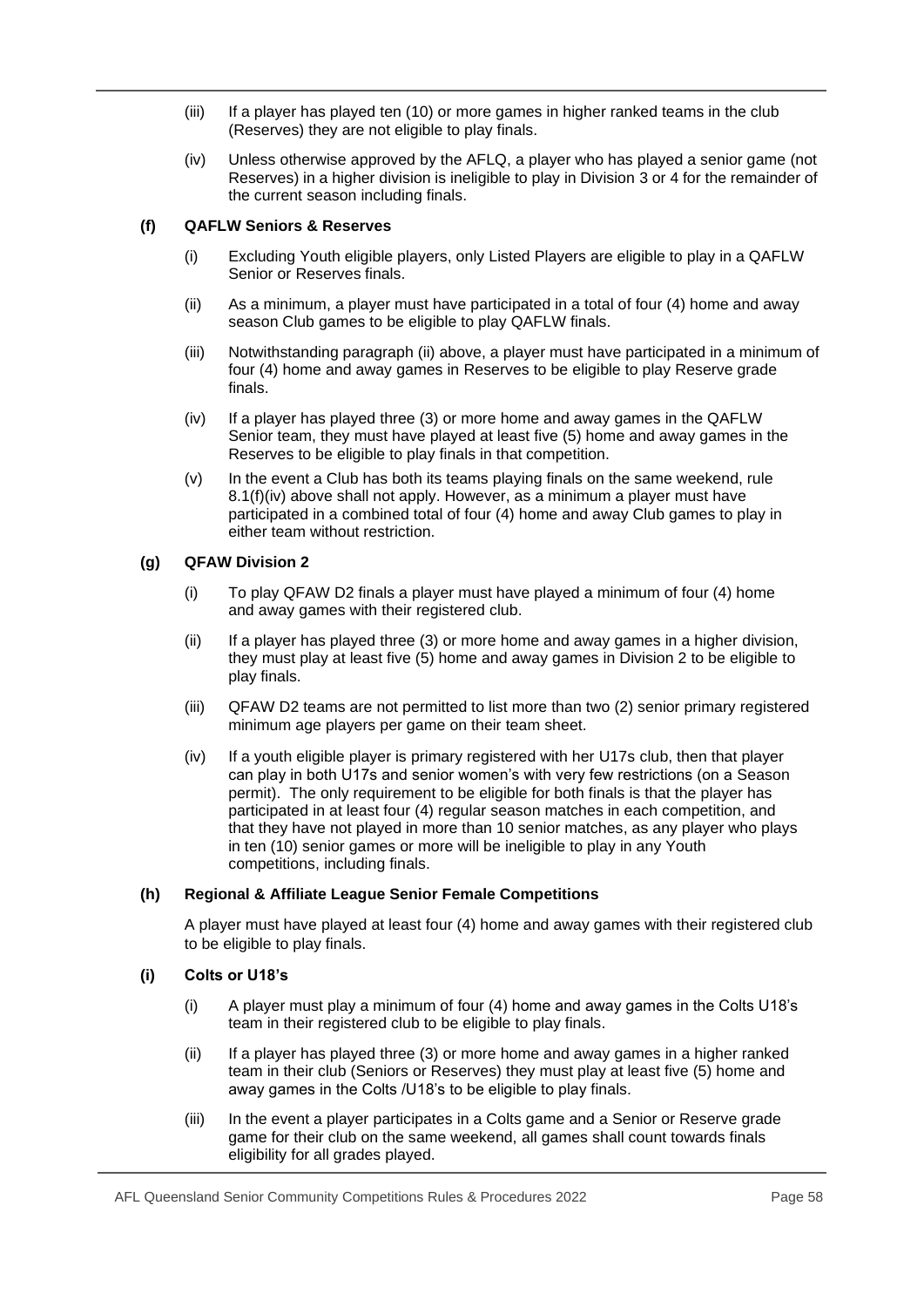#### **(j) Long Term Injury Clause**

- (i) A player who has missed six (6) or more consecutive games through injury may, provided medical documentation is forwarded to AFLQ, be permitted, to play in the finals despite not having qualified for that grade of competition. All applications for the use of this rule must be directed through the Competition Manager and will be at the discretion of the Community Football Manager QLD or the Affiliate League. There is no provision for players who miss consecutive matches due to suspension and/or unavailability.
- (ii) Consideration will only be given to a player with long term injuries when a medical certificate is supplied, the player is registered with that club, and the application is lodged more than fourteen (14) days before that competition's finals. Clubs must apply in writing for AFLQ approval.
- (iii) Consideration will always be given to the competition (e.g., senior or reserves) in which the player was injured whilst playing or the competition last played in before sustaining the injury.
- (iv) In the event a club can qualify a player for finals on their return from a long-term injury, consideration will not be given to allowing the long-term injury clause to be used.

#### <span id="page-59-0"></span>**8.2 Drawn Matches – Finals (including Grand Finals)**

In the event of a tied Finals Series Match, the following procedure shall apply:

- (a) Goal umpires confirm scores are identical.
- (b) There is a six-minute break.
- (c) Teams change ends.
- (d) Three minutes of additional time shall be played, plus time-on.
- (e) At the end of the first additional time period, the siren will sound, and teams will immediately change ends without a break.
- (f) The ball will be bounced (or thrown up) in the centre and a further three minutes of play (plus time-on) will commence.
- (g) At the conclusion of this period, the siren will sound and the team with the highest score is declared the winner.
- (h) If scores are still tied, steps  $(c) (h)$  are repeated until a result is determined.

#### <span id="page-59-1"></span>**8.3 Arrangement of Grounds for Finals Series Matches**

The finals series matches shall be played upon such ground or grounds as shall be determined by AFLQ or its Affiliate League.

#### <span id="page-59-2"></span>**8.4 Hosting of Finals – Southeast Queensland - All Divisions**

- (a) The highest ranked teams at the end of the home and away season may, at the discretion of the Competition Manager, host finals during the preliminary weeks of the finals' series at their home venue, subject to fulfilling AFLQ 'hosting rights' criteria. However, AFLQ reserves the right to nominate venues for finals matches at its absolute discretion.
- (b) Un-financial clubs will not be considered for hosting finals. If an un-financial club forfeits its right to host a final, AFLQ reserves the right to play the game at a neutral venue or at a club venue from within the League provided the venue fulfils AFLQ finals 'hosting rights' criteria.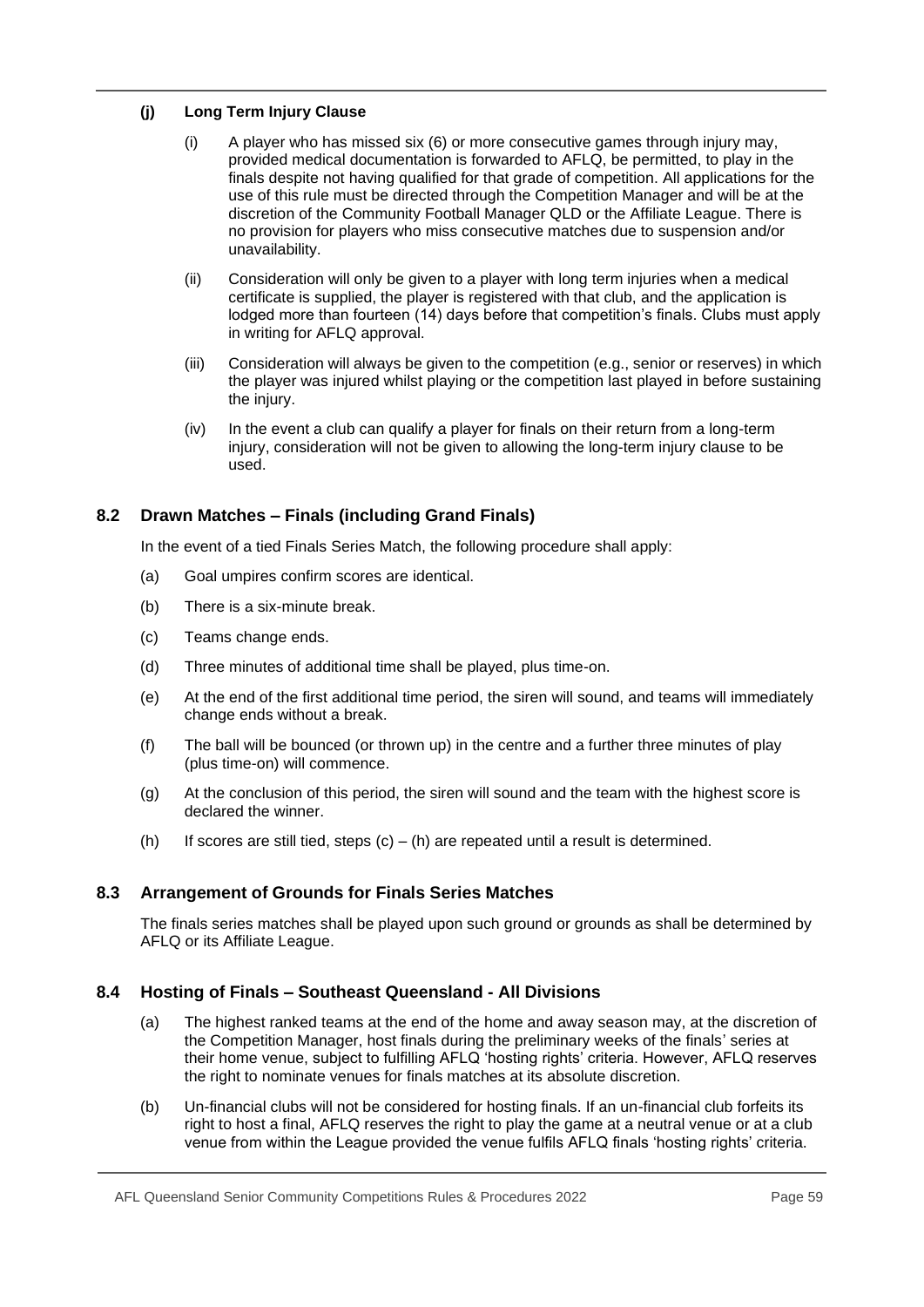#### <span id="page-60-0"></span>**8.5 Dressing Room Allocation**

The higher ranked team (at the end of the home & away season) is allocated the home club's dressing room and the lower placed team the visitor's dressing room during the finals' series. If a club has both seniors and reserves playing on the same day the teams will share the rooms that would be allocated to the seniors. The allocation of changerooms for Colts will be guided by the placement of senior and reserve grade teams.

#### <span id="page-60-1"></span>**8.6 Team Uniforms**

AFLQ or its Affiliate League shall allocate short colours for all finals matches.

#### <span id="page-60-2"></span>**8.7 Umpires**

Where emergency field umpires are appointed to finals matches, they shall have the authority to report players, send-off players and pay free kicks against players for major infringements.

#### <span id="page-60-3"></span>**9. REPRESENTATIVE FOOTBALL**

#### <span id="page-60-4"></span>**9.1 All AFLQ competitions / Queensland Underage Teams**

- (a) AFLQ shall have first call on the services of players for its representative matches. In the event of any selected player not being able to play, such player may not be permitted to play with their club in that particular round. AFLQ will make every endeavour to ensure representative football has minimal impact on season fixturing.
- (b) In the event of a VFL fixture and a State representative game being played on the same weekend, AFLQ will negotiate with the VFL clubs, fixtured to play, for the right to include selected players in the State representative team.
- (c) If a Senior State representative game is played on the same weekend as a player's club fixtured game, the player's participation in the representative team game counts as a regular season Senior game towards finals eligibility. Where the representative commitment may involve more than one game over a single weekend, then only one game is counted toward club finals eligibility.

#### <span id="page-60-5"></span>**9.2 Code of Conduct**

All representative players, coaches and officials participating in AFLQ sanctioned representative fixtures will be required to adhere to a code of conduct. Any breach of this code of conduct (Reference Documents – Representative Football Code of Conduct), or any other codes of conduct specific to the level of representative football and as modified from time to time, may result in disciplinary action.

#### <span id="page-60-6"></span>**10. AWARDS**

#### <span id="page-60-7"></span>**10.1 AFL Merit Awards**

An AFL Merit Award may be awarded on the recommendation of affiliated bodies to persons who have rendered outstanding service in the interest and development of Australian Football. Nominations should be sent to the Head of Queensland Football by 30 June of any football season.

#### <span id="page-60-8"></span>**10.2 Life Membership**

Life membership can be granted as per the constitutions of AFLQ and the Affiliate Leagues.

#### <span id="page-60-9"></span>**10.3 Best and Fairest Awards**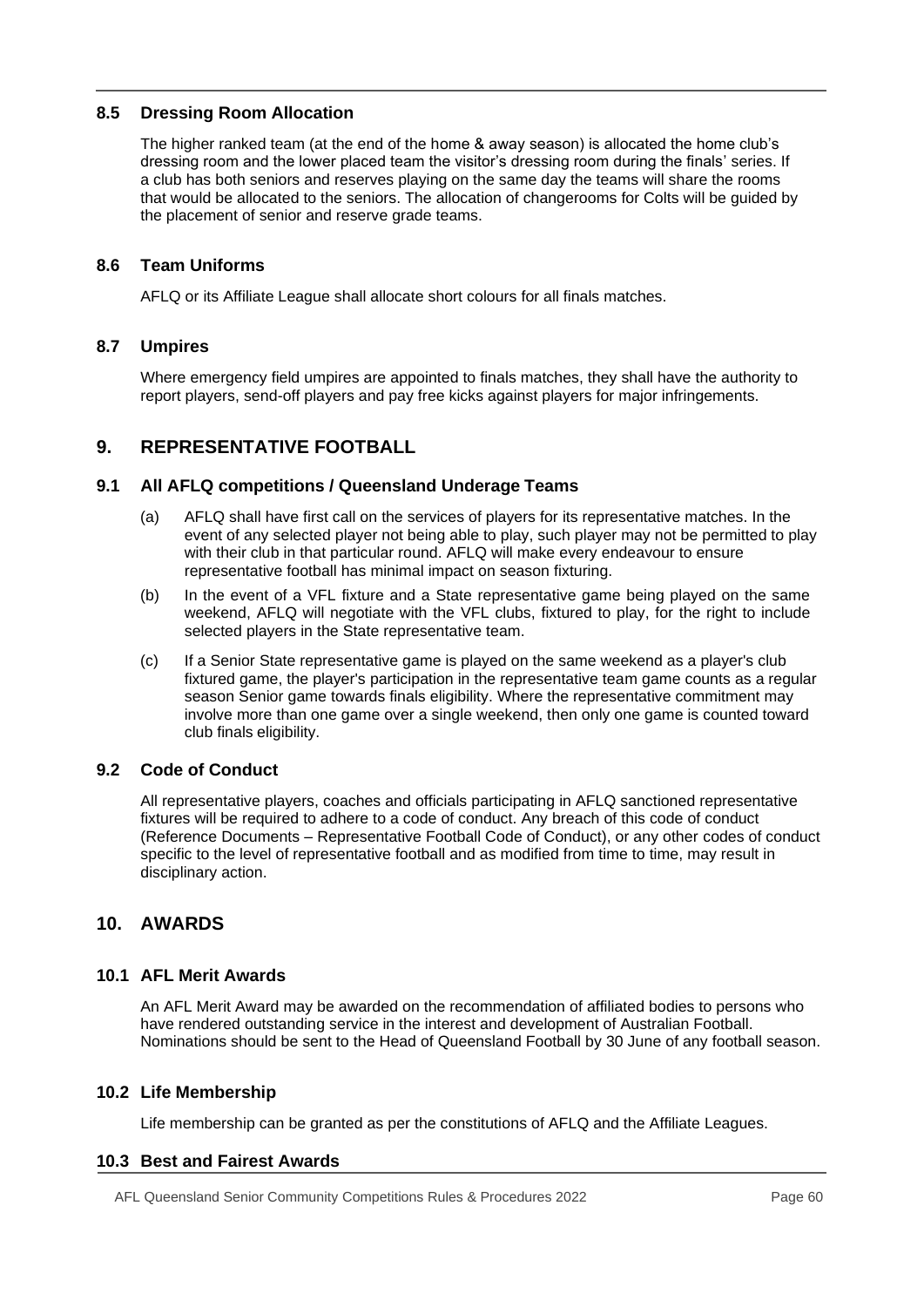- (a) In any football season, a player found guilty and suspended for a reportable offence under the Laws of Australian Football shall be ineligible to win the best and fairest award for any competition.
- (b) A player found guilty and later determined not guilty on appeal shall be eligible for best and fairest awards.
- (c) Any player who is reported and issued with a Reprimand under the Set Penalty system shall remain eligible to win the best and fairest award for any competition.
- (d) Best and fairest votes, in all grades, are based on home and away matches and should a player be reported and found guilty in subsequent matches (including finals) of the same season they shall not be deprived of their award but shall be ruled ineligible for any such awards for the following season.
- (e) The AFLQ best & fairest medal awards are not to be determined on a count-back in the case of tied voting. Medals will be presented to all eligible winners.

#### <span id="page-61-0"></span>**11. PLAYHQ**

- (a) PlayHQ is an AFL managed website and includes a match day management IT system that is used in the AFLQ and Affiliate competitions.
- (b) The major functions of PlayHQ are to:
	- (i) Enable clubs to register and transfer players on-line, and
	- (ii) Enable clubs to record and disseminate match results and associated information online.
- (c) It is the responsibility of clubs to manage all lodgement of clearances and registrations on PlayHQ.
- (d) For all senior men's (excluding QFA D3/4) and QAFLW matches, the home team is responsible for undertaking Live Scoring.

#### *(Penalty 20 units)*

- (e) It is the responsibility of the home team to ensure the final score for the game is entered correctly. The away team should always check the information entered for accuracy.
- (f) PlayHQ entry tasks need to be completed by the home team by no later than 6.00pm on the day of the game or 90 minutes after the finish time if game concludes after 5.30pm.

#### *(Penalty: Up to 20 units)*

- (g) Match Day Team Sheets, Results Sheets and Player Game Counts can all be generated using the PlayHQ system.
- (h) Club administrators can login in with their PlayHQ account at https://www.playhq.comClubs/Leagues needing assistance and/or experiencing problems with PlayHQ should contact their Competition Manager.

#### <span id="page-61-1"></span>**12. COMPETITION SPECIFIC RULES & REQUIREMENTS**

#### <span id="page-61-3"></span><span id="page-61-2"></span>**12.1 Colts (Under 18½)**

#### **(a) Special arrangements**

#### *(i) Player number equalisation*

(A) When a team can only field eighteen (18) players to begin a match, both teams must play seventeen (17) player per side on the field.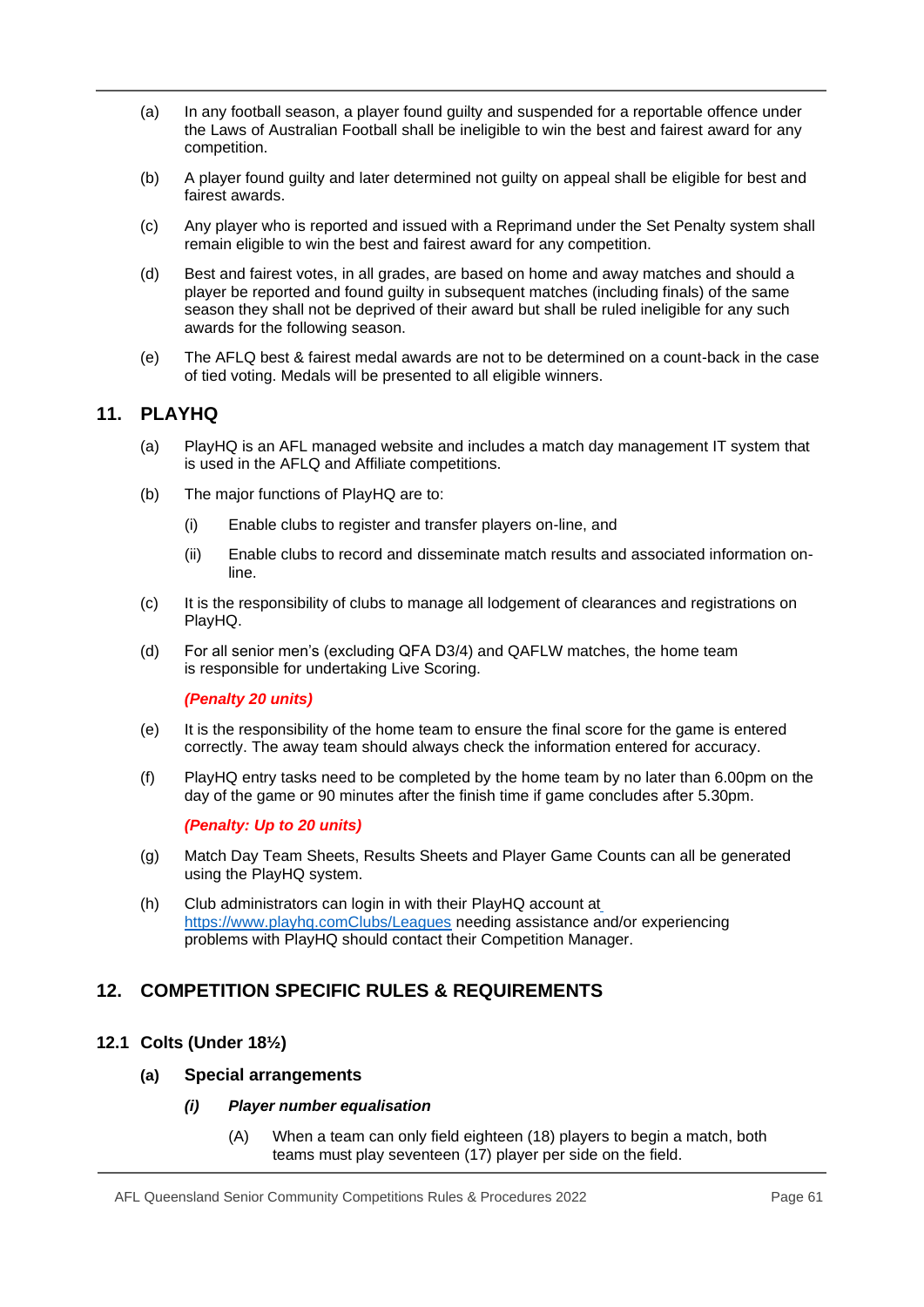- (B) When a team can only field seventeen (17) players to begin a match, both teams must play sixteen (16) players per side on the field. Should a team be able to field only sixteen (16) or less players (less than 14 is a forfeit) the match will continue as 16 per side. To avoid playing games with less than 16 per side, clubs are directed to paragraph 2.5 (Permits of the AFLQ Community Competitions AFLQ Rules and Procedures) which allows for the permitting of players on match day.
- (C) If a team has only fourteen (14) or fifteen (15) players, the opposition may field sixteen (16) players with an interchange of up to six (6) players.
- (D) A game cannot start unless each team has 14 players. If a team loses players to injury or red cards (yellow not included) and has 11 players or less players on the ground, the match will cease immediately and be declared a forfeit. Should a team start with 14 players and be reduced to 13 or 12 players, the opposition are not required to reduce playing numbers below 16.
- (E) Should a team be reduced by injury, red card or otherwise, the opposition will not be required to remove players from the ground for the purposes of equalisation.

#### <span id="page-62-0"></span>**12.2 QAFLW, Regional, Affiliate & All QFAW Divisions**

#### *(a) Rule modifications*

- (i) A yellow size 4 football is used in all senior women's competitions.
- (ii) In all Senior women's competitions, teams must adhere to a 5-6-5 playing formation at centre bounces, with five forwards (including one inside the goal square itself), six midfielders (including the ruck) and five defenders lining up in "traditional playing positions". In the event of a team/s playing with less than 16 players, the two coaches, in consultation with the field umpires, shall determine the appropriate starting positions.
- (iii) Each QAFLW Reserves, QFAW Division 1 Reserves & QFW D2 team must supply one goal umpire for each game. The game cannot commence without goal umpires.
- (iv) In QAFLW Reserves, each team must supply one boundary umpire for each game. The game cannot commence without boundary umpires.
- (v) In QFAW Division 1 & 2 there are no boundary umpires. When the ball goes out of bounds, a field umpire shall bring the ball in 10m from the boundary line and throw the ball up.
- (vi) In QAFLW Reserves, QFAW Division 1 Seniors, AFLQ will appoint one field umpire. The home club must supply one accredited field umpire.
- (vii) In QFAW Division 2, each club must provide a field and goal umpire.
- (viii) AFLQ will provide umpires for all QAFLW, and QFAW finals games.
- (ix) Regional and Affiliate Leagues will determine the umpiring structure on an annual basis.
- (x) Gloves are not permitted to be worn unless approved by the Competition Manager. Umpires will check players' nails prior to the commencement of the match. Any long nails must be cut or taped. If the tape on a player's fingernails becomes loose or falls off, the player will be sent from the ground until the tape is replaced securely. That player must leave the ground using the interchange and may be replaced by another player through the interchange. It is strongly recommended that players cut their nails rather than tape them.
- <span id="page-62-1"></span>*(b) Playing age*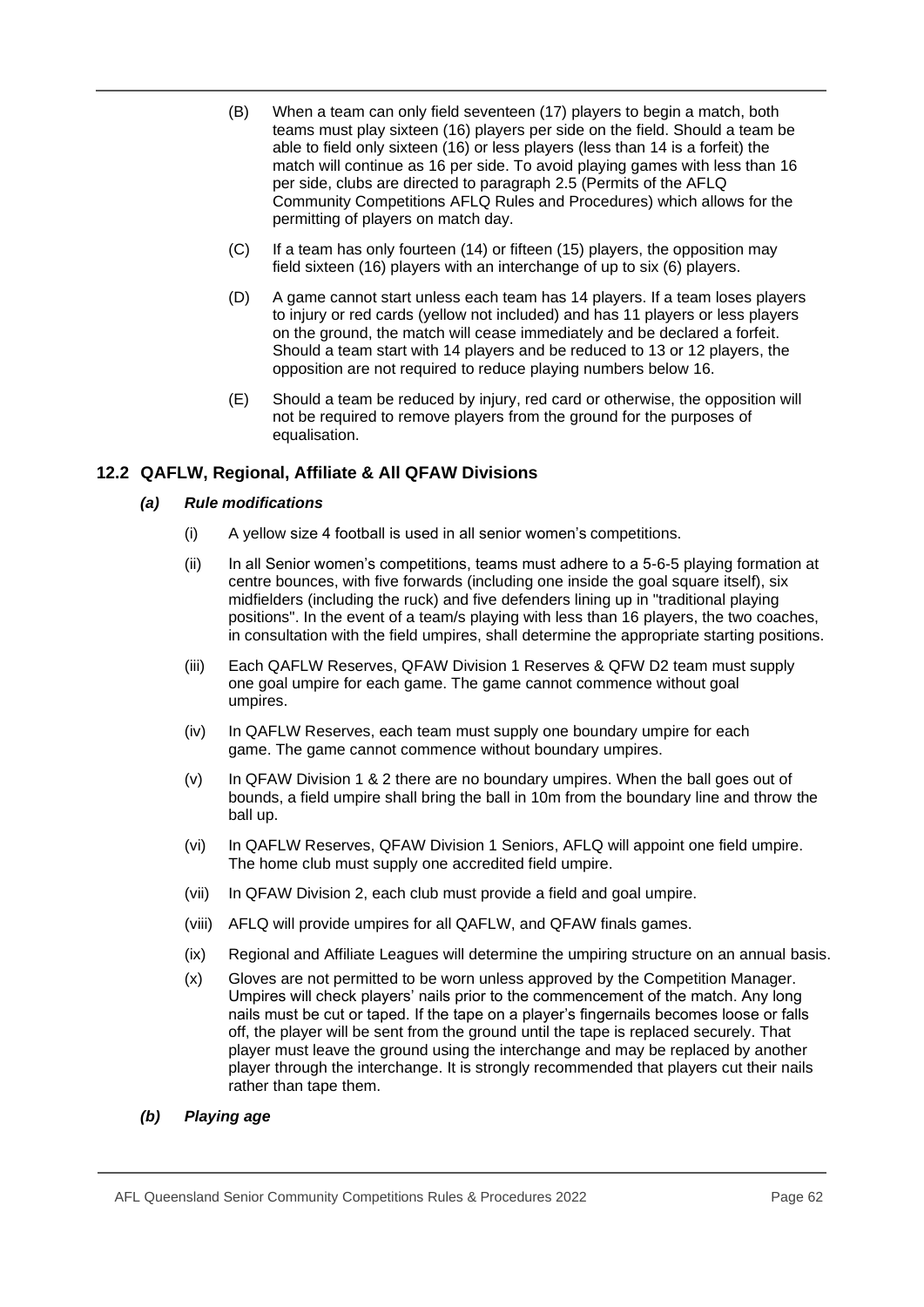The minimum age to play QAFLW, all QFAW Divisions, Regional and Affiliates is turning 17 years of age in the year of competition. However, QFAW teams are not permitted to list more than two (2) senior primary registered minimum age players per game on their team sheet.

#### *(c) Interchange players*

- (i) Up to five (5) interchange players in QAFLW are permitted.
- (ii) Up to six (6) interchange players in QFAW, Regional and Affiliate Leagues are permitted.

#### *(d) Player number equalisation*

#### *(i) QAFLW*

There is no player equalisation rule for QAFLW (State League) or QAFLW Reserves. Teams will be sixteen (16) a side with provision for five (5) interchange players unless otherwise determined by the Competition Manager.

#### *(ii) QFAW, Regional & Affiliate Leagues*

- (A) The minimum number of players to commence a game in QFAW (all divisions), Regional or Affiliate Leagues is 14 per side. To ensure a game goes ahead where a team may not have 14 players, the opposing team can elect to permit players across on a Game Permit.
- (B) Player numbers shall be determined by the team that has the least number of players. As an example, if Team A has fourteen (14) players and Team B has seventeen (17) players, the game will be played, based on team A's player numbers, as indicated in the Table 'A' below.
- (C) In all QFAW competitions teams can list 22 players on their team sheet. A team may start a game with a minimum of 14 players on the field, in which case the opposition can only have 14 on the field. Should a team be reduced to less than twelve (12) through injury or red cards, the game will cease immediately and be declared a forfeit.
- (D) The field dimensions are as prescribed in the Table 'A' below. Minimum field size allowed being ¾ of the standard field.

| <b>Player</b><br>numbers | <b>Players on</b><br>field | Interchange<br>players | <b>Field size</b>   |
|--------------------------|----------------------------|------------------------|---------------------|
| 14                       | 14                         | 0                      | $\frac{3}{4}$ field |
| 15                       | 14                         | $1+$                   | $\frac{3}{4}$ field |
| 16                       | 14                         | $2+$                   | full field          |
| $17 - 22$                | 16                         | 1 – 6                  | full field          |

#### **Table 'A'**

- (e) Any player who plays QAFLW Seniors or Reserves is not permitted to play QFAW and vice versa on the same weekend.
- (f) In QFAW, Regional and Affiliate Leagues, as a maximum, up to eight (8) interchange players are permitted. For example, if Team A has fourteen (14) players and Team B has twenty-two (22) players, the game will be 14 a-side, with Team B having eight (8) bench players.

#### <span id="page-63-0"></span>**12.3 Pregnancy in sport**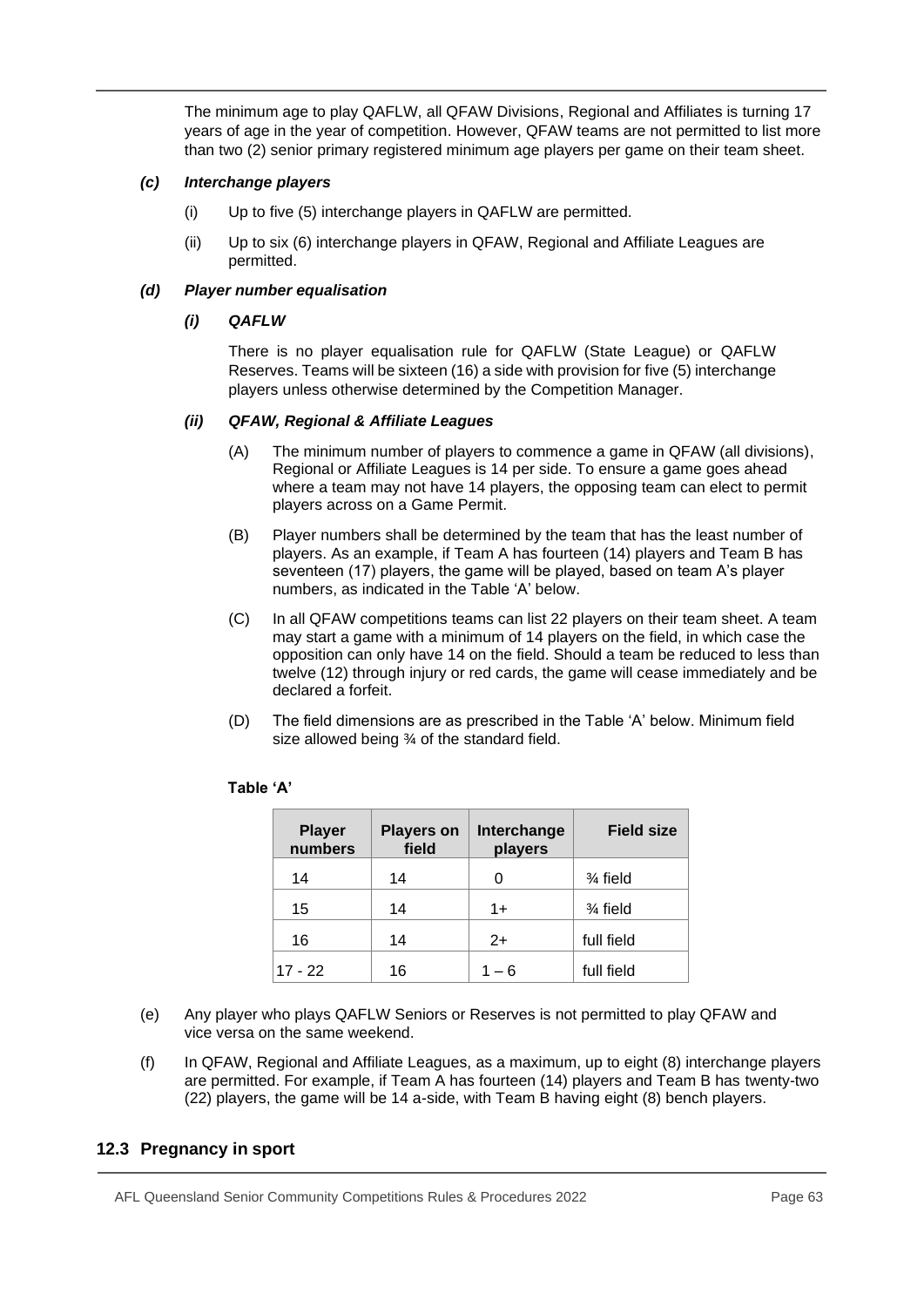- (a) AFLQ is committed to equal opportunity and avoiding discrimination for all participants, particularly where pregnant women are concerned.
- (b) The policies relating to pregnancy in sport are continually updated according to current Federal and State anti-discrimination legislation, developments in medicine, changes to the insurance industry and ethical debate.
- (c) All players in the QAFLW, Regional, Affiliate and QFAW must sign a player registration form which includes the following information:

*Should the participant be pregnant at the time of registration or become pregnant during the season then the participant should, before making the decision about whether to continue to participate in sport, obtain expert medical advice and obtain a clear understanding of the risks, particularly regarding AFL.*

#### <span id="page-64-0"></span>**12.4 Gender Diversity**

- (a) For all matters relating to gender diversity in respect to a player's eligibility to participate in any AFLQ or Affiliate League competition will be determined in accordance with the AFL's Gender Diversity Policy and the AFL's Community Gender Diversity Policy Companion Guide.
- (b) All enquiries must be made by the individual or their nominated club to the relevant Competition Manager and dealt with on a case-by-case basis.

#### <span id="page-64-1"></span>**12.5 QFA Divisions 3 & 4 – Promotion and Relegation**

- (a) Each season the following rules shall apply to the premier and last placed team for each listed senior competition. The only time a variation will occur is when AFLQ believes its necessary in respect to the best interest of the competition/s. An example of this may be an imbalance of teams in one competition to another, in which case promotion or relegation may be withdrawn or amended as required.
- (b) The premier of QFA D3 shall be remain in QFA D3. The team finishing bottom of the ladder in QFA D3 shall be relegated to QFA D4.
- (c) The premier of QFA D4 shall be promoted QFA D3. The team finishing bottom of the ladder in QFA D4 shall remain in QFA D4.
- (d) In the event a team that is promoted or relegated at the end of the season (as outline above) disbands before the start of next season, AFLQ reserves the right to make any decisions on the makeup of competitions and the clubs that sit within each competition that it believes is in the best interest of the competition/s.

#### <span id="page-64-2"></span>**12.6 QFA Divisions 3 & 4 – Player Eligibility**

Any player who has played a Senior game (not Reserves) in a higher division is ineligible to play in Division 3 or 4 for the remainder of the current season. Exemptions to this rule may be granted where there are extenuating circumstances. Any exemption request must be made in writing to the Competition Manager and approval must be forthcoming in writing before the player can take the field.

#### <span id="page-64-3"></span>**13. QAFL & QFA Division's 1&2 PLAYER POINTS SYSTEM & SALARY CAP**

- (a) AFLQ has adopted a revised 'Player Points System' for the QAFL & QFA Division's 1 & 2 competitions, as defined in the reference document Player Points System Policy.
- (b) It will be the responsibility of to the Competition Manager to allocate the appropriate points to each player at the time of registration. AFLQ will review the point allocation for each club prior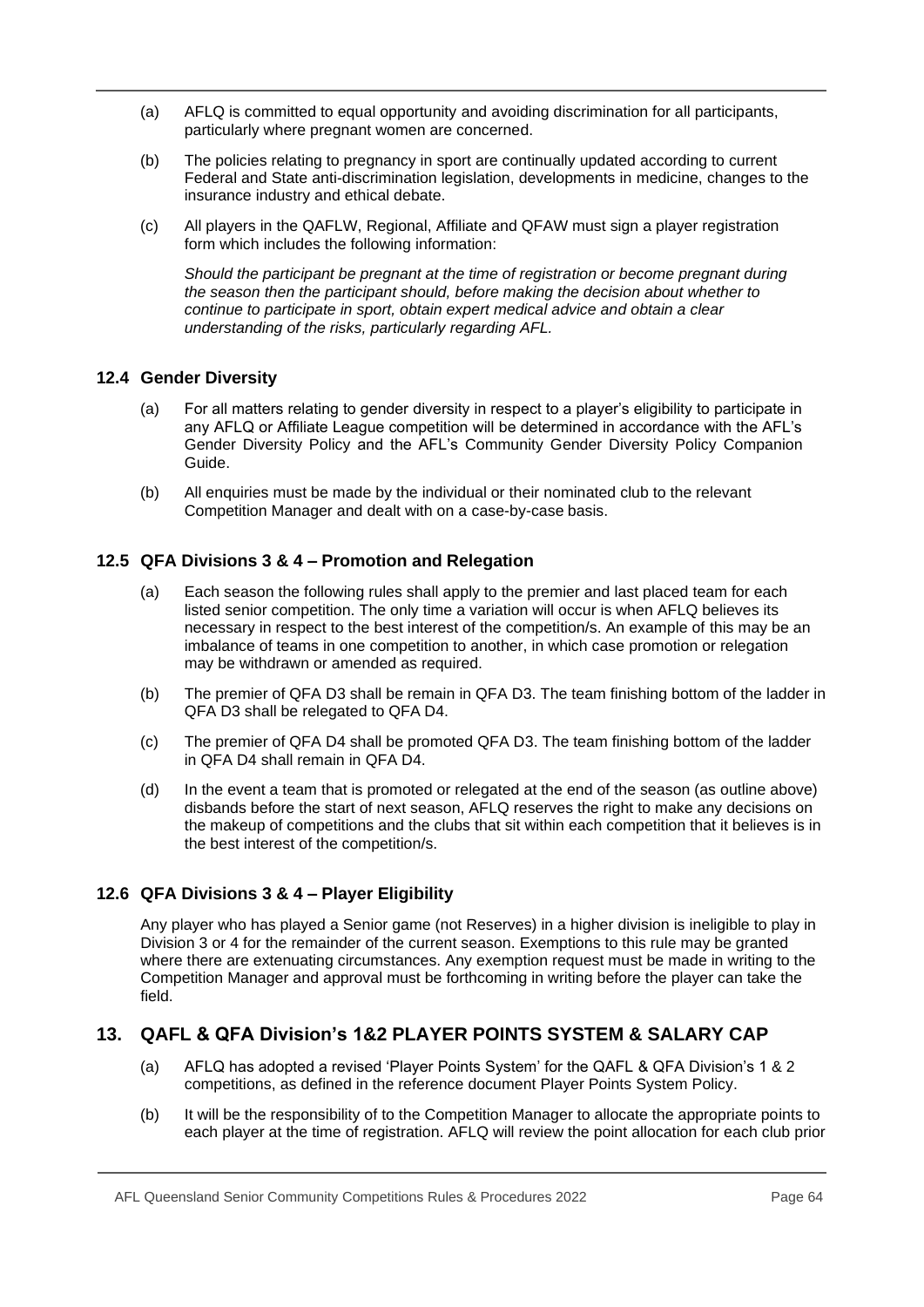to the start of the season. Any player or club found to be giving false information to AFLQ will be sanctioned at the discretion of AFLQ.

*(Sanctions as stated in paragraph 8 of Player Points System Policy)*

(c) A salary cap applies to the QAFL and QFA Division's 1 & 2 competitions and clubs must comply fully with all the relevant rules as per the reference document Player Payment Rule.

*(Sanctions as stated in paragraph 15 of Player Payment Rule)*

#### <span id="page-65-0"></span>**14. QAFLW CLUB LIST & PLAYER MOVEMENT RULES**

The QAFLW List Management Rules can be found of the AFL Queensland Policies and Regulations Information Hub.

*(Any breach of rule 14 is subject to a Penalty up to 300 units and sanction)*

#### <span id="page-65-1"></span>**15. FINES / PENALTY UNITS SYSTEM**

#### <span id="page-65-2"></span>**15.1 Penalties**

Listed below are details of penalties and fines that apply:

| <b>RULE / SECTION</b>                                                                                                              | <b>PENALTY UNITS</b> |
|------------------------------------------------------------------------------------------------------------------------------------|----------------------|
| <b>Affiliation (section 2)</b>                                                                                                     |                      |
| Late lodgement of licence / affiliation agreements                                                                                 | 20                   |
| Failure to provide new club with copy to League/AFLQ                                                                               | 20                   |
| <b>Affiliation Agreement</b>                                                                                                       | 20                   |
| Failure by club to observe, obey or comply with the League constitution or AFLQ<br><b>Rules and Procedures</b>                     | Up to 300            |
| <b>Registration (section 3)</b>                                                                                                    |                      |
| Unregistered player (3.1)                                                                                                          | 100 & sanction       |
| Failure to submit contract for any contracted player (3.2)                                                                         | 30                   |
| Playing underage player in senior football (3.3)                                                                                   | 100 & sanction       |
| Ineligible Colts player (3.8)                                                                                                      | Up to 100 & sanction |
| Playing player not cleared or permitted (3.13)                                                                                     | 50 to 300 & sanction |
| Player playing for another club while awaiting clearance or permission not granted 50 to 300<br>or giving false information (3.13) |                      |
| Any club found guilty of breaching the permit regulations (3.13)                                                                   | Up to 300 & sanction |
| <b>Stretcher Breaches (4.3)</b>                                                                                                    |                      |
| Failing to leave the ground through most direct route                                                                              | 20                   |
| Returning to the field early                                                                                                       | Up to 100 & sanction |
| Late Start (4.6)                                                                                                                   |                      |
| Delay exceeds 5 minutes but is less than 10 minutes                                                                                | 5                    |
| Delay is more than 10 minutes but less than 15 minutes                                                                             | 10                   |

AFL Queensland Senior Community Competitions Rules & Procedures 2022 **Page 65** Page 65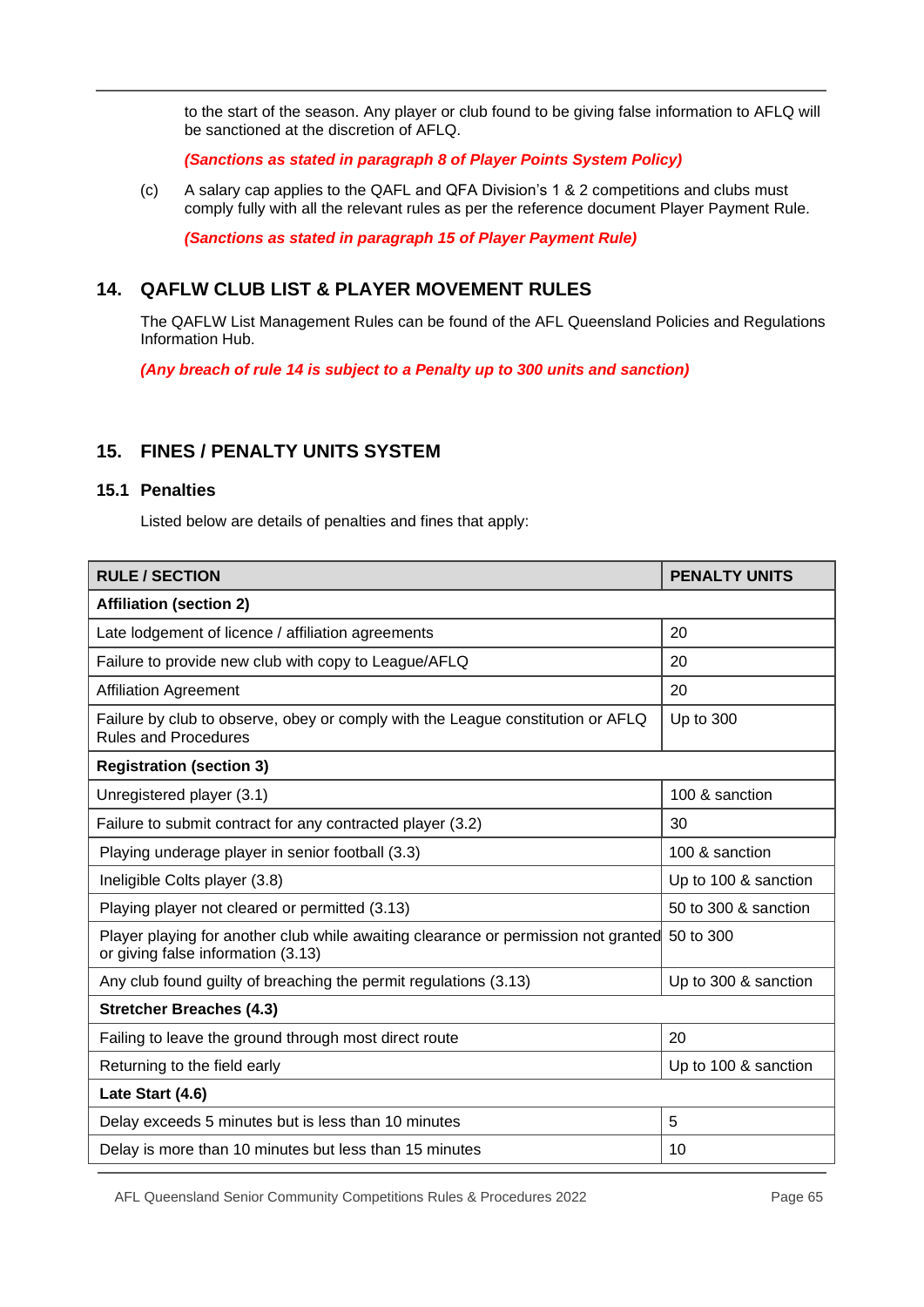| <b>RULE / SECTION</b>                                                                                                                              | <b>PENALTY UNITS</b>   |
|----------------------------------------------------------------------------------------------------------------------------------------------------|------------------------|
| Delay is not less than 15 minutes and no more than 20 minutes                                                                                      | 30                     |
| Club not ready to start after any break                                                                                                            | 5                      |
| Forfeit (4.7)                                                                                                                                      |                        |
| All Senior Men's and QAFLW Senior matches                                                                                                          | 200                    |
| All other competitions                                                                                                                             | 100 or umpire costs if |
| (The above penalties decrease by 50% if notification of forfeits is received by the<br>Competition Manager by 9:00am on the day prior to the game) | greater value          |
| Timekeepers (4.9)                                                                                                                                  |                        |
| Failure to provide a timekeeper                                                                                                                    | 20                     |
| Toss of coin (4.9)                                                                                                                                 |                        |
| Captain not at toss of coin after 2-minute warning                                                                                                 | 5                      |
| Players not in position after toss of coin                                                                                                         | 5                      |
| Half time entertainment (4.9)                                                                                                                      |                        |
| Failure to cease halftime entertainment as indicated                                                                                               | 5                      |
| Not being ready to resume on time after half time break                                                                                            | 5                      |
| Team Sheet (4.10)                                                                                                                                  |                        |
| Player not on the team sheet                                                                                                                       | 20                     |
| Interchange (4.11)                                                                                                                                 |                        |
| Interchange players identified on interchange sheet on field after first series of 3<br>sirens                                                     | 5                      |
| Incorrect interchange area.                                                                                                                        | 10                     |
| <b>Player Uniforms (4.14)</b>                                                                                                                      |                        |
| Uniforms purchased from non-approved AFLQ<br>licensed suppliers.                                                                                   | Up to 300              |
| Incorrect uniform colours                                                                                                                          | 5 per player breach    |
| Incorrect number size                                                                                                                              |                        |
| Coloured visible protective apparel, bandages & thermal supports other than light<br>beige in colour.                                              | 10 per player breach   |
| <b>Runners (4.15)</b>                                                                                                                              |                        |
| Runner incorrectly attired / identified                                                                                                            | 10 per runner          |
| A suspended player, coach or club official acting as the club runner.                                                                              | 100 & sanction         |
| Water Carriers, Trainers, Medical Officers & Physiotherapists (4.16)                                                                               |                        |
| Incorrectly attired / identified                                                                                                                   | 10                     |
| Water carriers situated within 15 metres of coaches' box                                                                                           | 10                     |
| Trainer / water carrier remaining on playing arena after performing duties                                                                         | Up to 100              |
| Water Carrier throwing water bottle on the field during the game                                                                                   | 10                     |
| <b>Club Appointed Umpires (4.18)</b>                                                                                                               |                        |
| Failure to provide a club appointed field, goal or boundary umpire                                                                                 | Up to 100              |
| Club Criticism (4.19)                                                                                                                              |                        |

AFL Queensland Senior Community Competitions Rules & Procedures 2022 **Page 66**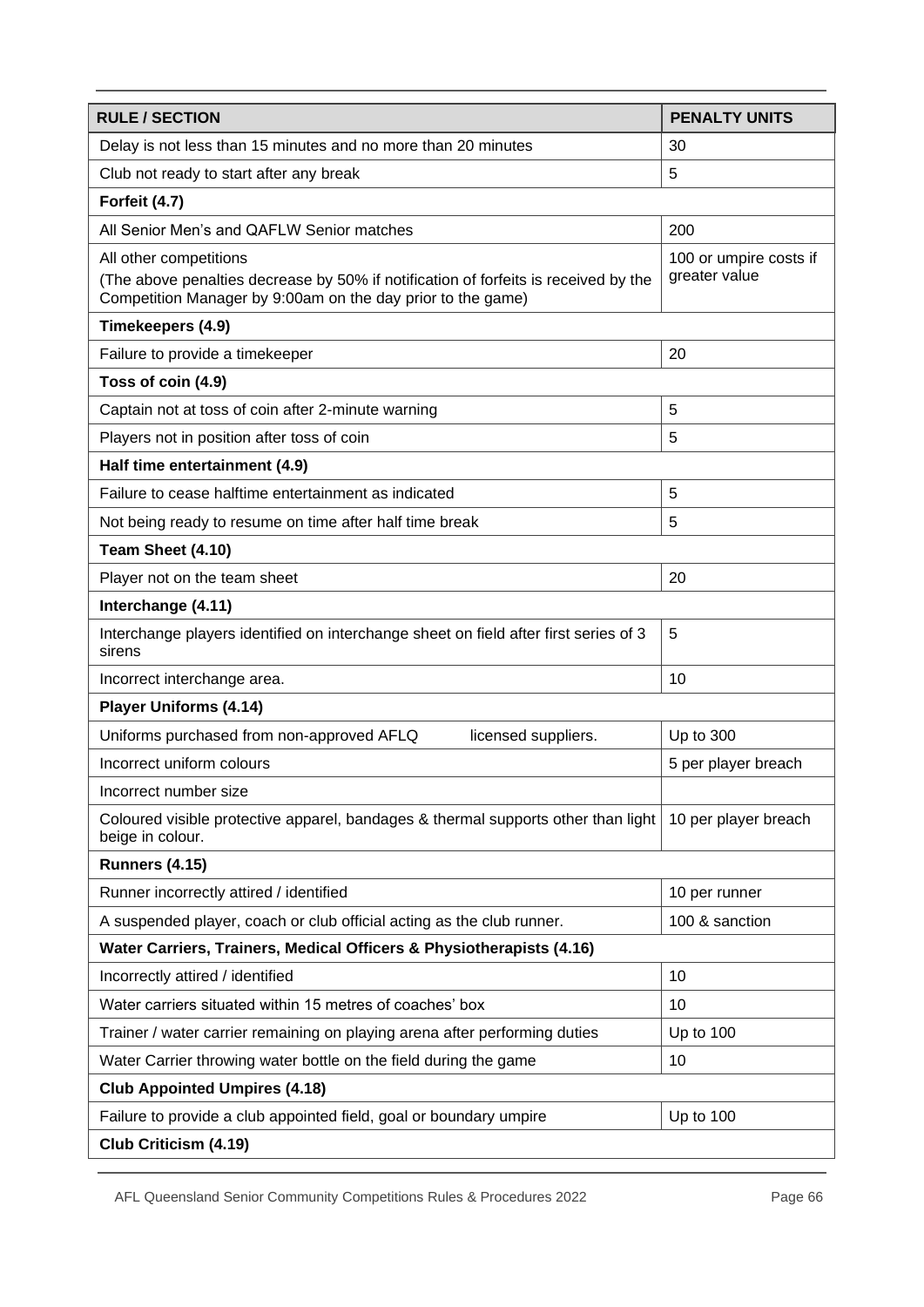| <b>RULE / SECTION</b>                                                                                                                                           | <b>PENALTY UNITS</b> |
|-----------------------------------------------------------------------------------------------------------------------------------------------------------------|----------------------|
| Club officials, players and coaches engaging in public criticism of umpires and/or<br><b>AFLQ</b>                                                               | Up to 300            |
| <b>Umpires Escorts (4.20)</b>                                                                                                                                   |                      |
| Failure to provide an umpire escort / and who is a minimum age of 18                                                                                            | 30                   |
| Reported player / club requirement (4.21)                                                                                                                       |                      |
| Failure to collect umpire reports / get "all clear"                                                                                                             | 20                   |
| <b>Practice Matches (4.29)</b>                                                                                                                                  |                      |
| Conducting matches without AFLQ / Affiliate League approval                                                                                                     | Up to 300            |
| <b>Tribunal Attendance (5.12)</b>                                                                                                                               |                      |
| Failure to attend Tribunal at the appointed time                                                                                                                | 20                   |
| <b>Tribunal Attendance (5.12)</b>                                                                                                                               |                      |
| Failure to attend Tribunal at the appointed time                                                                                                                | 20                   |
| <b>Football Record / Publicity (6.1)</b>                                                                                                                        |                      |
| Failure to provide team list by specified time.                                                                                                                 | 20                   |
| Playing a player not named in the team of players                                                                                                               | 20                   |
| Sponsorship (6.3)                                                                                                                                               |                      |
| Any club who is in breach of a current agreement with the League's major sponsol Up to 300 and<br>in respect to promoting &<br>using other companies' products. | Sanction             |
| Clubs using a non-preferred supplier to reproduce the AFLQ logo.                                                                                                | Up to 300            |
| <b>Coach &amp; Trainer Accreditation (6.6)</b>                                                                                                                  |                      |
| Failure to ensure coach/es are appropriately accredited                                                                                                         | 100                  |
| Attendance at meetings (6.8)                                                                                                                                    |                      |
| Failure to attend competition / Affiliate League meeting                                                                                                        | 10                   |
| <b>Melees (6.10)</b>                                                                                                                                            |                      |
| Involvement in a melee                                                                                                                                          | Up to 300 & Sanction |
| <b>Ground Requirements (7.1)</b>                                                                                                                                |                      |
| Failure to meet any of the ground / facility requirements                                                                                                       | 10 per breach        |
| Coaches' Box (7.2)                                                                                                                                              |                      |
| Water carrier / trainer within 15 metres of coaches' box during match                                                                                           | 10                   |
| Scoreboard (7.3)                                                                                                                                                |                      |
| Failure to provide scoreboard attendant / and of minimum age 14                                                                                                 | 10                   |
| <b>Ground Markings (7.5)</b>                                                                                                                                    |                      |
| No ground markings or incorrect ground markings                                                                                                                 | 10                   |
| <b>Finals (8.1)</b>                                                                                                                                             |                      |
| Playing a player in finals who is ineligible (6.1)                                                                                                              | Up to 300 & sanction |
| PlayHQ (11)                                                                                                                                                     |                      |
| Failure to enter results on time                                                                                                                                | 20                   |

AFL Queensland Senior Community Competitions Rules & Procedures 2022 Page 67